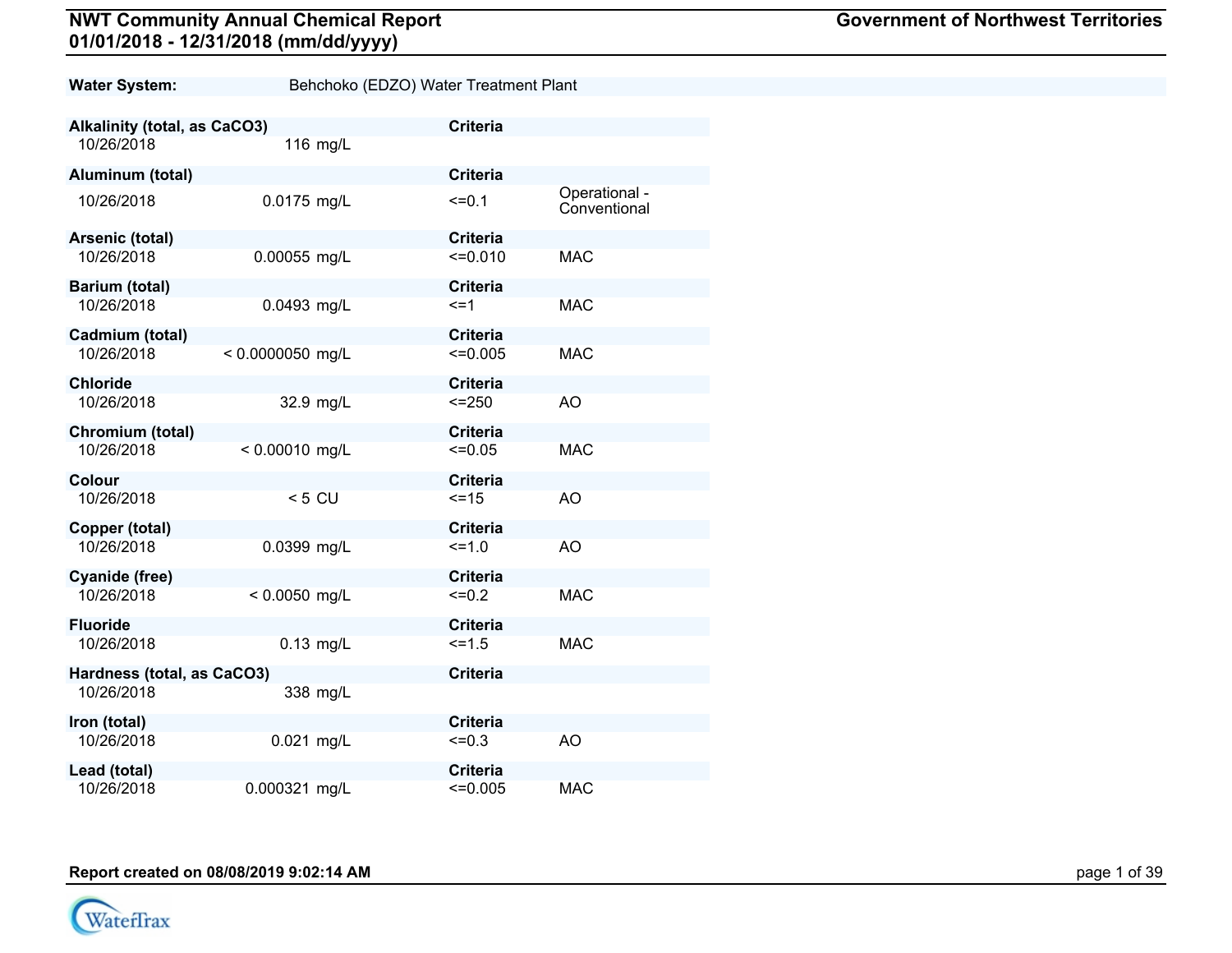| <b>Manganese (total)</b>            |                    |                                      | <b>Criteria</b> |                          |
|-------------------------------------|--------------------|--------------------------------------|-----------------|--------------------------|
| 10/26/2018                          | 0.0180 mg/L        |                                      | $=0.02$         | <b>AO</b>                |
| <b>Mercury (total)</b>              |                    |                                      | <b>Criteria</b> |                          |
| 10/26/2018                          | $< 0.0000050$ mg/L |                                      | $\leq 0.001$    | <b>MAC</b>               |
| Nitrate (as NO3)                    |                    |                                      | <b>Criteria</b> |                          |
| 10/26/2018                          | 0.038 mg/L         |                                      | $< = 45$        | <b>MAC</b>               |
| pH                                  |                    |                                      | <b>Criteria</b> |                          |
| 10/26/2018                          | 7.64               |                                      | $>=7.0,<=10.5$  | Operational<br>Guideline |
| Selenium (total)                    |                    |                                      | <b>Criteria</b> |                          |
| 10/26/2018                          | $< 0.000050$ mg/L  |                                      | $=0.05$         | <b>MAC</b>               |
| Sodium (total)                      |                    |                                      | <b>Criteria</b> |                          |
| 10/26/2018                          | 16.6 mg/L          |                                      | $=200$          | <b>AO</b>                |
| <b>Sulphate</b>                     |                    |                                      | <b>Criteria</b> |                          |
| 10/26/2018                          | 204 mg/L           |                                      | $= 500$         | AO                       |
| <b>Total Dissolved Solids / TDS</b> |                    |                                      | <b>Criteria</b> |                          |
| * 10/26/2018                        | 515 mg/L           |                                      | 5500            | <b>AO</b>                |
| <b>Total Organic Carbon / TOC</b>   |                    |                                      | <b>Criteria</b> |                          |
| 10/26/2018                          | 8.46 mg/L          |                                      |                 |                          |
| <b>Total Suspended Solids / TSS</b> |                    |                                      | <b>Criteria</b> |                          |
| 10/26/2018                          | $<$ 3.0 mg/L       |                                      |                 |                          |
| <b>Total Trihalomethanes / TTHM</b> |                    |                                      | <b>Criteria</b> |                          |
| * 10/26/2018                        | 0.131 mg/L         |                                      | $= 0.100$       | <b>MAC</b>               |
| Uranium (total)                     |                    |                                      | <b>Criteria</b> |                          |
| 10/26/2018                          | 0.000216 mg/L      |                                      | $=0.02$         | <b>MAC</b>               |
| Zinc (total)                        |                    |                                      | <b>Criteria</b> |                          |
| 10/26/2018                          | 0.0108 mg/L        |                                      | $\leq$ =5       | AO                       |
| <b>Water System:</b>                |                    | Behchoko (RAE) Water Treatment Plant |                 |                          |
|                                     |                    |                                      |                 |                          |
| Aluminum (total)                    |                    |                                      | <b>Criteria</b> |                          |

10/26/2018 0.0232 mg/L <=0.1 Operational - Conventional

#### **Report created on 08/08/2019 9:02:14 AM** page 2 of 39

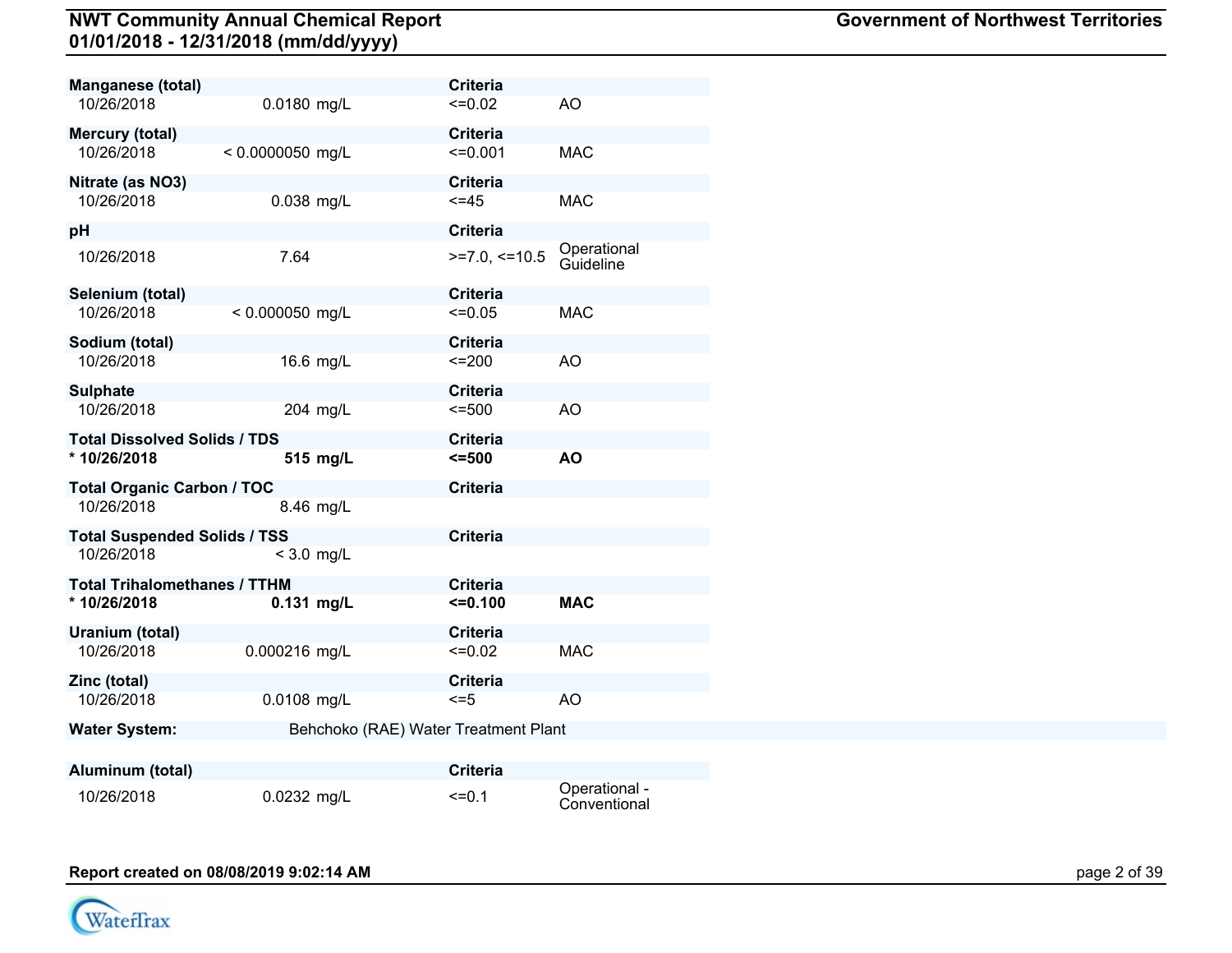| Arsenic (total)            |                    | <b>Criteria</b> |            |
|----------------------------|--------------------|-----------------|------------|
| 10/26/2018                 | 0.00034 mg/L       | $=0.010$        | <b>MAC</b> |
| Barium (total)             |                    | <b>Criteria</b> |            |
| 10/26/2018                 | 0.0125 mg/L        | $\leq$ =1       | <b>MAC</b> |
| Cadmium (total)            |                    | <b>Criteria</b> |            |
| 10/26/2018                 | $< 0.0000050$ mg/L | $\leq 0.005$    | <b>MAC</b> |
| <b>Chloride</b>            |                    | <b>Criteria</b> |            |
| 10/26/2018                 | 13.9 mg/L          | $= 250$         | AO         |
| Chromium (total)           |                    | <b>Criteria</b> |            |
| 10/26/2018                 | $< 0.00010$ mg/L   | $=0.05$         | <b>MAC</b> |
| Colour                     |                    | <b>Criteria</b> |            |
| 10/26/2018                 | $< 5$ CU           | $=15$           | AO         |
| Copper (total)             |                    | <b>Criteria</b> |            |
| 10/26/2018                 | 0.0199 mg/L        | $=1.0$          | AO         |
| Cyanide (free)             |                    | <b>Criteria</b> |            |
| 10/26/2018                 | $< 0.0050$ mg/L    | $=0.2$          | <b>MAC</b> |
| <b>Fluoride</b>            |                    | <b>Criteria</b> |            |
| 10/26/2018                 | $0.042$ mg/L       | $=1.5$          | <b>MAC</b> |
| Hardness (total, as CaCO3) |                    | <b>Criteria</b> |            |
| 10/26/2018                 | 44.0 mg/L          |                 |            |
| Iron (total)               |                    | <b>Criteria</b> |            |
| 10/26/2018                 | $< 0.010$ mg/L     | $=0.3$          | <b>AO</b>  |
| Lead (total)               |                    | <b>Criteria</b> |            |
| 10/26/2018                 | < 0.000050 mg/L    | $\leq 0.005$    | <b>MAC</b> |
| Manganese (total)          |                    | <b>Criteria</b> |            |
| 10/26/2018                 | 0.00179 mg/L       | $=0.02$         | AO         |
| Mercury (total)            |                    | <b>Criteria</b> |            |
| 10/26/2018                 | $< 0.0000050$ mg/L | $=0.001$        | <b>MAC</b> |
| Nitrate (as NO3)           |                    | <b>Criteria</b> |            |
| 10/26/2018                 | 0.0090 mg/L        | $\leq$ = 45     | <b>MAC</b> |

**Report created on 08/08/2019 9:02:14 AM** page 1 of 39

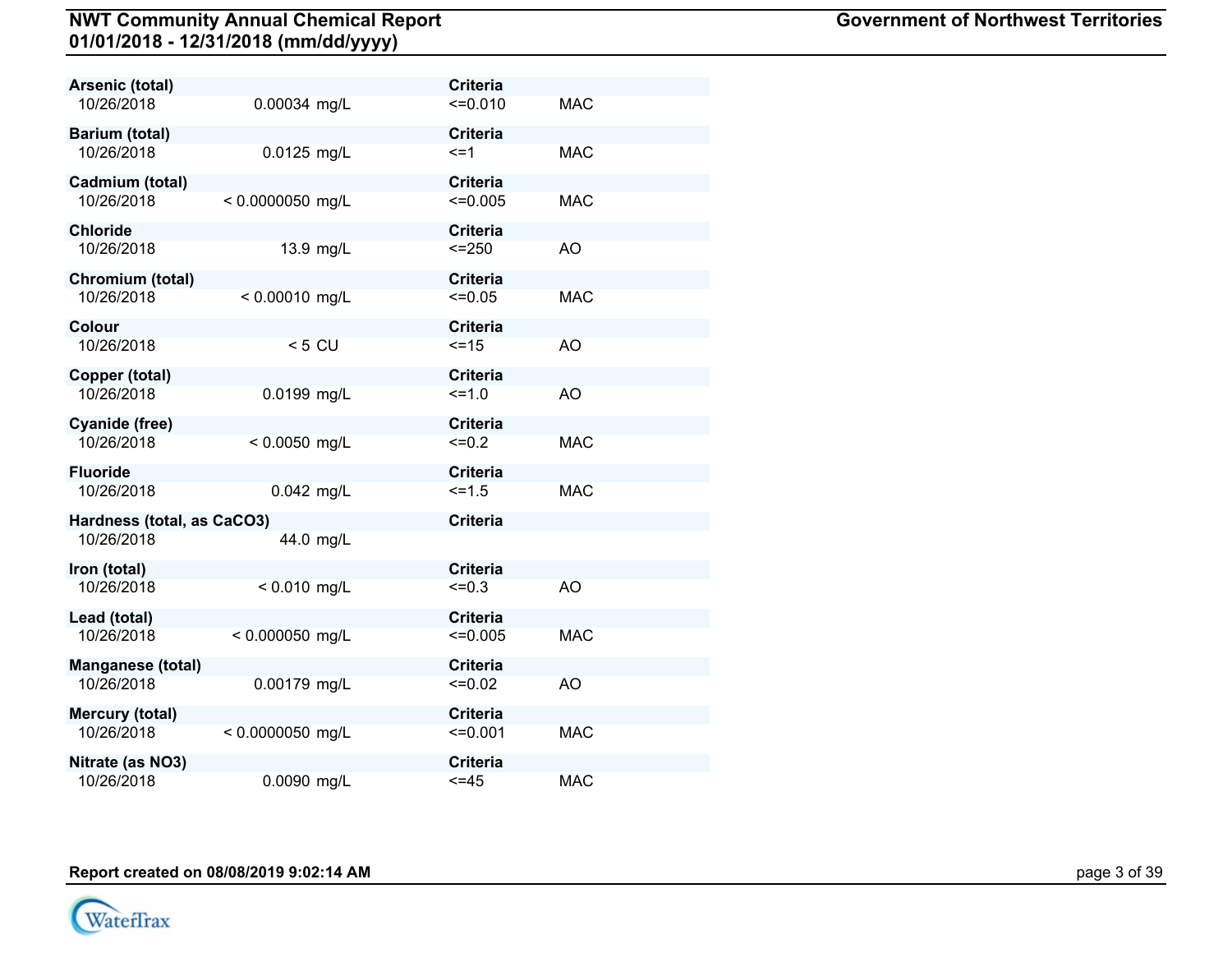| рH                                  |                   |                                            | <b>Criteria</b> |                               |
|-------------------------------------|-------------------|--------------------------------------------|-----------------|-------------------------------|
| 10/26/2018                          | 7.50              |                                            | $>=7.0,<=10.5$  | Operational<br>Guideline      |
| Selenium (total)                    |                   |                                            | <b>Criteria</b> |                               |
| 10/26/2018                          | $< 0.000050$ mg/L |                                            | $\leq 0.05$     | <b>MAC</b>                    |
| Sodium (total)                      |                   |                                            | <b>Criteria</b> |                               |
| 10/26/2018                          |                   | 6.79 mg/L                                  | $=200$          | AO                            |
| <b>Sulphate</b>                     |                   |                                            | <b>Criteria</b> |                               |
| 10/26/2018                          |                   | 9.14 mg/L                                  | 5500            | AO                            |
| <b>Total Dissolved Solids / TDS</b> |                   |                                            | <b>Criteria</b> |                               |
| 10/26/2018                          |                   | 160 mg/L                                   | $= 500$         | AO                            |
| <b>Total Organic Carbon / TOC</b>   |                   |                                            | <b>Criteria</b> |                               |
| 10/26/2018                          |                   | 4.68 mg/L                                  |                 |                               |
| <b>Total Suspended Solids / TSS</b> |                   |                                            | <b>Criteria</b> |                               |
| 10/26/2018                          | $<$ 3.0 mg/L      |                                            |                 |                               |
| <b>Total Trihalomethanes / TTHM</b> |                   |                                            | <b>Criteria</b> |                               |
| 10/26/2018                          | 0.0528 mg/L       |                                            | $=0.100$        | <b>MAC</b>                    |
| Uranium (total)                     |                   |                                            | <b>Criteria</b> |                               |
| 10/26/2018                          | $< 0.000010$ mg/L |                                            | $\leq 0.02$     | <b>MAC</b>                    |
| Zinc (total)                        |                   |                                            | <b>Criteria</b> |                               |
| 10/26/2018                          | $< 0.0030$ mg/L   |                                            | $\leq$ =5       | AO                            |
| <b>Water System:</b>                |                   | <b>Colville Lake Water Treatment Plant</b> |                 |                               |
|                                     |                   |                                            |                 |                               |
| Alkalinity (total, as CaCO3)        |                   |                                            | <b>Criteria</b> |                               |
| 03/01/2018 15:45                    |                   | 90.1 mg/L                                  |                 |                               |
| Aluminum (total)                    |                   |                                            | <b>Criteria</b> |                               |
| 03/01/2018 15:45                    | 0.0051 mg/L       |                                            | $=0.1$          | Operational -<br>Conventional |
| Arsenic (total)                     |                   |                                            | <b>Criteria</b> |                               |
| 03/01/2018 15:45                    | 0.00047 mg/L      |                                            | $\leq 0.010$    | <b>MAC</b>                    |

**Report created on 08/08/2019 9:02:14 AM** page 4 of 39

**Barium (total) Criteria**

03/01/2018 15:45 0.0495 mg/L <=1 MAC

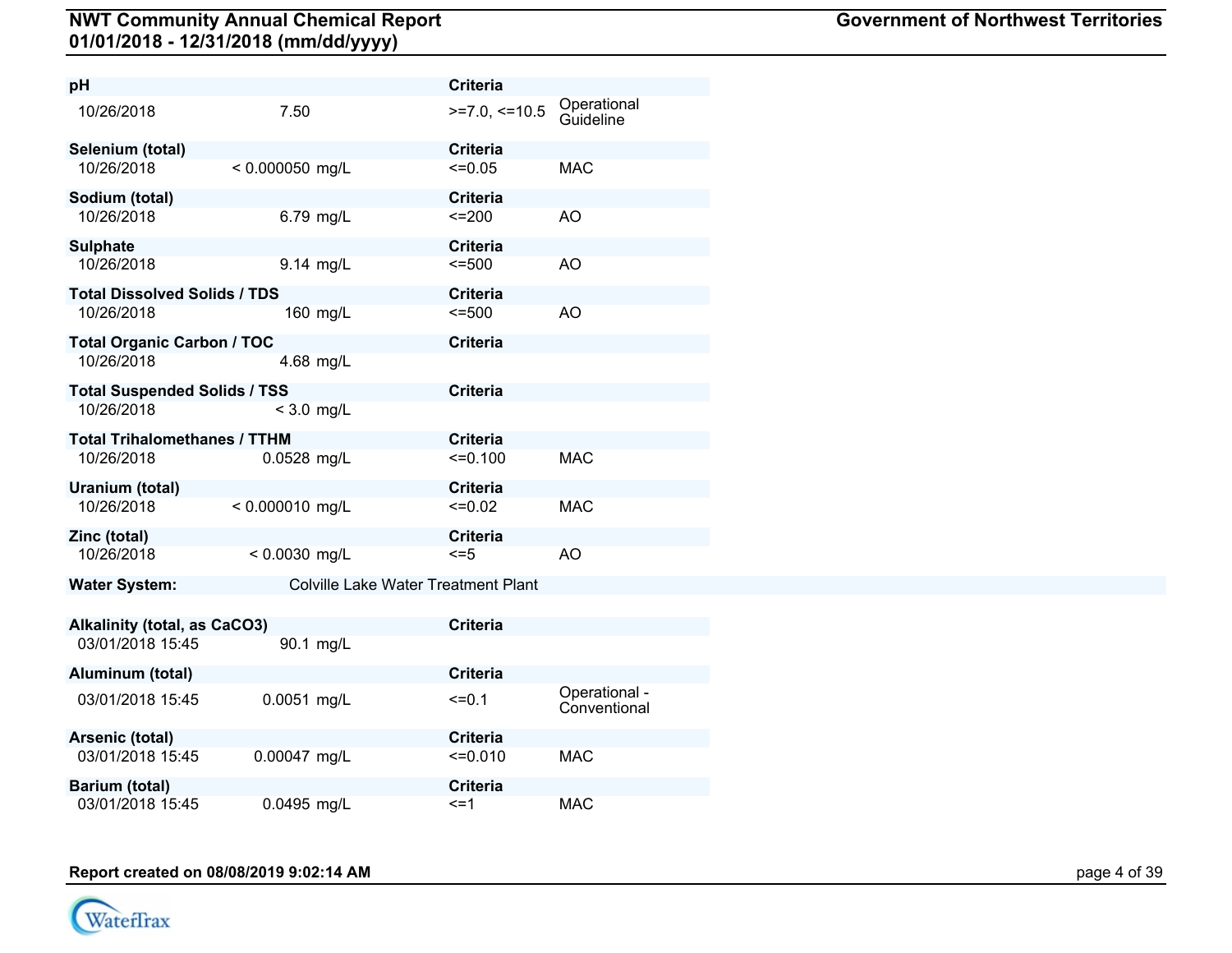| Cadmium (total)            |                   |           | <b>Criteria</b> |                          |
|----------------------------|-------------------|-----------|-----------------|--------------------------|
| 03/01/2018 15:45           | $< 0.000005$ mg/L |           | $\leq 0.005$    | <b>MAC</b>               |
| Chloride                   |                   |           | <b>Criteria</b> |                          |
| 03/01/2018 15:45           |                   | 6.14 mg/L | $<=250$         | AO                       |
| Chromium (total)           |                   |           | <b>Criteria</b> |                          |
| 03/01/2018 15:45           | $< 0.0001$ mg/L   |           | $\leq 0.05$     | <b>MAC</b>               |
| Colour                     |                   |           | <b>Criteria</b> |                          |
| 03/01/2018 15:45           | $< 5$ CU          |           | $=15$           | <b>AO</b>                |
| Copper (total)             |                   |           | <b>Criteria</b> |                          |
| 03/01/2018 15:45           | 0.0229 mg/L       |           | $=1.0$          | AO                       |
| Cyanide (free)             |                   |           | <b>Criteria</b> |                          |
| 03/01/2018 15:45           | $< 0.005$ mg/L    |           | $=0.2$          | <b>MAC</b>               |
| Fluoride                   |                   |           | <b>Criteria</b> |                          |
| 03/01/2018 15:45           | 0.081 mg/L        |           | $5 = 1.5$       | <b>MAC</b>               |
| Hardness (total, as CaCO3) |                   |           | <b>Criteria</b> |                          |
| 03/01/2018 15:45           |                   | 105 mg/L  |                 |                          |
| Iron (total)               |                   |           | <b>Criteria</b> |                          |
| 03/01/2018 15:45           | $< 0.03$ mg/L     |           | $\leq 0.3$      | AO                       |
| Lead (total)               |                   |           | <b>Criteria</b> |                          |
| 03/01/2018 15:45           | 0.000499 mg/L     |           | $\leq 0.005$    | <b>MAC</b>               |
| <b>Manganese (total)</b>   |                   |           | <b>Criteria</b> |                          |
| 03/01/2018 15:45           | 0.00505 mg/L      |           | $=0.02$         | AO                       |
| Mercury (total)            |                   |           | <b>Criteria</b> |                          |
| 03/01/2018 15:45           | $< 0.000005$ mg/L |           | $\leq 0.001$    | <b>MAC</b>               |
| Nitrate (as NO3)           |                   |           | <b>Criteria</b> |                          |
| 03/01/2018 15:45           | 0.0492 mg/L       |           | $\leq$ =45      | <b>MAC</b>               |
| pН                         |                   |           | <b>Criteria</b> |                          |
| 03/01/2018 15:45           | 8.02              |           | $>=7.0, ==10.5$ | Operational<br>Guideline |
| Selenium (total)           |                   |           | <b>Criteria</b> |                          |
| 03/01/2018 15:45           | 0.000053 mg/L     |           | $=0.05$         | <b>MAC</b>               |

**Report created on 08/08/2019 9:02:14 AM** page 5 of 39

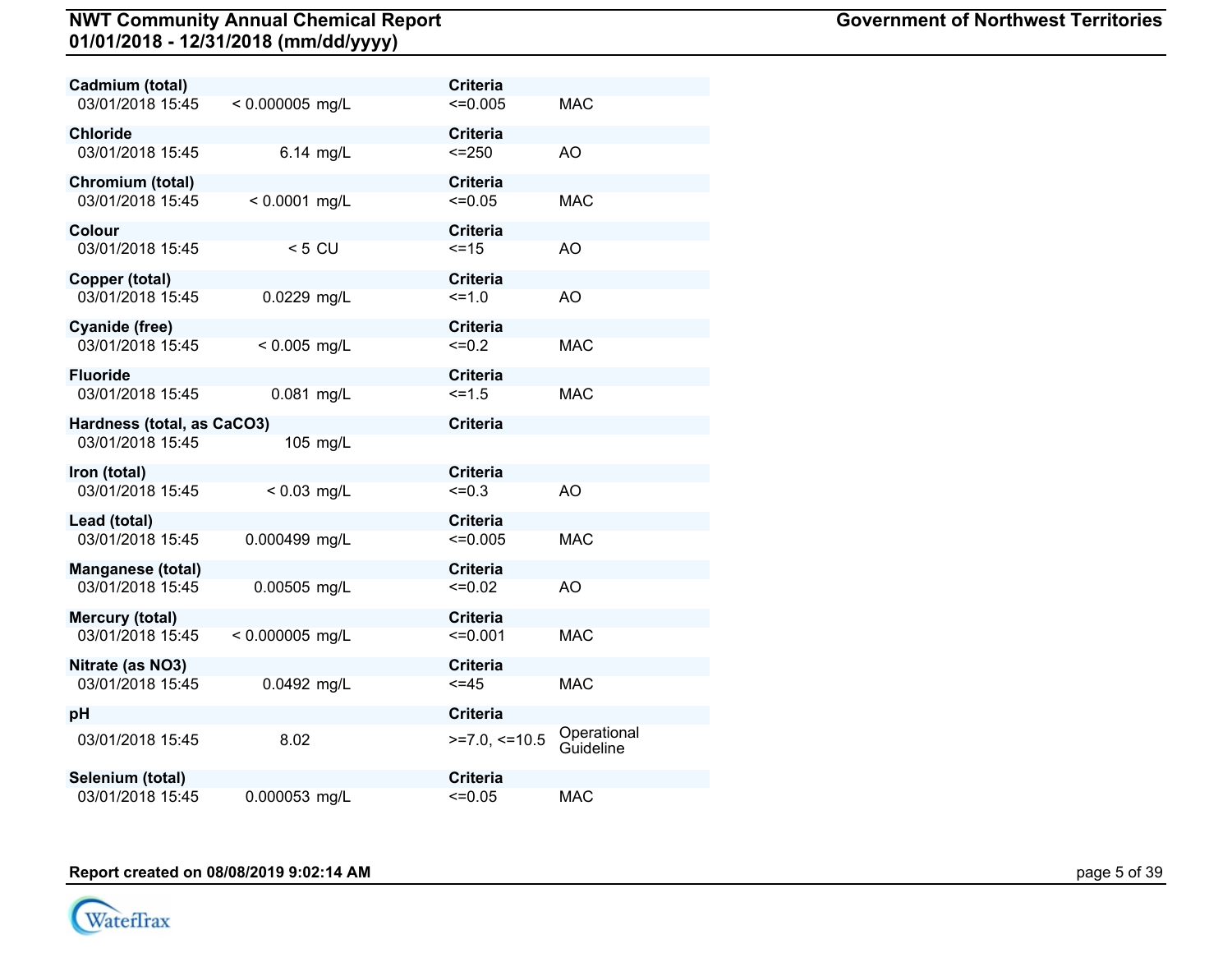| Sodium (total)                      |                              | <b>Criteria</b> |                               |
|-------------------------------------|------------------------------|-----------------|-------------------------------|
| 03/01/2018 15:45                    | 6.21 mg/L                    | $=200$          | AO                            |
| <b>Sulphate</b>                     |                              | <b>Criteria</b> |                               |
| 03/01/2018 15:45                    | 14.7 mg/L                    | $= 500$         | AO                            |
| <b>Total Dissolved Solids / TDS</b> |                              | <b>Criteria</b> |                               |
| 03/01/2018 15:45                    | 131 mg/L                     | $= 500$         | AO                            |
| Total Organic Carbon / TOC          |                              | <b>Criteria</b> |                               |
| 03/01/2018 15:45                    | 6.83 mg/L                    |                 |                               |
| <b>Total Suspended Solids / TSS</b> |                              | <b>Criteria</b> |                               |
| 03/01/2018 15:45                    | $<$ 3 mg/L                   |                 |                               |
| <b>Total Trihalomethanes / TTHM</b> |                              | <b>Criteria</b> |                               |
| 03/01/2018 15:45                    | 0.0072 mg/L                  | $=0.100$        | <b>MAC</b>                    |
| Uranium (total)                     |                              | <b>Criteria</b> |                               |
| 03/01/2018 15:45                    | 0.000071 mg/L                | $\leq 0.02$     | <b>MAC</b>                    |
| Zinc (total)                        |                              | <b>Criteria</b> |                               |
| 03/01/2018 15:45                    | 0.0415 mg/L                  | $\leq$ =5       | AO                            |
| <b>Water System:</b>                | Deline Water Treatment Plant |                 |                               |
| Alkalinity (total, as CaCO3)        |                              | <b>Criteria</b> |                               |
| 04/19/2018 16:45                    | 61.4 mg/L                    |                 |                               |
| Aluminum (total)                    |                              | <b>Criteria</b> |                               |
| 04/19/2018 16:45                    | 0.0036 mg/L                  | $=0.1$          | Operational -<br>Conventional |
| Arsenic (total)                     |                              | Criteria        |                               |
| 04/19/2018 16:45                    | 0.00020 mg/L                 | $=0.010$        | <b>MAC</b>                    |
| Barium (total)                      |                              | <b>Criteria</b> |                               |
| 04/19/2018 16:45                    | 0.0254 mg/L                  | $\leq$ =1       | <b>MAC</b>                    |
| Cadmium (total)                     |                              | Criteria        |                               |
| 04/19/2018 16:45                    | $< 0.0000050$ mg/L           | $\leq 0.005$    | <b>MAC</b>                    |
| <b>Chloride</b>                     |                              | <b>Criteria</b> |                               |
| 04/19/2018 16:45                    | 5.21 mg/L                    | $< = 250$       | AO                            |

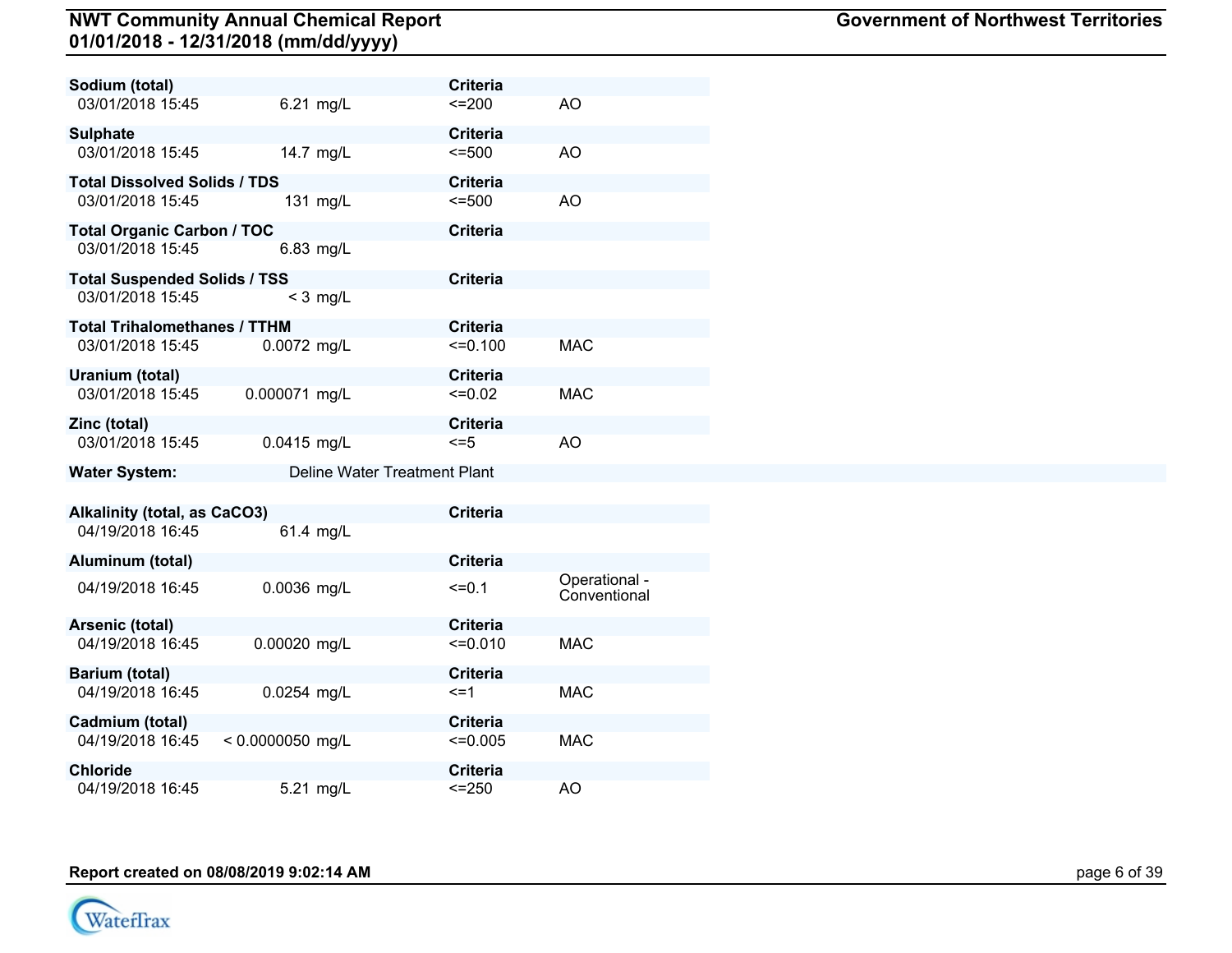| Chromium (total)           |                    |           | <b>Criteria</b> |                          |
|----------------------------|--------------------|-----------|-----------------|--------------------------|
| 04/19/2018 16:45           | 0.00037 mg/L       |           | $=0.05$         | <b>MAC</b>               |
| Colour                     |                    |           | <b>Criteria</b> |                          |
| 04/19/2018 16:45           |                    | $< 5$ CU  | $=15$           | AO                       |
| Copper (total)             |                    |           | <b>Criteria</b> |                          |
| 04/19/2018 16:45           | $< 0.00050$ mg/L   |           | $=1.0$          | AO                       |
| Cyanide (free)             |                    |           | <b>Criteria</b> |                          |
| 04/19/2018 16:45           | $< 0.0050$ mg/L    |           | $=0.2$          | <b>MAC</b>               |
| Fluoride                   |                    |           | <b>Criteria</b> |                          |
| 04/19/2018 16:45           | 0.089 mg/L         |           | $5 = 1.5$       | <b>MAC</b>               |
| Hardness (total, as CaCO3) |                    |           | <b>Criteria</b> |                          |
| 04/19/2018 16:45           |                    | 78.4 mg/L |                 |                          |
| Iron (total)               |                    |           | <b>Criteria</b> |                          |
| 04/19/2018 16:45           | $< 0.010$ mg/L     |           | $\leq 0.3$      | AO                       |
| Lead (total)               |                    |           | <b>Criteria</b> |                          |
| 04/19/2018 16:45           | $< 0.000050$ mg/L  |           | $\leq 0.005$    | <b>MAC</b>               |
| <b>Manganese (total)</b>   |                    |           | <b>Criteria</b> |                          |
| 04/19/2018 16:45           | 0.00042 mg/L       |           | $=0.02$         | AO                       |
| Mercury (total)            |                    |           | <b>Criteria</b> |                          |
| 04/19/2018 16:45           | $< 0.0000050$ mg/L |           | $\leq 0.001$    | <b>MAC</b>               |
| Nitrate (as NO3)           |                    |           | <b>Criteria</b> |                          |
| 04/19/2018 16:45           | 0.169 mg/L         |           | $=45$           | <b>MAC</b>               |
| pН                         |                    |           | <b>Criteria</b> |                          |
| 04/19/2018 16:45           | 7.93               |           | $>=7.0, ==10.5$ | Operational<br>Guideline |
| Selenium (total)           |                    |           | <b>Criteria</b> |                          |
| 04/19/2018 16:45           | $< 0.000050$ mg/L  |           | $=0.05$         | <b>MAC</b>               |
| Sodium (total)             |                    |           | <b>Criteria</b> |                          |
| 04/19/2018 16:45           |                    | 4.60 mg/L | $=200$          | <b>AO</b>                |
| <b>Sulphate</b>            |                    |           | <b>Criteria</b> |                          |
| 04/19/2018 16:45           |                    | 15.9 mg/L | $= 500$         | AO                       |

**Report created on 08/08/2019 9:02:14 AM** page 7 of 39

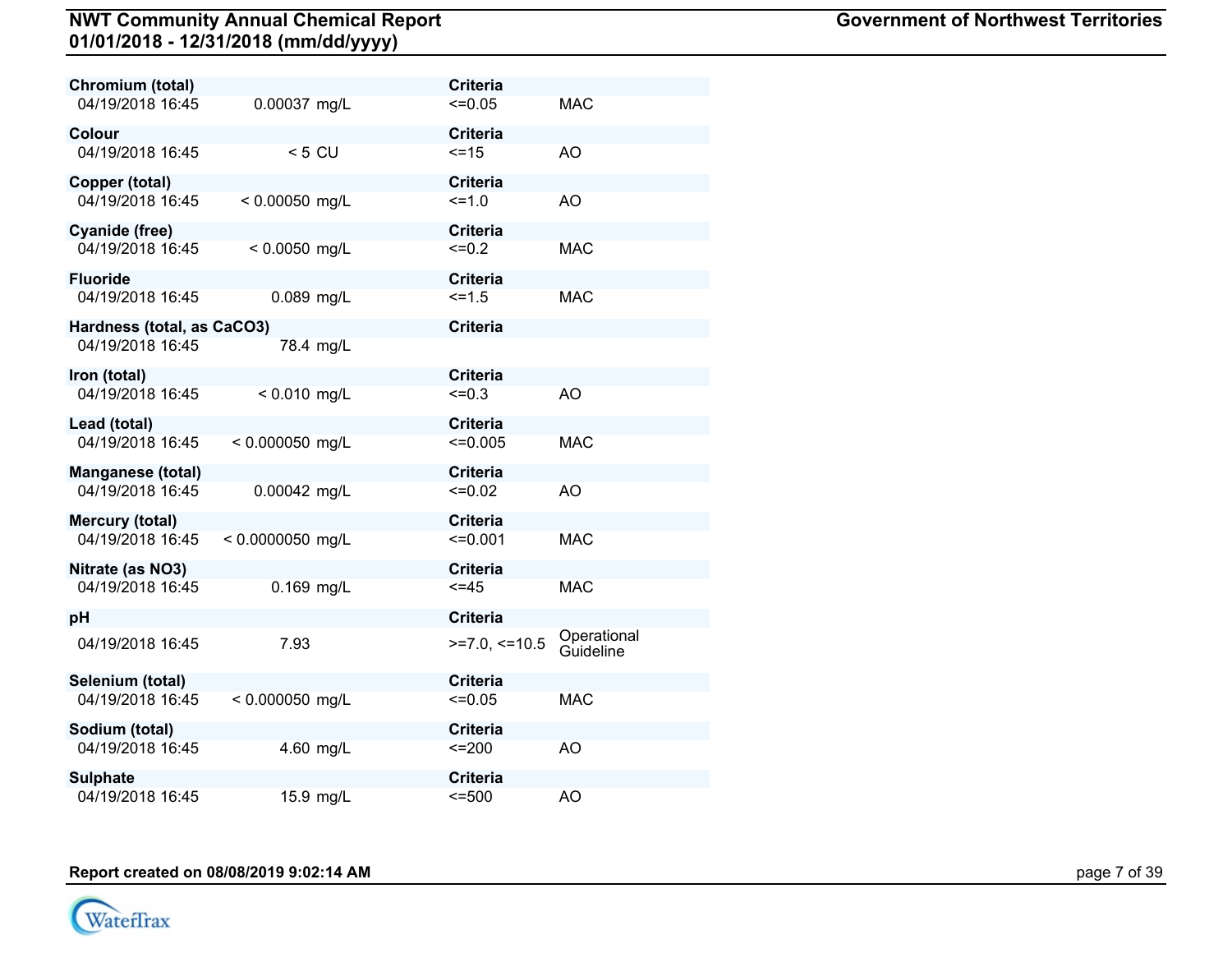| <b>Total Dissolved Solids / TDS</b> |                    | <b>Criteria</b>                      |                               |
|-------------------------------------|--------------------|--------------------------------------|-------------------------------|
| 04/19/2018 16:45                    | 99 mg/L            | $= 500$                              | <b>AO</b>                     |
| <b>Total Organic Carbon / TOC</b>   |                    | <b>Criteria</b>                      |                               |
| 04/19/2018 16:45                    | 2.47 mg/L          |                                      |                               |
| <b>Total Suspended Solids / TSS</b> |                    | <b>Criteria</b>                      |                               |
| 04/19/2018 16:45                    | 4.7 $q/L$          |                                      |                               |
| <b>Total Trihalomethanes / TTHM</b> |                    | <b>Criteria</b>                      |                               |
| 04/19/2018 16:45                    | $< 0.0020$ mg/L    | $=0.100$                             | <b>MAC</b>                    |
| Uranium (total)                     |                    | <b>Criteria</b>                      |                               |
| 04/19/2018 16:45                    | 0.000309 mg/L      | $=0.02$                              | <b>MAC</b>                    |
| Zinc (total)                        |                    | <b>Criteria</b>                      |                               |
| 04/19/2018 16:45                    | $< 0.0030$ mg/L    | $= 5$                                | AO                            |
| <b>Water System:</b>                |                    | Fort Good Hope Water Treatment Plant |                               |
|                                     |                    |                                      |                               |
| <b>Alkalinity (total, as CaCO3)</b> |                    | <b>Criteria</b>                      |                               |
| 02/20/2018 15:30                    | 146 mg/L           |                                      |                               |
| Aluminum (total)                    |                    | <b>Criteria</b>                      |                               |
| 02/20/2018 15:30                    | 0.0298 mg/L        | $=0.1$                               | Operational -<br>Conventional |
| Arsenic (total)                     |                    | <b>Criteria</b>                      |                               |
| 02/20/2018 15:30                    | 0.00035 mg/L       | $=0.010$                             | <b>MAC</b>                    |
| Barium (total)                      |                    | <b>Criteria</b>                      |                               |
| 02/20/2018 15:30                    | 0.0666 mg/L        | $\leq$ =1                            | <b>MAC</b>                    |
| Cadmium (total)                     |                    | <b>Criteria</b>                      |                               |
| 02/20/2018 15:30                    | $< 0.0000050$ mg/L | $\leq 0.005$                         | <b>MAC</b>                    |
| <b>Chloride</b>                     |                    | <b>Criteria</b>                      |                               |
| 02/20/2018 15:30                    | 78.6 mg/L          | $= 250$                              | AO                            |
| Chromium (total)                    |                    | <b>Criteria</b>                      |                               |
| 02/20/2018 15:30                    | 0.00134 mg/L       | $=0.05$                              | <b>MAC</b>                    |
| Colour                              |                    | <b>Criteria</b>                      |                               |
| 02/20/2018 15:30                    | $< 5 \, \text{CU}$ | $=15$                                | AO.                           |

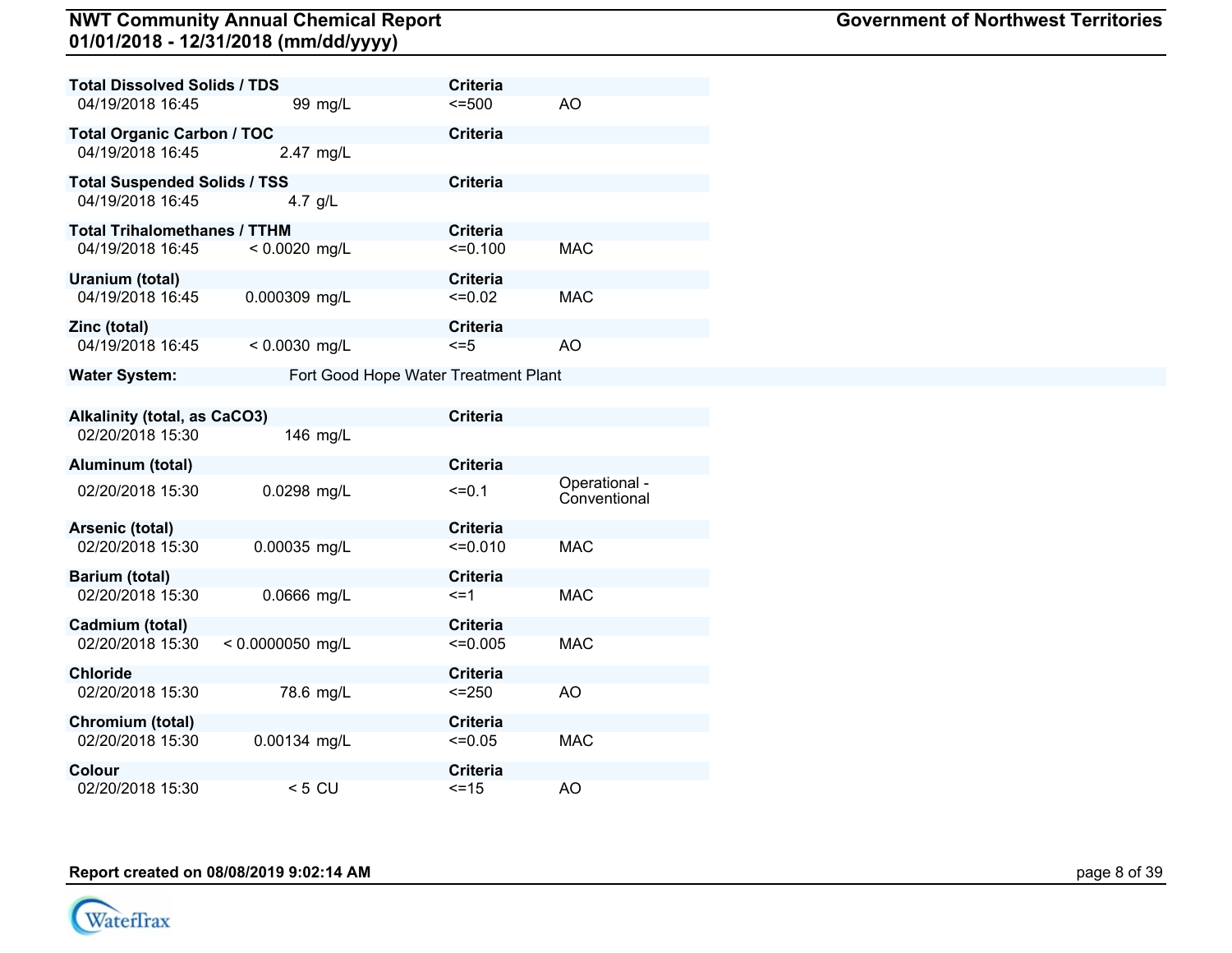| Copper (total)                      |                    |           | <b>Criteria</b> |                          |
|-------------------------------------|--------------------|-----------|-----------------|--------------------------|
| 02/20/2018 15:30                    | 0.00414 mg/L       |           | $=1.0$          | AO                       |
| Cyanide (free)                      |                    |           | <b>Criteria</b> |                          |
| 02/20/2018 15:30                    | $< 0.50$ mg/L      |           | $=0.2$          | <b>MAC</b>               |
| <b>Fluoride</b>                     |                    |           | <b>Criteria</b> |                          |
| 02/20/2018 15:30                    | 0.097 mg/L         |           | $5 = 1.5$       | <b>MAC</b>               |
| Hardness (total, as CaCO3)          |                    |           | <b>Criteria</b> |                          |
| 02/20/2018 15:30                    |                    | 154 mg/L  |                 |                          |
| Iron (total)                        |                    |           | <b>Criteria</b> |                          |
| 02/20/2018 15:30                    | 0.034 mg/L         |           | $=0.3$          | AO                       |
| Lead (total)                        |                    |           | <b>Criteria</b> |                          |
| 02/20/2018 15:30                    | 0.000343 mg/L      |           | $\leq 0.005$    | <b>MAC</b>               |
| <b>Manganese (total)</b>            |                    |           | <b>Criteria</b> |                          |
| * 02/20/2018<br>15:30               | 0.0577 mg/L        |           | $=0.02$         | <b>AO</b>                |
| Mercury (total)                     |                    |           | <b>Criteria</b> |                          |
| 02/20/2018 15:30                    | $< 0.0000050$ mg/L |           | $\leq 0.001$    | <b>MAC</b>               |
| Nitrate (as NO3)                    |                    |           | <b>Criteria</b> |                          |
| 02/20/2018 15:30                    | 0.108 mg/L         |           | $=45$           | <b>MAC</b>               |
| рH                                  |                    |           | <b>Criteria</b> |                          |
| 02/20/2018 15:30                    | 8.35               |           | $>=7.0,<=10.5$  | Operational<br>Guideline |
| Selenium (total)                    |                    |           | <b>Criteria</b> |                          |
| 02/20/2018 15:30                    | 0.000238 mg/L      |           | $\leq 0.05$     | <b>MAC</b>               |
| Sodium (total)                      |                    |           | <b>Criteria</b> |                          |
| 02/20/2018 15:30                    |                    | 67.6 mg/L | $=200$          | AO                       |
| Sulphate                            |                    |           | <b>Criteria</b> |                          |
| 02/20/2018 15:30                    |                    | 40.8 mg/L | $= 500$         | AO                       |
| <b>Total Dissolved Solids / TDS</b> |                    |           | <b>Criteria</b> |                          |
| 02/20/2018 15:30                    |                    | 349 mg/L  | $= 500$         | AO                       |
| <b>Total Organic Carbon / TOC</b>   |                    |           | <b>Criteria</b> |                          |
| 02/20/2018 15:30                    |                    | 3.92 mg/L |                 |                          |

# **Report created on 08/08/2019 9:02:14 AM** page 1 of 39

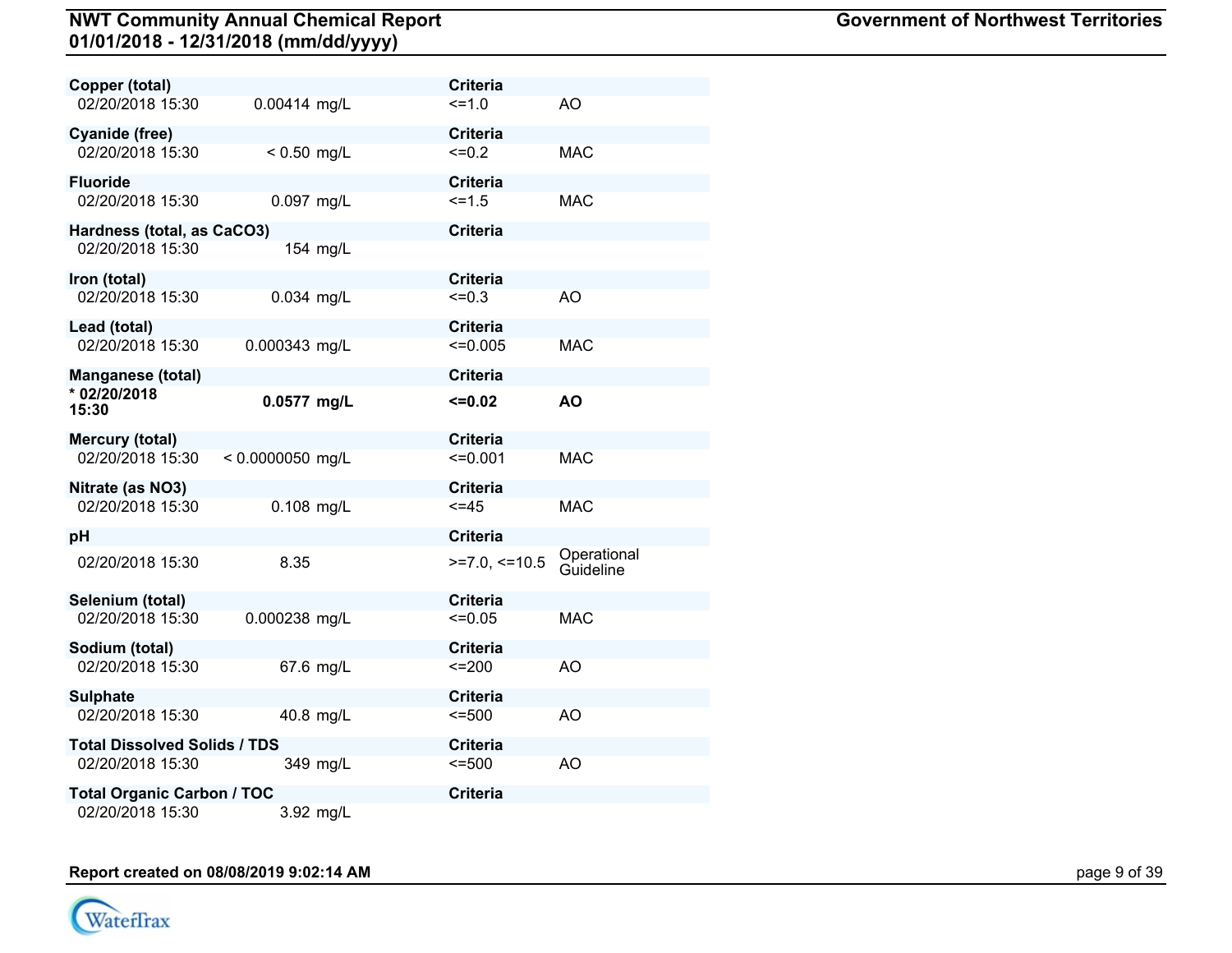| <b>Total Suspended Solids / TSS</b>                |                                     | <b>Criteria</b>                      |                               |
|----------------------------------------------------|-------------------------------------|--------------------------------------|-------------------------------|
| 02/20/2018 15:30                                   | $<$ 3.0 mg/L                        |                                      |                               |
| <b>Total Trihalomethanes / TTHM</b>                |                                     | <b>Criteria</b>                      |                               |
| * 02/20/2018<br>15:30                              | $0.303$ mg/L                        | $= 0.100$                            | <b>MAC</b>                    |
| Uranium (total)                                    |                                     | <b>Criteria</b>                      |                               |
| 02/20/2018 15:30                                   | 0.000555 mg/L                       | $=0.02$                              | <b>MAC</b>                    |
| Zinc (total)                                       |                                     | <b>Criteria</b>                      |                               |
| 02/20/2018 15:30                                   | 0.0362 mg/L                         | $\leq$ =5                            | AO                            |
| <b>Water System:</b>                               |                                     | Fort McPherson Water Treatment Plant |                               |
|                                                    |                                     |                                      |                               |
| <b>Alkalinity (total, as CaCO3)</b>                |                                     | <b>Criteria</b>                      |                               |
| 03/05/2018 09:30<br>03/05/2018 09:30<br>11/19/2018 | 31.9 mg/L<br>31.9 mg/L<br>28.5 mg/L |                                      |                               |
| Aluminum (total)                                   |                                     | <b>Criteria</b>                      |                               |
| * 03/05/2018<br>09:30                              | $0.208$ mg/L                        | $5 = 0.1$                            | Operational -<br>Conventional |
| * 03/05/2018<br>09:30                              | 0.208 mg/L                          | $=0.1$                               | Operational -<br>Conventional |
| *11/19/2018                                        | $0.103$ mg/L                        | $5 = 0.1$                            | Operational -<br>Conventional |
| Arsenic (total)                                    |                                     | <b>Criteria</b>                      |                               |
| 03/05/2018 09:30                                   | $< 0.0002$ mg/L                     | $\leq 0.010$                         | <b>MAC</b>                    |
| 11/19/2018                                         | $< 0.0002$ mg/L                     | $=0.010$                             | <b>MAC</b>                    |
| Barium (total)                                     |                                     | <b>Criteria</b>                      |                               |
| 03/05/2018 09:30                                   | 0.0455 mg/L                         | $=1$                                 | <b>MAC</b>                    |
| 11/19/2018                                         | 0.0424 mg/L                         | $\leq$ =1                            | <b>MAC</b>                    |
| Cadmium (total)                                    |                                     | <b>Criteria</b>                      |                               |
| 03/05/2018 09:30                                   | $< 0.00004$ mg/L                    | $=0.005$                             | <b>MAC</b>                    |
| 11/19/2018                                         | $< 0.00004$ mg/L                    | $=0.005$                             |                               |

| <b>Government of Northwest Territories</b> |  |
|--------------------------------------------|--|
|--------------------------------------------|--|

**Chloride Criteria**<br>03/05/2018 09:30 **1.2 mg/L**  $\leq$  -250

03/05/2018 09:30 1.2 mg/L <=250 AO



11/19/2018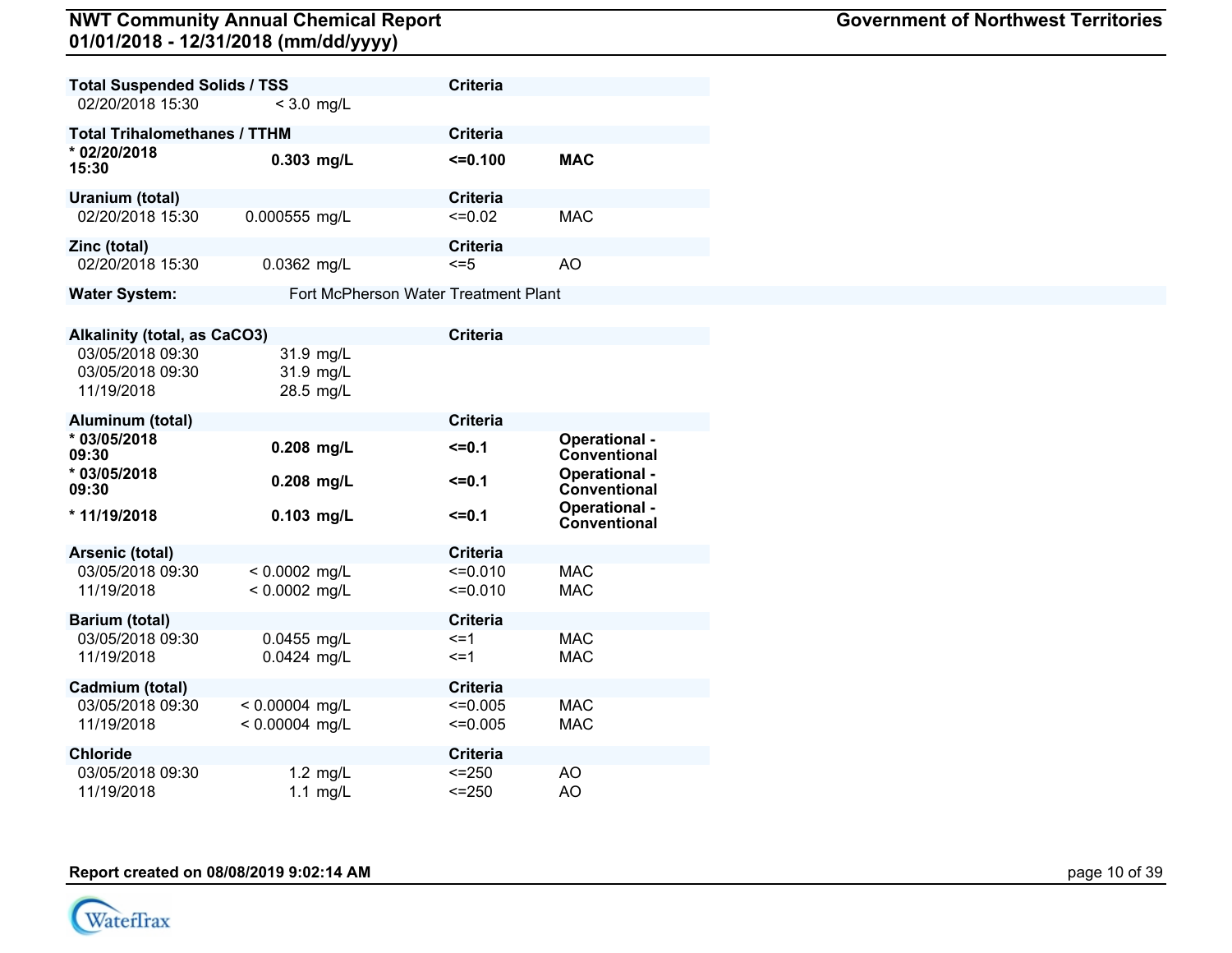| Chromium (total)           |                  |  | <b>Criteria</b> |            |  |
|----------------------------|------------------|--|-----------------|------------|--|
| 03/05/2018 09:30           | $< 0.0001$ mg/L  |  | $=0.05$         | <b>MAC</b> |  |
| 11/19/2018                 | $< 0.0001$ mg/L  |  | $=0.05$         | <b>MAC</b> |  |
| Colour                     |                  |  | <b>Criteria</b> |            |  |
| 03/05/2018 09:30           | $< 5$ CU         |  | $=15$           | AO         |  |
| 11/19/2018                 | $< 5$ CU         |  | $=15$           | AO         |  |
|                            |                  |  |                 |            |  |
| Copper (total)             |                  |  | <b>Criteria</b> |            |  |
| 03/05/2018 09:30           | 0.0026 mg/L      |  | $=1.0$          | AO         |  |
| 11/19/2018                 | 0.0019 mg/L      |  | $=1.0$          | AO         |  |
| <b>Cyanide (free)</b>      |                  |  | <b>Criteria</b> |            |  |
| 03/05/2018 09:30           | $< 0.001$ mg/L   |  | $=0.2$          | <b>MAC</b> |  |
| 11/19/2018                 | $< 0.0050$ mg/L  |  | $=0.2$          | <b>MAC</b> |  |
| <b>Fluoride</b>            |                  |  | <b>Criteria</b> |            |  |
| 03/05/2018 09:30           | $< 0.1$ mg/L     |  | $5 = 1.5$       | <b>MAC</b> |  |
| 11/19/2018                 | $< 0.1$ mg/L     |  | $=1.5$          | <b>MAC</b> |  |
| Hardness (total, as CaCO3) |                  |  | <b>Criteria</b> |            |  |
| 03/05/2018 09:30           | 37.5 mg/L        |  |                 |            |  |
| 11/19/2018                 | 36.6 mg/L        |  |                 |            |  |
| Iron (total)               |                  |  | <b>Criteria</b> |            |  |
| 03/05/2018 09:30           | 0.005 mg/L       |  | $=0.3$          | AO         |  |
| 11/19/2018                 | $< 0.005$ mg/L   |  | $=0.3$          | AO         |  |
| Lead (total)               |                  |  | <b>Criteria</b> |            |  |
| 03/05/2018 09:30           | $< 0.0001$ mg/L  |  | $\leq 0.005$    | <b>MAC</b> |  |
| 11/19/2018                 | $< 0.0001$ mg/L  |  | $=0.005$        | <b>MAC</b> |  |
| <b>Manganese (total)</b>   |                  |  | <b>Criteria</b> |            |  |
| 03/05/2018 09:30           | 0.007 mg/L       |  | $=0.02$         | AO         |  |
| 11/19/2018                 | 0.0007 mg/L      |  | $=0.02$         | AO         |  |
| <b>Mercury (total)</b>     |                  |  | <b>Criteria</b> |            |  |
| 03/05/2018 09:30           | $< 0.00001$ mg/L |  | $\leq 0.001$    | <b>MAC</b> |  |
| 11/19/2018                 | $< 0.00001$ mg/L |  | $=0.001$        | <b>MAC</b> |  |
| Nitrate (as NO3)           |                  |  | <b>Criteria</b> |            |  |
| 03/05/2018 09:30           | $0.12$ mg/L      |  | $=45$           | <b>MAC</b> |  |
| 11/19/2018                 | $0.13$ mg/L      |  | <=45            | <b>MAC</b> |  |

#### **Report created on 08/08/2019 9:02:14 AM** page 11 of 39

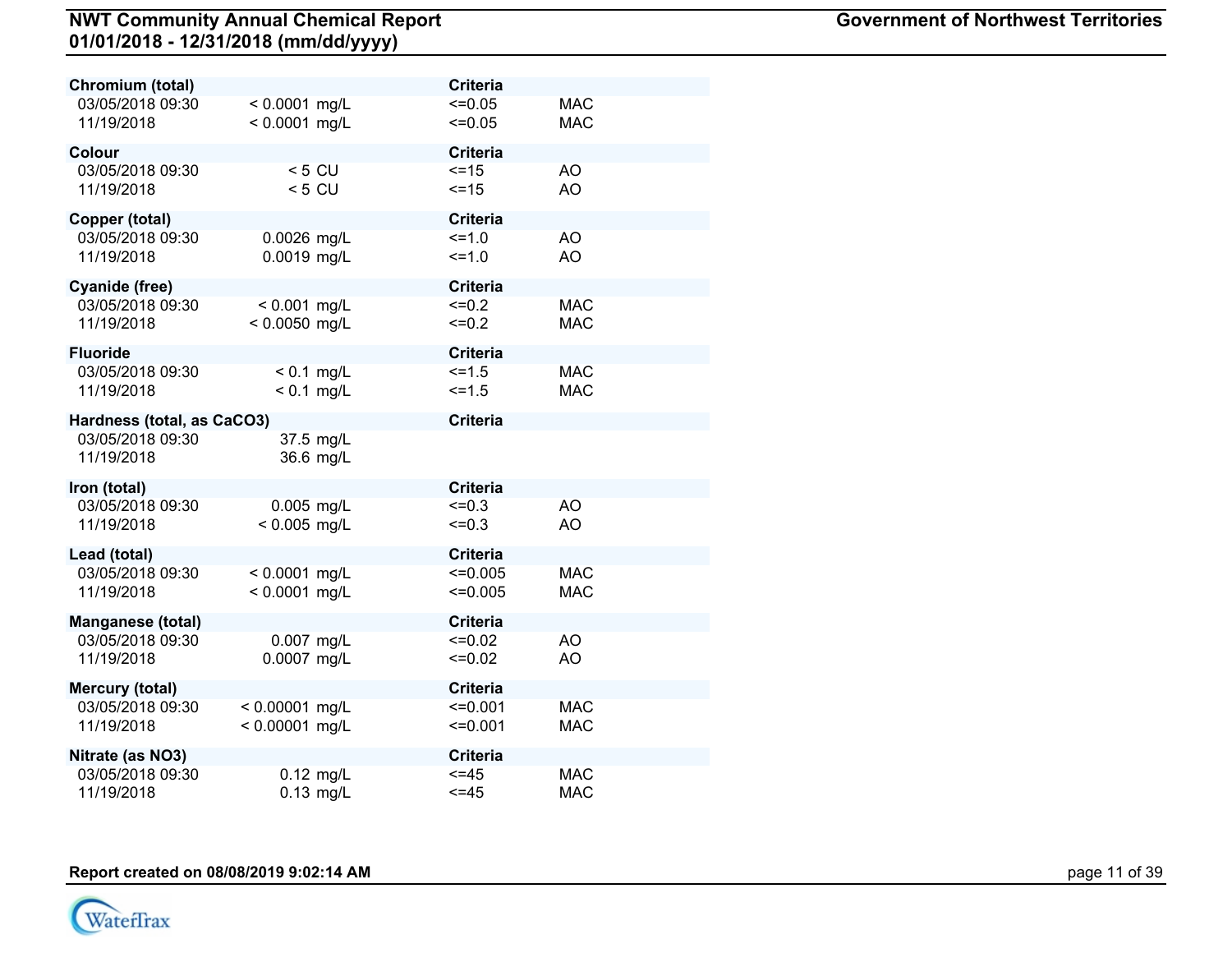| рH                                  |                 |                                  | <b>Criteria</b>   |                          |
|-------------------------------------|-----------------|----------------------------------|-------------------|--------------------------|
| 03/05/2018 09:30                    | 7.32            |                                  | $>=7.0,<=10.5$    | Operational<br>Guideline |
| 11/19/2018                          | 7.36            |                                  | $>=7.0, \le 10.5$ | Operational<br>Guideline |
| Selenium (total)                    |                 |                                  | <b>Criteria</b>   |                          |
| 03/05/2018 09:30                    | $< 0.0003$ mg/L |                                  | $\leq 0.05$       | <b>MAC</b>               |
| 11/19/2018                          | $< 0.0003$ mg/L |                                  | $\leq 0.05$       | <b>MAC</b>               |
| Sodium (total)                      |                 |                                  | <b>Criteria</b>   |                          |
| 03/05/2018 09:30                    |                 | $2.0$ mg/L                       | $=200$            | AO                       |
| 11/19/2018                          |                 | $2.0$ mg/L                       | $=200$            | <b>AO</b>                |
| <b>Sulphate</b>                     |                 |                                  | <b>Criteria</b>   |                          |
| 03/05/2018 09:30                    |                 | 11 $mg/L$                        | $= 500$           | AO                       |
| 11/19/2018                          |                 | 12 mg/L                          | $= 500$           | AO                       |
| <b>Total Dissolved Solids / TDS</b> |                 |                                  | <b>Criteria</b>   |                          |
| 03/05/2018 09:30                    |                 | 71 mg/L                          | $\leq 500$        | AO                       |
| 11/19/2018                          |                 | 38 mg/L                          | 500               | AO                       |
| <b>Total Organic Carbon / TOC</b>   |                 |                                  | <b>Criteria</b>   |                          |
| 03/05/2018 09:30                    |                 | 7.8 mg/L                         |                   |                          |
| 11/19/2018                          |                 | 6.2 mg/L                         |                   |                          |
| <b>Total Suspended Solids / TSS</b> |                 |                                  | <b>Criteria</b>   |                          |
| 03/05/2018 09:30                    |                 | $<$ 3 mg/L                       |                   |                          |
| 11/19/2018                          |                 | $<$ 3 mg/L                       |                   |                          |
| <b>Total Trihalomethanes / TTHM</b> |                 |                                  | <b>Criteria</b>   |                          |
| * 03/05/2018<br>09:30               | $0.104$ mg/L    |                                  | $\leq 0.100$      | <b>MAC</b>               |
| * 11/19/2018                        | 0.1370 mg/L     |                                  | $= 0.100$         | <b>MAC</b>               |
| Uranium (total)                     |                 |                                  | <b>Criteria</b>   |                          |
| 03/05/2018 09:30                    | $< 0.0001$ mg/L |                                  | $=0.02$           | <b>MAC</b>               |
| 11/19/2018                          | $< 0.0001$ mg/L |                                  | $\leq 0.02$       | <b>MAC</b>               |
| Zinc (total)                        |                 |                                  | <b>Criteria</b>   |                          |
| 03/05/2018 09:30                    | 0.0009 mg/L     |                                  | $\leq$ =5         | AO                       |
| 11/19/2018                          | 0.0008 mg/L     |                                  | $\leq$ =5         | AO                       |
| <b>Water System:</b>                |                 | Fort Smith Water Treatment Plant |                   |                          |

**Report created on 08/08/2019 9:02:14 AM** page 12 of 39

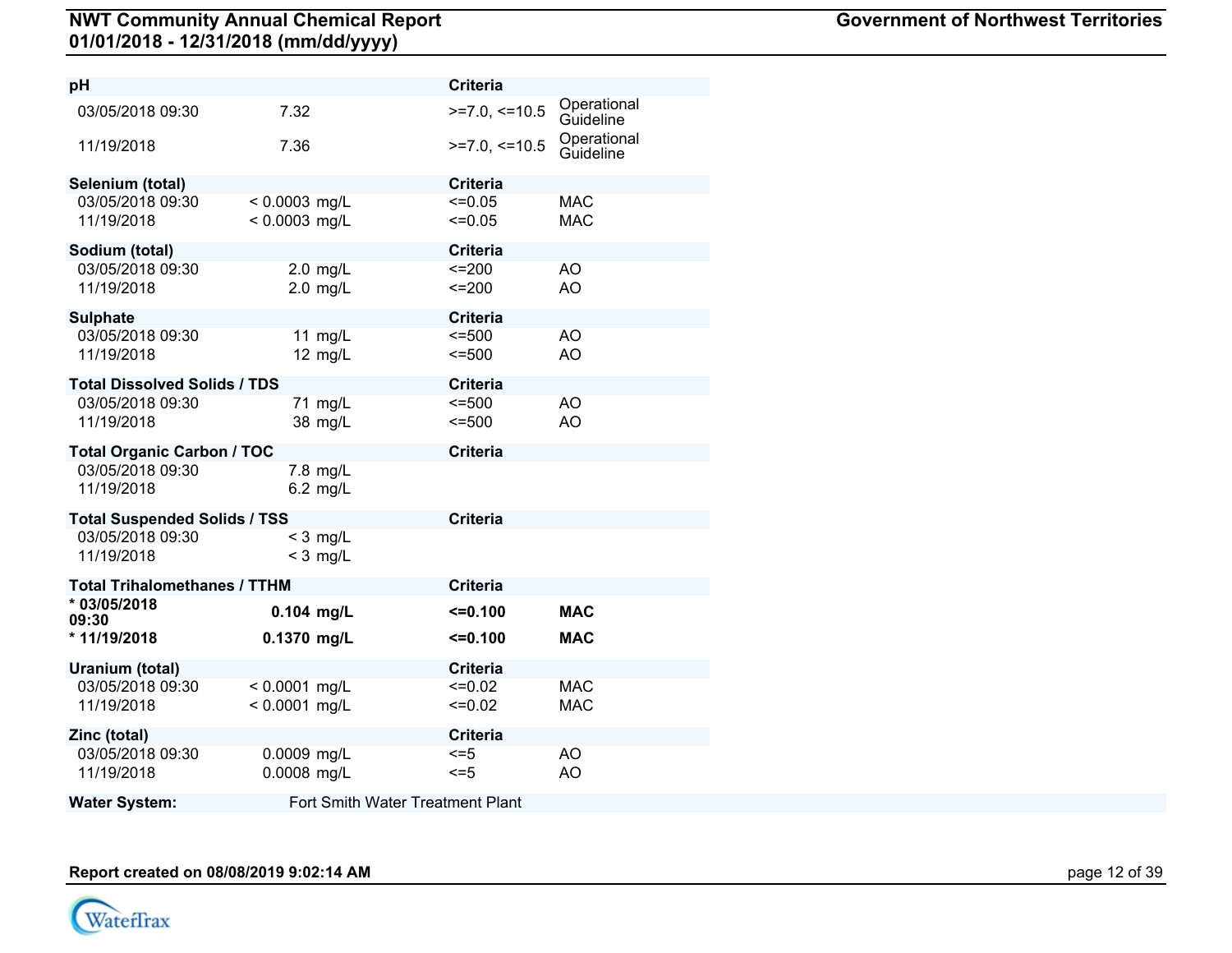| Alkalinity (total, as CaCO3) |                  | <b>Criteria</b> |                               |
|------------------------------|------------------|-----------------|-------------------------------|
| 01/25/2018                   | 77.3 mg/L        |                 |                               |
| Aluminum (total)             |                  | <b>Criteria</b> |                               |
| * 01/25/2018                 | $0.141$ mg/L     | $=0.1$          | Operational -<br>Conventional |
| Arsenic (total)              |                  | <b>Criteria</b> |                               |
| 01/25/2018                   | $< 0.0002$ mg/L  | $=0.010$        | <b>MAC</b>                    |
| Barium (total)               |                  | <b>Criteria</b> |                               |
| 01/25/2018                   | 0.0422 mg/L      | $\leq$ =1       | <b>MAC</b>                    |
| Cadmium (total)              |                  | <b>Criteria</b> |                               |
| 01/25/2018                   | $< 0.00004$ mg/L | $\leq 0.005$    | <b>MAC</b>                    |
| Chloride                     |                  | <b>Criteria</b> |                               |
| 01/25/2018                   | 16.8 mg/L        | $= 250$         | AO                            |
| Chromium (total)             |                  | <b>Criteria</b> |                               |
| 01/25/2018                   | $< 0.0001$ mg/L  | $=0.05$         | <b>MAC</b>                    |
| Colour                       |                  | <b>Criteria</b> |                               |
| 01/25/2018                   | $< 5$ CU         | $=15$           | AO                            |
| Copper (total)               |                  | <b>Criteria</b> |                               |
| 01/25/2018                   | 0.0014 mg/L      | $=1.0$          | <b>AO</b>                     |
| Cyanide (free)               |                  | <b>Criteria</b> |                               |
| 01/25/2018                   | NT mg/L          | $=0.2$          | <b>MAC</b>                    |
| <b>Fluoride</b>              |                  | <b>Criteria</b> |                               |
| 01/25/2018                   | $0.7$ mg/L       | $=1.5$          | <b>MAC</b>                    |
| Hardness (total, as CaCO3)   |                  | <b>Criteria</b> |                               |
| 01/25/2018                   | 95 mg/L          |                 |                               |
| Iron (total)                 |                  | <b>Criteria</b> |                               |
| 01/25/2018                   | 0.011 mg/L       | $=0.3$          | AO                            |
| Lead (total)                 |                  | <b>Criteria</b> |                               |
| 01/25/2018                   | $< 0.0001$ mg/L  | $\leq 0.005$    | <b>MAC</b>                    |
| Manganese (total)            |                  | <b>Criteria</b> |                               |
| 01/25/2018                   | 0.0063 mg/L      | $=0.02$         | AO                            |

**Report created on 08/08/2019 9:02:14 AM** page 13 of 39

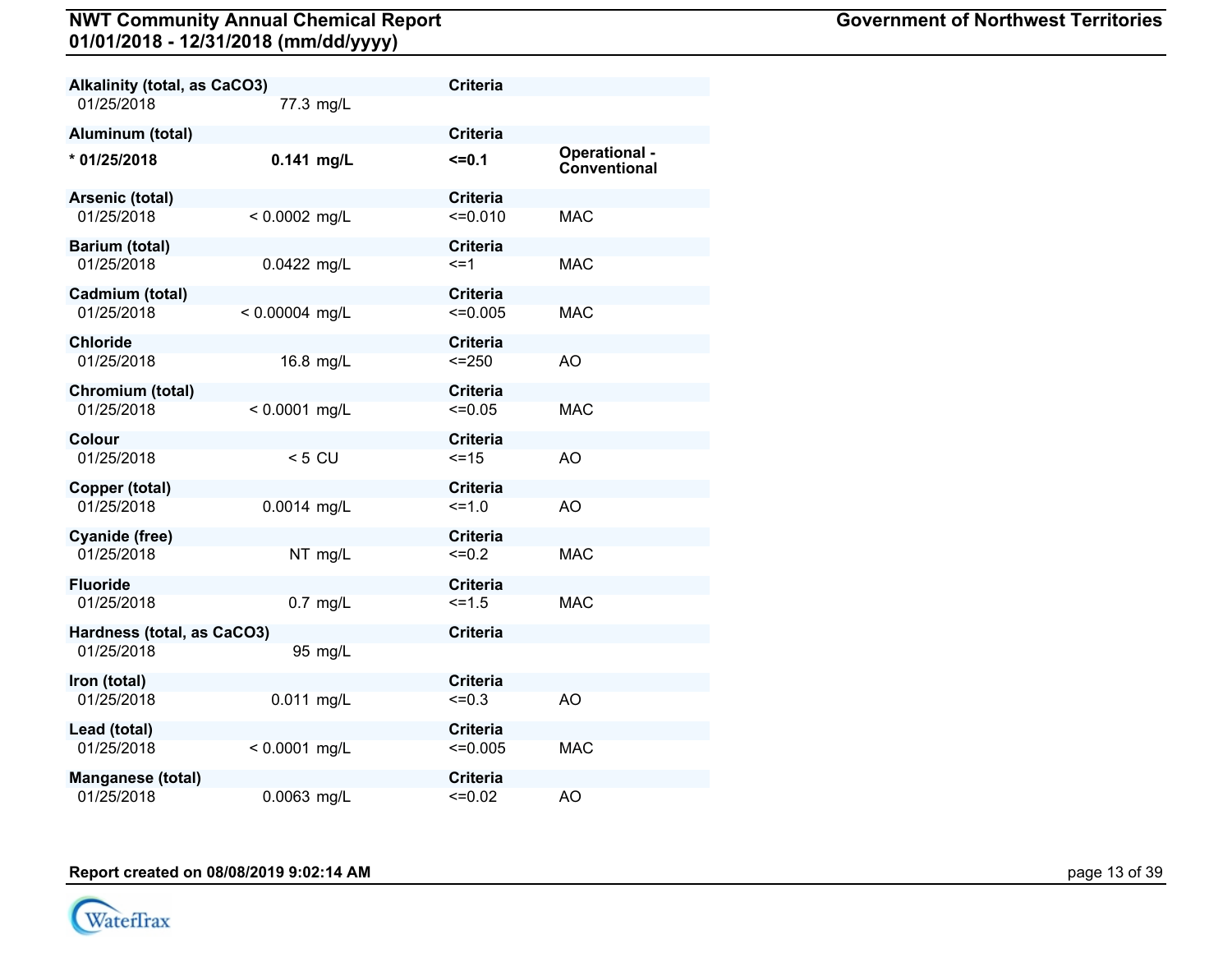| <b>Mercury (total)</b><br>01/25/2018 | $< 0.00001$ mg/L             | <b>Criteria</b><br>$=0.001$ | <b>MAC</b>               |
|--------------------------------------|------------------------------|-----------------------------|--------------------------|
| Nitrate (as NO3)                     |                              | <b>Criteria</b>             |                          |
| 01/25/2018                           | 0.21 mg/L                    | $\leq$ =45                  | <b>MAC</b>               |
| pH                                   |                              | <b>Criteria</b>             |                          |
| 01/25/2018                           | 7.29                         | $>=7.0,<=10.5$              | Operational<br>Guideline |
| Selenium (total)                     |                              | <b>Criteria</b>             |                          |
| 01/25/2018                           | $< 0.0003$ mg/L              | $\leq 0.05$                 | <b>MAC</b>               |
| Sodium (total)                       |                              | <b>Criteria</b>             |                          |
| 01/25/2018                           | 6.7 mg/L                     | $=200$                      | AO                       |
| <b>Sulphate</b>                      |                              | <b>Criteria</b>             |                          |
| 01/25/2018                           | 20 mg/L                      | $= 500$                     | AO                       |
| <b>Total Dissolved Solids / TDS</b>  |                              | <b>Criteria</b>             |                          |
| 01/25/2018                           | 130 mg/L                     | $= 500$                     | AO                       |
| <b>Total Organic Carbon / TOC</b>    |                              | <b>Criteria</b>             |                          |
| 01/25/2018                           | $2.4$ mg/L                   |                             |                          |
| <b>Total Suspended Solids / TSS</b>  |                              | <b>Criteria</b>             |                          |
| 01/25/2018                           | $<$ 3 mg/L                   |                             |                          |
| <b>Total Trihalomethanes / TTHM</b>  |                              | <b>Criteria</b>             |                          |
| 01/25/2018                           | $0.02$ mg/L                  | $=0.100$                    | <b>MAC</b>               |
| Uranium (total)                      |                              | <b>Criteria</b>             |                          |
| 01/25/2018                           | $< 0.00001$ mg/L             | $=0.02$                     | <b>MAC</b>               |
| Zinc (total)                         |                              | <b>Criteria</b>             |                          |
| 01/25/2018                           | 0.0006 mg/L                  | $\leq$ =5                   | AO                       |
| <b>Water System:</b>                 | Gameti Water Treatment Plant |                             |                          |
| <b>Alkalinity (total, as CaCO3)</b>  |                              | <b>Criteria</b>             |                          |
| 10/19/2018 08:49<br>10/30/2018 08:49 | 111 ug/L<br>111,000 ug/L     |                             |                          |
| Aluminum (total)                     |                              | <b>Criteria</b>             |                          |

10/19/2018 08:49 0.0040 mg/L <=0.1 Operational - Conventional



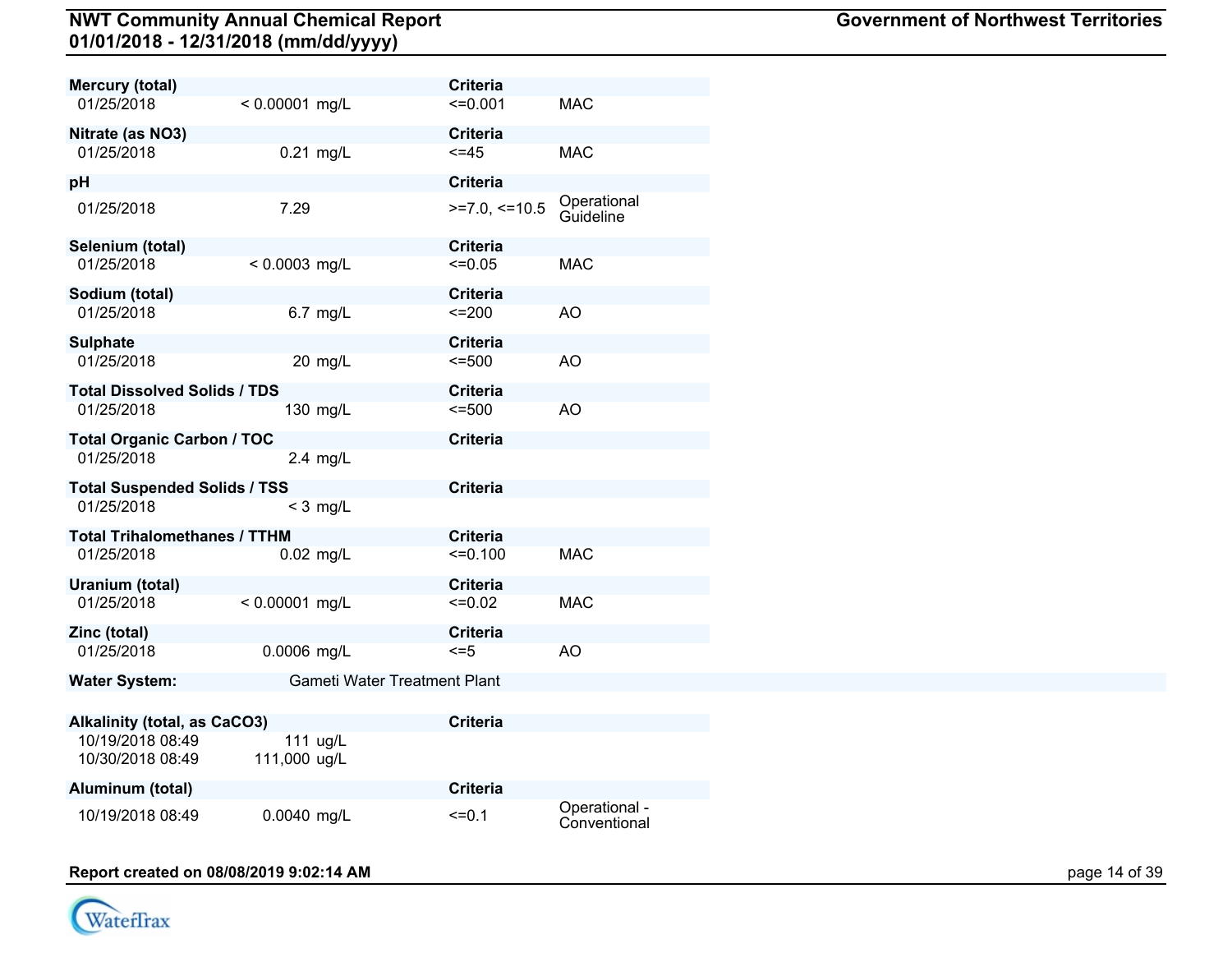| Aluminum (total)                     |                                        |                        | <b>Criteria</b>              |                               |
|--------------------------------------|----------------------------------------|------------------------|------------------------------|-------------------------------|
| 10/30/2018 08:49                     | 0.0051 mg/L                            |                        | $=0.1$                       | Operational -<br>Conventional |
| Arsenic (total)                      |                                        |                        | <b>Criteria</b>              |                               |
| 10/19/2018 08:49<br>10/30/2018 08:49 | 0.00036 mg/L<br>0.00035 mg/L           |                        | $=0.010$<br>$=0.010$         | <b>MAC</b><br><b>MAC</b>      |
| Barium (total)                       |                                        |                        | <b>Criteria</b>              |                               |
| 10/19/2018 08:49<br>10/30/2018 08:49 | 0.0231 mg/L<br>0.0247 mg/L             |                        | $\leq$ =1<br>$\leq$ =1       | <b>MAC</b><br><b>MAC</b>      |
| Cadmium (total)                      |                                        |                        | <b>Criteria</b>              |                               |
| 10/19/2018 08:49<br>10/30/2018 08:49 | $< 0.0000050$ mg/L<br>< 0.0000050 mg/L |                        | $\leq 0.005$<br>$\leq 0.005$ | <b>MAC</b><br><b>MAC</b>      |
| <b>Chloride</b>                      |                                        |                        | <b>Criteria</b>              |                               |
| 10/19/2018 08:49<br>10/30/2018 08:49 |                                        | 8.46 mg/L<br>6.81 mg/L | $<=250$<br>$<=250$           | AO<br>AO                      |
| Chromium (total)                     |                                        |                        | <b>Criteria</b>              |                               |
| 10/19/2018 08:49<br>10/30/2018 08:49 | 0.00013 mg/L<br>0.00029 mg/L           |                        | $=0.05$<br>$=0.05$           | <b>MAC</b><br><b>MAC</b>      |
| Colour                               |                                        |                        | <b>Criteria</b>              |                               |
| 10/19/2018 08:49<br>10/30/2018 08:49 | $< 5$ CU<br>$< 5$ CU                   |                        | $=15$<br>$=15$               | AO<br>AO                      |
| Copper (total)                       |                                        |                        | <b>Criteria</b>              |                               |
| 10/19/2018 08:49<br>10/30/2018 08:49 | 0.00173 mg/L<br>0.00188 mg/L           |                        | $=1.0$<br>$=1.0$             | AO<br>AO                      |
| Cyanide (free)                       |                                        |                        | <b>Criteria</b>              |                               |
| 10/19/2018 08:49<br>10/30/2018 08:49 | $< 0.0050$ mg/L<br>$< 0.0050$ mg/L     |                        | $=0.2$<br>$=0.2$             | <b>MAC</b><br><b>MAC</b>      |
| <b>Fluoride</b>                      |                                        |                        | <b>Criteria</b>              |                               |
| 10/19/2018 08:49<br>10/30/2018 08:49 | 0.147 mg/L<br>$0.144$ mg/L             |                        | $5 = 1.5$<br>$\le$ = 1.5     | <b>MAC</b><br><b>MAC</b>      |
| Hardness (total, as CaCO3)           |                                        |                        | <b>Criteria</b>              |                               |
| 10/19/2018 08:49<br>10/30/2018 08:49 |                                        | 167 mg/L<br>164 mg/L   |                              |                               |

**Report created on 08/08/2019 9:02:14 AM** page 15 of 39

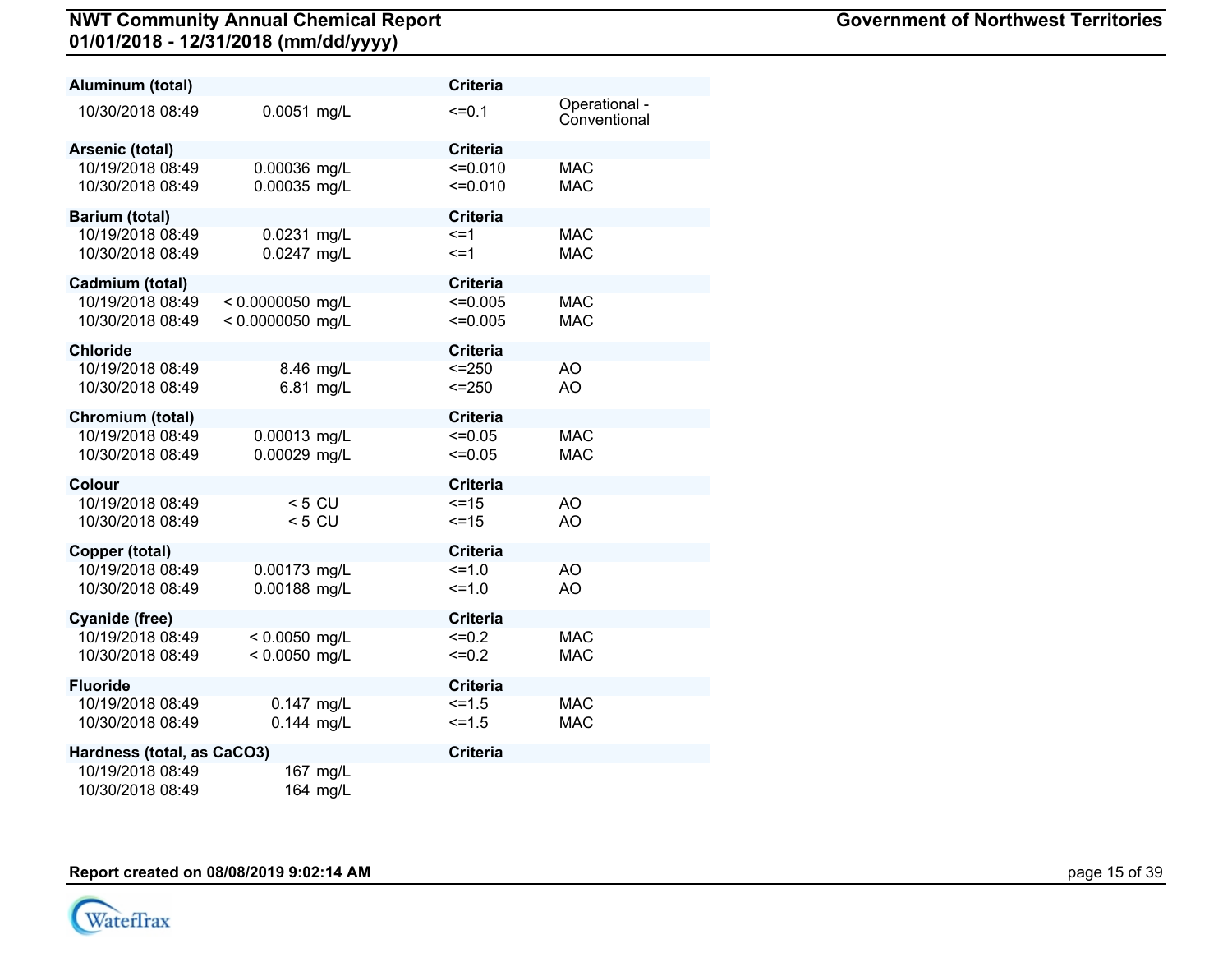| Iron (total)                        |                    | <b>Criteria</b> |                          |
|-------------------------------------|--------------------|-----------------|--------------------------|
| 10/19/2018 08:49                    | 0.010 mg/L         | $=0.3$          | AO                       |
| 10/30/2018 08:49                    | 0.017 mg/L         | $=0.3$          | AO                       |
| Lead (total)                        |                    | <b>Criteria</b> |                          |
| 10/19/2018 08:49                    | 0.000068 mg/L      | $\leq 0.005$    | <b>MAC</b>               |
| 10/30/2018 08:49                    | 0.000120 mg/L      | $\leq 0.005$    | <b>MAC</b>               |
| <b>Manganese (total)</b>            |                    | <b>Criteria</b> |                          |
| 10/19/2018 08:49                    | 0.00216 mg/L       | $=0.02$         | AO                       |
| 10/30/2018 08:49                    | 0.00218 mg/L       | $=0.02$         | <b>AO</b>                |
| <b>Mercury (total)</b>              |                    | <b>Criteria</b> |                          |
| 10/19/2018 08:49                    | $< 0.0000050$ mg/L | $=0.001$        | <b>MAC</b>               |
| 10/30/2018 08:49                    | < 0.0000050 mg/L   | $=0.001$        | <b>MAC</b>               |
| Nitrate (as NO3)                    |                    | <b>Criteria</b> |                          |
| 10/19/2018 08:49                    | 0.0071 mg/L        | $=45$           | <b>MAC</b>               |
| 10/30/2018 08:49                    | 0.0055 mg/L        | $=45$           | <b>MAC</b>               |
| pH                                  |                    | <b>Criteria</b> |                          |
| 10/19/2018 08:49                    | 8.19               | $>=7.0,<=10.5$  | Operational<br>Guideline |
| 10/30/2018 08:49                    | 8.19               | $>=7.0, ==10.5$ | Operational<br>Guideline |
| Selenium (total)                    |                    | <b>Criteria</b> |                          |
| 10/19/2018 08:49                    | $< 0.000050$ mg/L  | $=0.05$         | <b>MAC</b>               |
| 10/30/2018 08:49                    | $< 0.000050$ mg/L  | $=0.05$         | <b>MAC</b>               |
| Sodium (total)                      |                    | <b>Criteria</b> |                          |
| 10/19/2018 08:49                    | 6.72 mg/L          | $=200$          | AO                       |
| 10/30/2018 08:49                    | 5.24 mg/L          | $=200$          | AO                       |
| <b>Sulphate</b>                     |                    | <b>Criteria</b> |                          |
| 10/19/2018 08:49                    | 49.9 mg/L          | $= 500$         | AO                       |
| 10/30/2018 08:49                    | 50.1 mg/L          | $\leq 500$      | AO                       |
| <b>Total Dissolved Solids / TDS</b> |                    | <b>Criteria</b> |                          |
| 10/19/2018 08:49                    | 211 mg/L           | $= 500$         | AO                       |
| 10/30/2018 08:49                    | 208 mg/L           | $= 500$         | AO                       |
| <b>Total Organic Carbon / TOC</b>   |                    | <b>Criteria</b> |                          |
| 10/19/2018 08:49                    | 4.62 mg/L          |                 |                          |
| 10/30/2018 08:49                    | 4.54 mg/L          |                 |                          |

# **Report created on 08/08/2019 9:02:14 AM** page 16 of 39

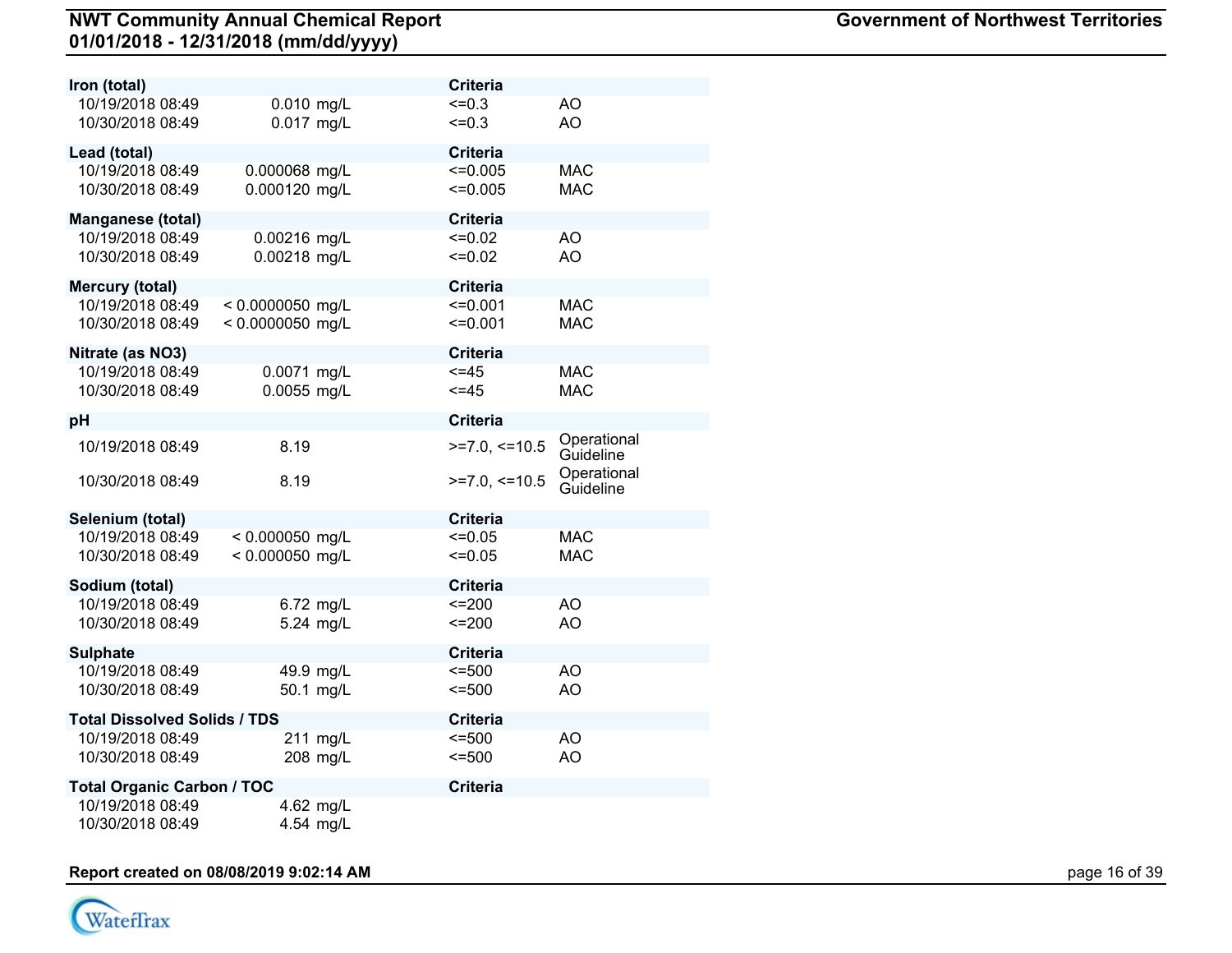| <b>Total Suspended Solids / TSS</b>  |                                     | <b>Criteria</b>        |                               |
|--------------------------------------|-------------------------------------|------------------------|-------------------------------|
| 10/19/2018 08:49<br>10/30/2018 08:49 | $<$ 3.0 mg/L<br>$<$ 3.0 mg/L        |                        |                               |
| <b>Total Trihalomethanes / TTHM</b>  |                                     | <b>Criteria</b>        |                               |
| 10/19/2018 08:49<br>10/30/2018 08:49 | 0.0144 mg/L<br>$< 0.0020$ mg/L      | $=0.100$<br>$=0.100$   | <b>MAC</b><br><b>MAC</b>      |
| Uranium (total)                      |                                     | <b>Criteria</b>        |                               |
| 10/19/2018 08:49<br>10/30/2018 08:49 | 0.00148 mg/L<br>0.00139 mg/L        | $=0.02$<br>$=0.02$     | <b>MAC</b><br><b>MAC</b>      |
| Zinc (total)                         |                                     | <b>Criteria</b>        |                               |
| 10/19/2018 08:49<br>10/30/2018 08:49 | 0.0081 mg/L<br>$< 0.0030$ mg/L      | $\leq$ =5<br>$\leq$ =5 | AO<br>AO.                     |
| <b>Water System:</b>                 | <b>Inuvik Water Treatment Plant</b> |                        |                               |
|                                      |                                     |                        |                               |
| <b>Alkalinity (total, as CaCO3)</b>  |                                     | <b>Criteria</b>        |                               |
| 01/18/2018                           | 99.9 mg/L                           |                        |                               |
| Aluminum (total)                     |                                     | <b>Criteria</b>        |                               |
| 01/18/2018                           | $0.10$ mg/L                         | $=0.1$                 | Operational -<br>Conventional |
| Arsenic (total)                      |                                     | <b>Criteria</b>        |                               |
| 01/18/2018                           | $< 0.0002$ mg/L                     | $=0.010$               | <b>MAC</b>                    |
| <b>Barium (total)</b>                |                                     | Criteria               |                               |
| 01/18/2018                           | 0.059 mg/L                          | $\leq$ =1              | <b>MAC</b>                    |
| Cadmium (total)                      |                                     | <b>Criteria</b>        |                               |
| 01/18/2018                           | 0.00001 mg/L                        | $\leq 0.005$           | <b>MAC</b>                    |
| <b>Chloride</b>                      |                                     | <b>Criteria</b>        |                               |
| 01/18/2018                           | 23.5 mg/L                           | $< = 250$              | AO                            |
| Chromium (total)                     |                                     | <b>Criteria</b>        |                               |
| 01/18/2018                           | $< 0.0005$ mg/L                     | $=0.05$                | <b>MAC</b>                    |
| Colour                               |                                     | <b>Criteria</b>        |                               |
| 01/18/2018                           | 5 CU                                | $=15$                  | <b>AO</b>                     |
| Copper (total)                       |                                     | <b>Criteria</b>        |                               |
| 01/18/2018                           | 0.082 mg/L                          | $=1.0$                 | AO                            |

#### **Report created on 08/08/2019 9:02:14 AM** page 17 of 39

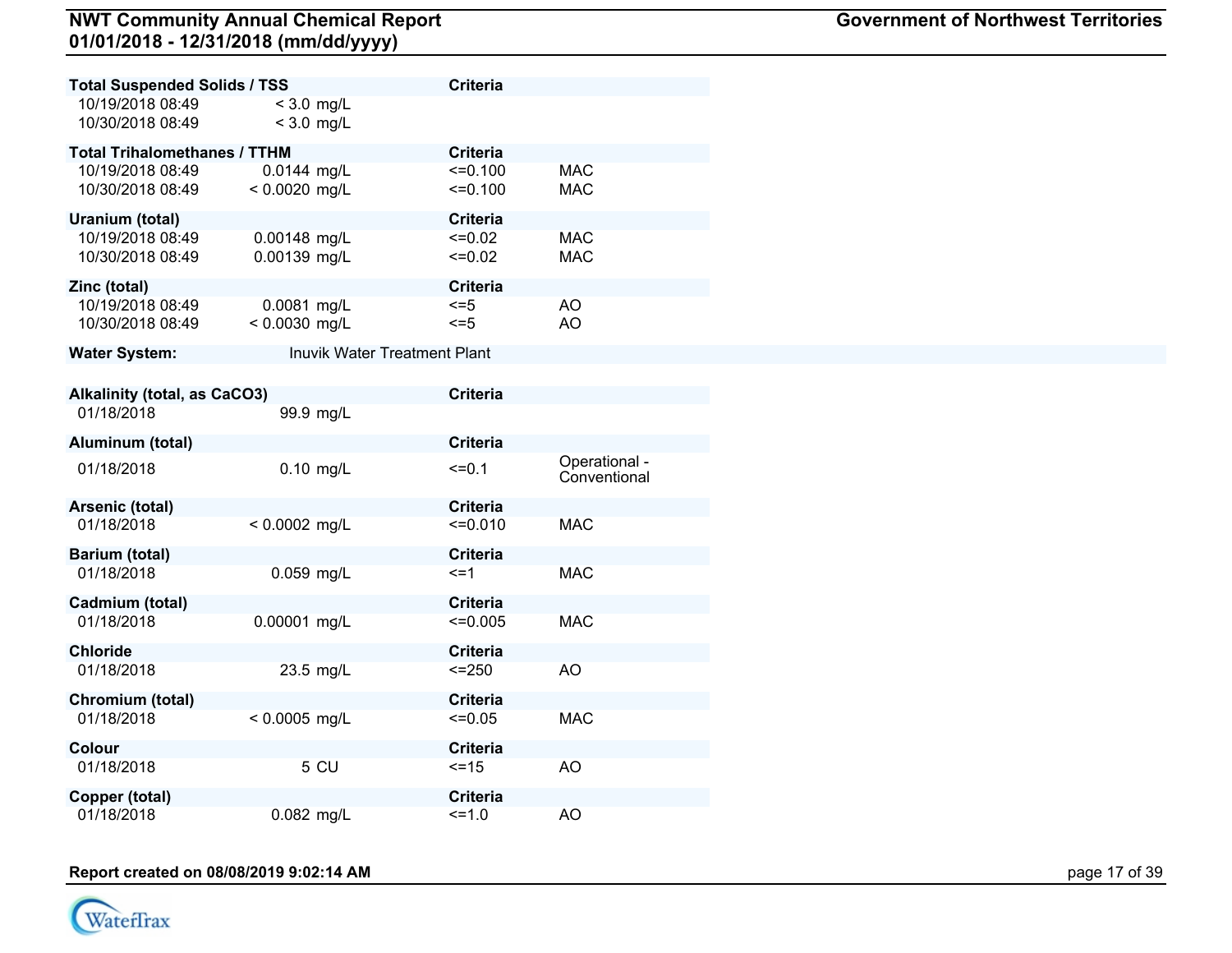| Cyanide (free)                      |                   | <b>Criteria</b> |                          |
|-------------------------------------|-------------------|-----------------|--------------------------|
| 01/18/2018                          | $< 0.002$ mg/L    | $=0.2$          | <b>MAC</b>               |
| <b>Fluoride</b>                     |                   | <b>Criteria</b> |                          |
| 01/18/2018                          | $0.12$ mg/L       | $5 = 1.5$       | <b>MAC</b>               |
| Hardness (total, as CaCO3)          |                   | <b>Criteria</b> |                          |
| 01/18/2018                          | 169 mg/L          |                 |                          |
| Iron (total)                        |                   | <b>Criteria</b> |                          |
| * 01/18/2018                        | $0.38$ mg/L       | $\leq 0.3$      | <b>AO</b>                |
| Lead (total)                        |                   | <b>Criteria</b> |                          |
| 01/18/2018                          | 0.0002 mg/L       | $\leq 0.005$    | <b>MAC</b>               |
| Manganese (total)                   |                   | <b>Criteria</b> |                          |
| 01/18/2018                          | $< 0.005$ mg/L    | $=0.02$         | AO                       |
| Mercury (total)                     |                   | <b>Criteria</b> |                          |
| 01/18/2018                          | $< 0.000005$ mg/L | $=0.001$        | <b>MAC</b>               |
| Nitrate (as NO3)                    |                   | <b>Criteria</b> |                          |
| 01/18/2018                          | $0.14$ mg/L       | $< = 45$        | <b>MAC</b>               |
| рH                                  |                   | <b>Criteria</b> |                          |
| 01/18/2018                          | 7.24              | $>=7.0,<=10.5$  | Operational<br>Guideline |
| Selenium (total)                    |                   | <b>Criteria</b> |                          |
| 01/18/2018                          | 0.0003 mg/L       | $\leq 0.05$     | <b>MAC</b>               |
| Sodium (total)                      |                   | <b>Criteria</b> |                          |
| 01/18/2018                          | 12.8 mg/L         | $=200$          | AO                       |
| <b>Sulphate</b>                     |                   | <b>Criteria</b> |                          |
| 01/18/2018                          | 53.4 mg/L         | $\leq 500$      | A <sub>O</sub>           |
| <b>Total Dissolved Solids / TDS</b> |                   | <b>Criteria</b> |                          |
| 01/18/2018                          | 200 mg/L          | $= 500$         | AO                       |
| <b>Total Organic Carbon / TOC</b>   |                   | <b>Criteria</b> |                          |
| 01/18/2018                          | $2.4$ mg/L        |                 |                          |
| <b>Total Suspended Solids / TSS</b> |                   | <b>Criteria</b> |                          |
| 01/18/2018                          | $2$ mg/L          |                 |                          |

**Report created on 08/08/2019 9:02:14 AM** page 18 of 39

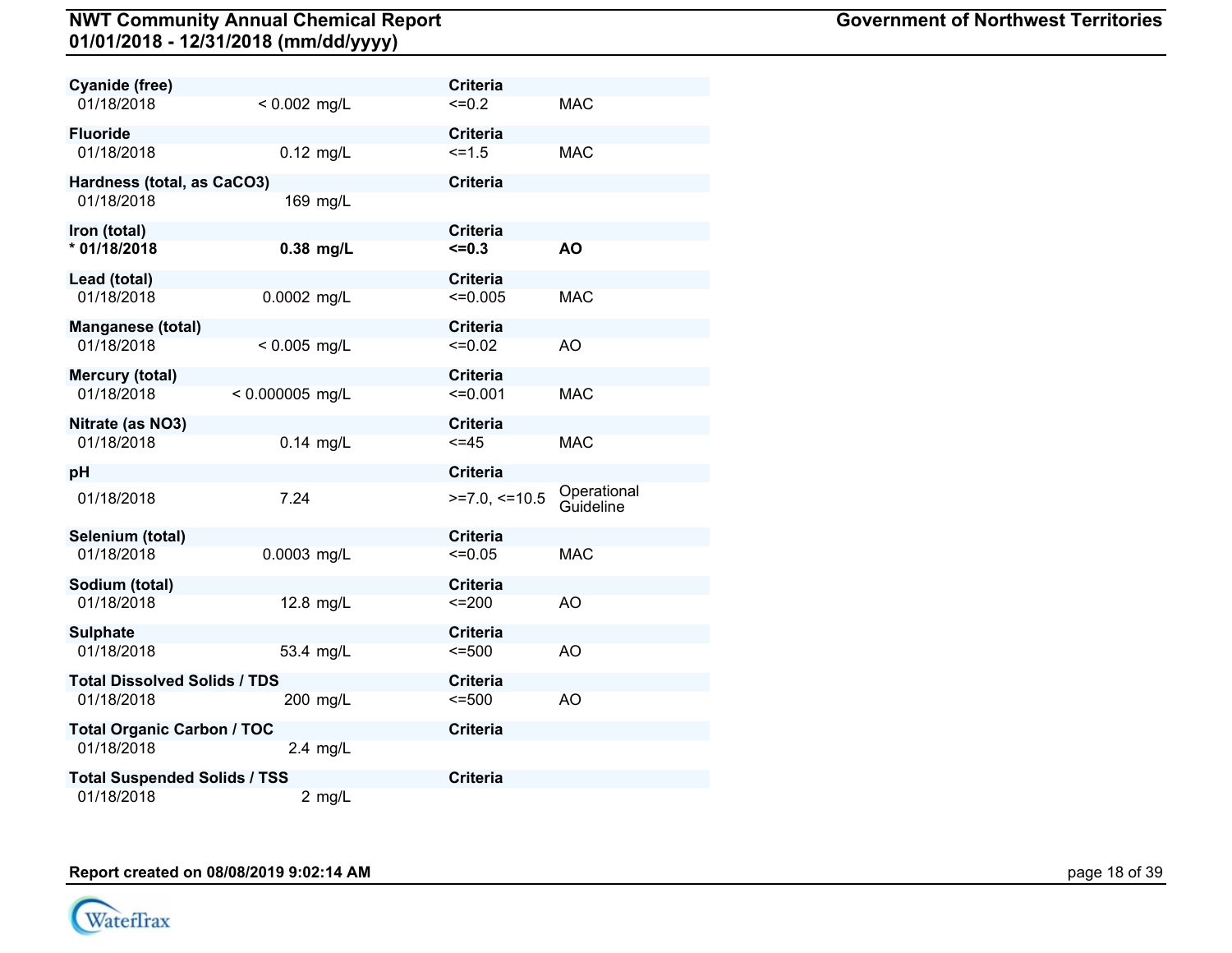| <b>Total Trihalomethanes / TTHM</b>  |                        | <b>Criteria</b>                        |                               |
|--------------------------------------|------------------------|----------------------------------------|-------------------------------|
| 01/18/2018                           | 0.022 mg/L             | $=0.100$                               | <b>MAC</b>                    |
| Uranium (total)                      |                        | <b>Criteria</b>                        |                               |
| 01/18/2018                           | $< 0.0005$ mg/L        | $=0.02$                                | <b>MAC</b>                    |
| Zinc (total)                         |                        | <b>Criteria</b>                        |                               |
| 01/18/2018                           | 0.041 mg/L             | $\leq$ =5                              | AO                            |
| <b>Water System:</b>                 |                        | Jean Marie River Water Treatment Plant |                               |
|                                      |                        |                                        |                               |
| <b>Alkalinity (total, as CaCO3)</b>  |                        | <b>Criteria</b>                        |                               |
| 11/28/2018 12:00<br>12/03/2018 12:00 | 85.9 mg/L<br>85.9 mg/L |                                        |                               |
| Aluminum (total)                     |                        | <b>Criteria</b>                        |                               |
| 11/28/2018 12:00                     | 0.0082 mg/L            | $=0.1$                                 | Operational -<br>Conventional |
| 12/03/2018 12:00                     | 0.0082 mg/L            | $=0.1$                                 | Operational -<br>Conventional |
| Arsenic (total)                      |                        | <b>Criteria</b>                        |                               |
| 11/28/2018 12:00                     | 0.00033 mg/L           | $=0.010$                               | <b>MAC</b>                    |
| 12/03/2018 12:00                     | 0.00033 mg/L           | $=0.010$                               | <b>MAC</b>                    |
| <b>Barium (total)</b>                |                        | <b>Criteria</b>                        |                               |
| 11/28/2018 12:00                     | 0.0461 mg/L            | $\leq$ =1                              | <b>MAC</b>                    |
| 12/03/2018 12:00                     | 0.0461 mg/L            | $\leq$ =1                              | <b>MAC</b>                    |
| Cadmium (total)                      |                        | <b>Criteria</b>                        |                               |
| 11/28/2018 12:00                     | 0.0000065 mg/L         | $\leq 0.005$                           | <b>MAC</b>                    |
| 12/03/2018 12:00                     | 0.0000065 mg/L         | $<=0.005$                              | <b>MAC</b>                    |
| <b>Chloride</b>                      |                        | <b>Criteria</b>                        |                               |
| 11/28/2018 12:00                     | 7.78 mg/L              | $= 250$                                | <b>AO</b>                     |
| 12/03/2018 12:00                     | 7.78 mg/L              | $\le$ = 250                            | AO                            |
| Chromium (total)                     |                        | <b>Criteria</b>                        |                               |
| 11/28/2018 12:00                     | 0.00015 mg/L           | $=0.05$                                | <b>MAC</b>                    |
| 12/03/2018 12:00                     | 0.00015 mg/L           | $\leq 0.05$                            | <b>MAC</b>                    |
| Colour                               |                        | <b>Criteria</b>                        |                               |
| 11/28/2018 12:00                     | 6.2 CU                 | $=15$                                  | AO                            |
| 12/03/2018 12:00                     | 6.2 CU                 | $\le$ = 15                             | AO                            |

**Report created on 08/08/2019 9:02:14 AM** page 19 of 39

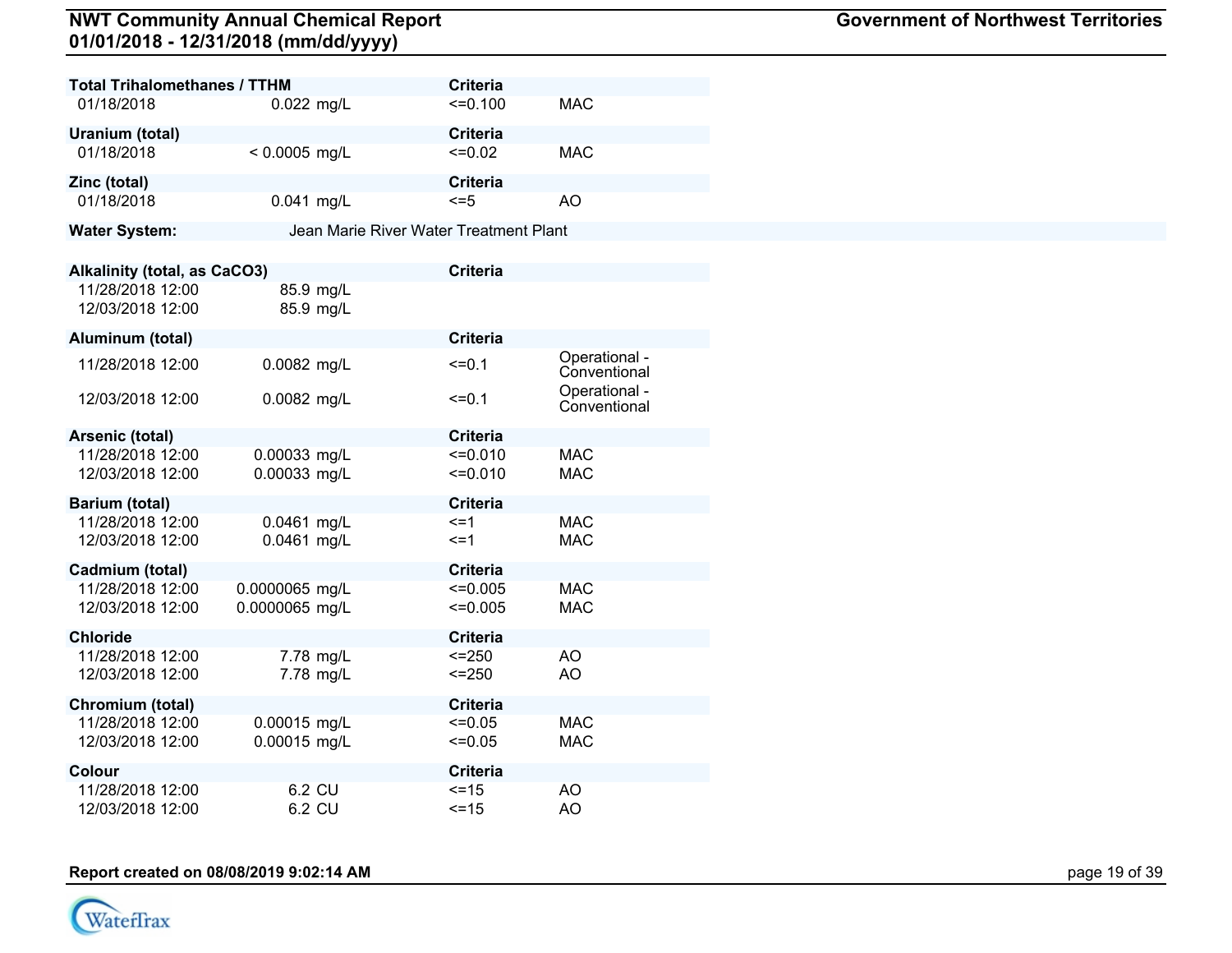| Copper (total)                               |                    | <b>Criteria</b>                            |  |
|----------------------------------------------|--------------------|--------------------------------------------|--|
| 11/28/2018 12:00                             | 0.0143 mg/L        | $=1.0$<br>AO                               |  |
| 12/03/2018 12:00                             | 0.0143 mg/L        | AO<br>$=1.0$                               |  |
| <b>Cyanide (free)</b>                        |                    | <b>Criteria</b>                            |  |
| 11/28/2018 12:00                             | $< 0.0050$ mg/L    | $=0.2$<br><b>MAC</b>                       |  |
| 12/03/2018 12:00                             | < 0.0050 mg/L      | $=0.2$<br><b>MAC</b>                       |  |
| <b>Fluoride</b>                              |                    | <b>Criteria</b>                            |  |
| 11/28/2018 12:00                             | 0.078 mg/L         | $5 = 1.5$<br><b>MAC</b>                    |  |
| 12/03/2018 12:00                             | 0.078 mg/L         | $5 = 1.5$<br><b>MAC</b>                    |  |
|                                              |                    |                                            |  |
| Hardness (total, as CaCO3)                   |                    | <b>Criteria</b>                            |  |
| 11/28/2018 12:00                             | 98.3 mg/L          |                                            |  |
| 12/03/2018 12:00                             | 98.3 mg/L          |                                            |  |
| Iron (total)                                 |                    | Criteria                                   |  |
| 11/28/2018 12:00                             | $< 0.010$ mg/L     | $=0.3$<br>AO                               |  |
| 12/03/2018 12:00                             | $< 0.010$ mg/L     | AO<br>$=0.3$                               |  |
| Lead (total)                                 |                    | <b>Criteria</b>                            |  |
| 11/28/2018 12:00                             | $< 0.000050$ mg/L  | <b>MAC</b><br>$\leq 0.005$                 |  |
| 12/03/2018 12:00                             | $< 0.00005$ mg/L   | $\leq 0.005$<br><b>MAC</b>                 |  |
|                                              |                    | <b>Criteria</b>                            |  |
| <b>Manganese (total)</b><br>11/28/2018 12:00 | $< 0.00080$ mg/L   | AO<br>$=0.02$                              |  |
| 12/03/2018 12:00                             | < 0.00080 mg/L     | AO<br>$=0.02$                              |  |
|                                              |                    |                                            |  |
| <b>Mercury (total)</b>                       |                    | <b>Criteria</b>                            |  |
| 11/28/2018 12:00                             | $< 0.0000050$ mg/L | $=0.001$<br><b>MAC</b>                     |  |
| 12/03/2018 12:00                             | < 0.0000050 mg/L   | $=0.001$<br><b>MAC</b>                     |  |
| Nitrate (as NO3)                             |                    | <b>Criteria</b>                            |  |
| 11/28/2018 12:00                             | 0.0337 mg/L        | $=45$<br><b>MAC</b>                        |  |
| 12/03/2018 12:00                             | 0.0337 mg/L        | $\leq$ = 45<br><b>MAC</b>                  |  |
| рH                                           |                    | <b>Criteria</b>                            |  |
| 11/28/2018 12:00                             | 8.05               | Operational<br>$>=7.0,<=10.5$              |  |
|                                              |                    | Guideline                                  |  |
| 12/03/2018 12:00                             | 8.05               | Operational<br>$>=7.0,<=10.5$<br>Guideline |  |
|                                              |                    |                                            |  |
| Selenium (total)                             |                    | <b>Criteria</b>                            |  |
| 11/28/2018 12:00                             | 0.000189 mg/L      | <b>MAC</b><br>$=0.05$                      |  |
| 12/03/2018 12:00                             | 0.000189 mg/L      | $=0.05$<br><b>MAC</b>                      |  |

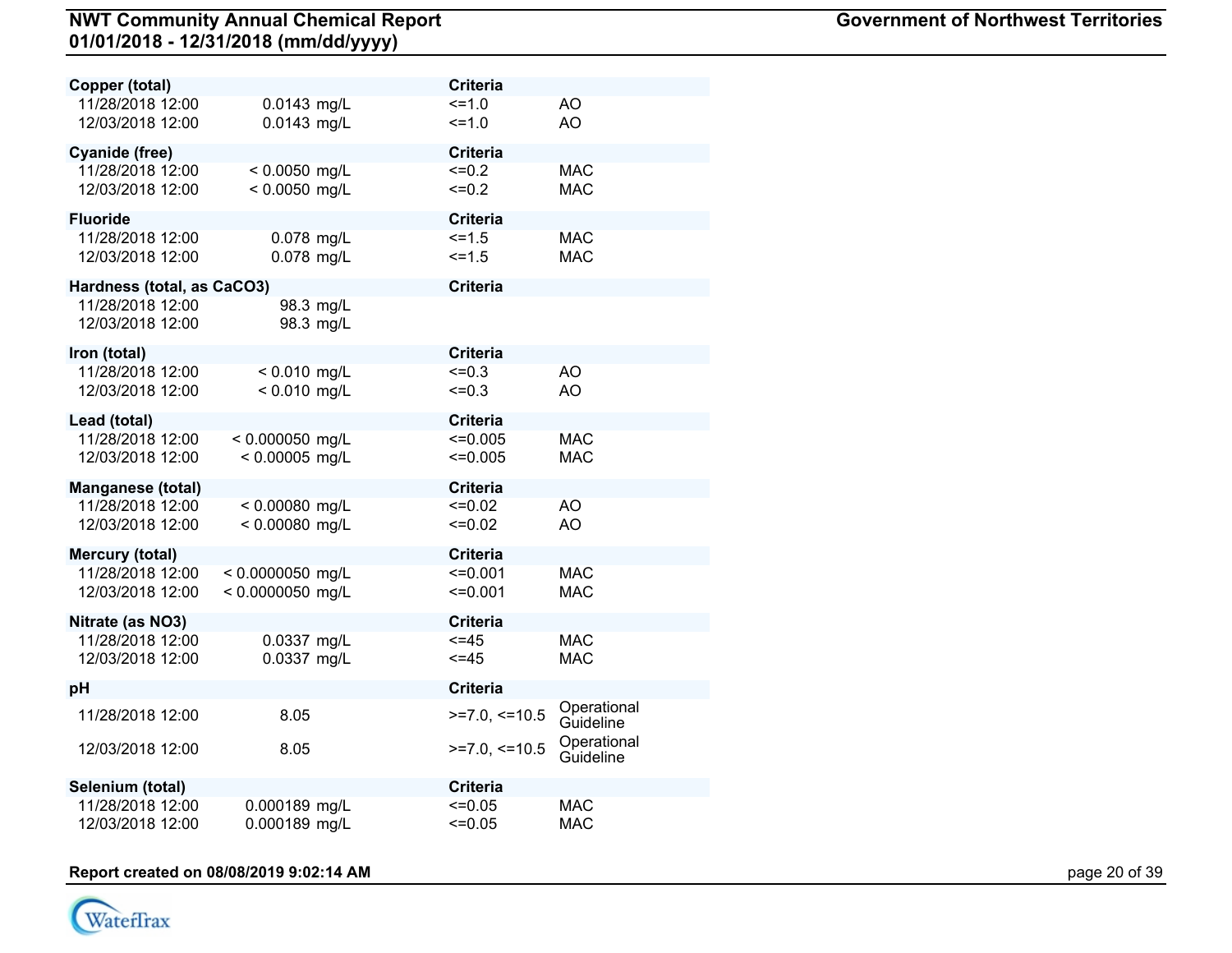| Sodium (total)                      |                                 | <b>Criteria</b> |               |
|-------------------------------------|---------------------------------|-----------------|---------------|
| 11/28/2018 12:00                    | 7.67 mg/L                       | $=200$          | AO            |
| 12/03/2018 12:00                    | 7.67 mg/L                       | $=200$          | AO            |
|                                     |                                 |                 |               |
| <b>Sulphate</b>                     |                                 | <b>Criteria</b> |               |
| 11/28/2018 12:00                    | 23.2 mg/L                       | $= 500$         | AO            |
| 12/03/2018 12:00                    | 23.2 mg/L                       | $= 500$         | AO            |
| <b>Total Dissolved Solids / TDS</b> |                                 | <b>Criteria</b> |               |
| 11/28/2018 12:00                    | 150 mg/L                        | $\leq$ =500     | AO.           |
| 12/03/2018 12:00                    | 150 mg/L                        | $= 500$         | AO            |
|                                     |                                 |                 |               |
| <b>Total Organic Carbon / TOC</b>   |                                 | <b>Criteria</b> |               |
| 11/28/2018 12:00                    | 5.66 mg/L                       |                 |               |
| 12/03/2018 12:00                    | 5.66 mg/L                       |                 |               |
| <b>Total Suspended Solids / TSS</b> |                                 | <b>Criteria</b> |               |
| 11/28/2018 12:00                    | $<$ 3 mg/L                      |                 |               |
| 12/03/2018 12:00                    | $<$ 3 mg/L                      |                 |               |
|                                     |                                 |                 |               |
| <b>Total Trihalomethanes / TTHM</b> |                                 | <b>Criteria</b> |               |
| 11/28/2018 12:00                    | $< 0.002$ mg/L                  | $=0.100$        | <b>MAC</b>    |
| 12/03/2018 12:00                    | $< 0.002$ mg/L                  | $=0.100$        | <b>MAC</b>    |
| Uranium (total)                     |                                 | <b>Criteria</b> |               |
| 11/28/2018 12:00                    | 0.000390 mg/L                   | $\leq 0.02$     | <b>MAC</b>    |
| 12/03/2018 12:00                    | 0.000390 mg/L                   | $=0.02$         | <b>MAC</b>    |
|                                     |                                 |                 |               |
| Zinc (total)                        |                                 | <b>Criteria</b> |               |
| 11/28/2018 12:00                    | $< 0.0030$ mg/L                 | $\leq$ =5       | AO            |
| 12/03/2018 12:00                    | < 0.0030 mg/L                   | $\leq$ =5       | AO            |
| <b>Water System:</b>                | Lutselk'e Water Treatment Plant |                 |               |
|                                     |                                 |                 |               |
| <b>Alkalinity (total, as CaCO3)</b> |                                 | <b>Criteria</b> |               |
| 07/25/2018 13:15                    | 80.4 mg/L                       |                 |               |
|                                     |                                 |                 |               |
| Aluminum (total)                    |                                 | <b>Criteria</b> |               |
| 07/25/2018 13:15                    | 0.0117 mg/L                     | $=0.1$          | Operational - |
|                                     |                                 |                 | Conventional  |



**Arsenic (total) Criteria**

07/25/2018 13:15 0.00031 mg/L <=0.010 MAC

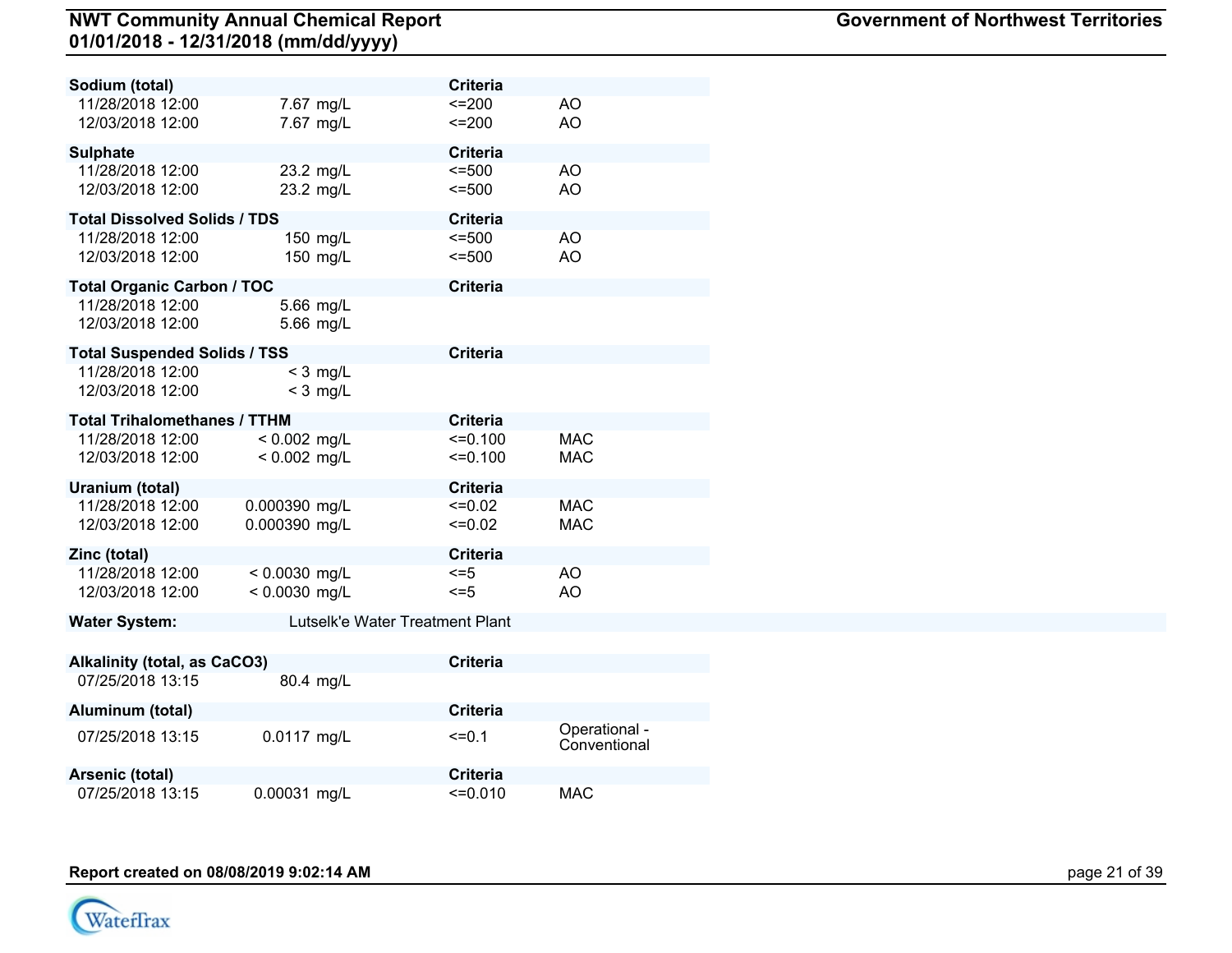| Barium (total)             |                   | <b>Criteria</b> |                          |
|----------------------------|-------------------|-----------------|--------------------------|
| 07/25/2018 13:15           | 0.0379 mg/L       | <=1             | <b>MAC</b>               |
| Cadmium (total)            |                   | <b>Criteria</b> |                          |
| 07/25/2018 13:15           | $< 0.000005$ mg/L | $\leq 0.005$    | <b>MAC</b>               |
| Chloride                   |                   | <b>Criteria</b> |                          |
| 07/25/2018 13:15           | 6.6 mg/L          | $<=250$         | AO                       |
| Chromium (total)           |                   | <b>Criteria</b> |                          |
| 07/25/2018 13:15           | $< 0.0001$ mg/L   | $\leq 0.05$     | <b>MAC</b>               |
| Colour                     |                   | <b>Criteria</b> |                          |
| 07/25/2018 13:15           | $< 5$ CU          | $=15$           | AO                       |
| Copper (total)             |                   | <b>Criteria</b> |                          |
| 07/25/2018 13:15           | 0.00199 mg/L      | $=1.0$          | <b>AO</b>                |
| Cyanide (free)             |                   | <b>Criteria</b> |                          |
| 07/25/2018 13:15           | $< 0.005$ mg/L    | $=0.2$          | <b>MAC</b>               |
| <b>Fluoride</b>            |                   | <b>Criteria</b> |                          |
| 07/25/2018 13:15           | 0.07 mg/L         | $5 = 1.5$       | <b>MAC</b>               |
| Hardness (total, as CaCO3) |                   | <b>Criteria</b> |                          |
| 07/25/2018 13:15           | 72.3 mg/L         |                 |                          |
| Iron (total)               |                   | <b>Criteria</b> |                          |
| 07/25/2018 13:15           | $< 0.01$ mg/L     | $=0.3$          | AO                       |
| Lead (total)               |                   | <b>Criteria</b> |                          |
| 07/25/2018 13:15           | 0.000073 mg/L     | $\leq 0.005$    | <b>MAC</b>               |
| Manganese (total)          |                   | <b>Criteria</b> |                          |
| 07/25/2018 13:15           | 0.00013 mg/L      | $=0.02$         | AO                       |
| Mercury (total)            |                   | <b>Criteria</b> |                          |
| 07/25/2018 13:15           | $< 0.000005$ mg/L | $=0.001$        | <b>MAC</b>               |
| Nitrate (as NO3)           |                   | <b>Criteria</b> |                          |
| 07/25/2018 13:15           | 0.0631 mg/L       | $<=45$          | <b>MAC</b>               |
| рH                         |                   | <b>Criteria</b> |                          |
| 07/25/2018 13:15           | 8.11              | $>=7.0,<=10.5$  | Operational<br>Guideline |

**Report created on 08/08/2019 9:02:14 AM** page 22 of 39

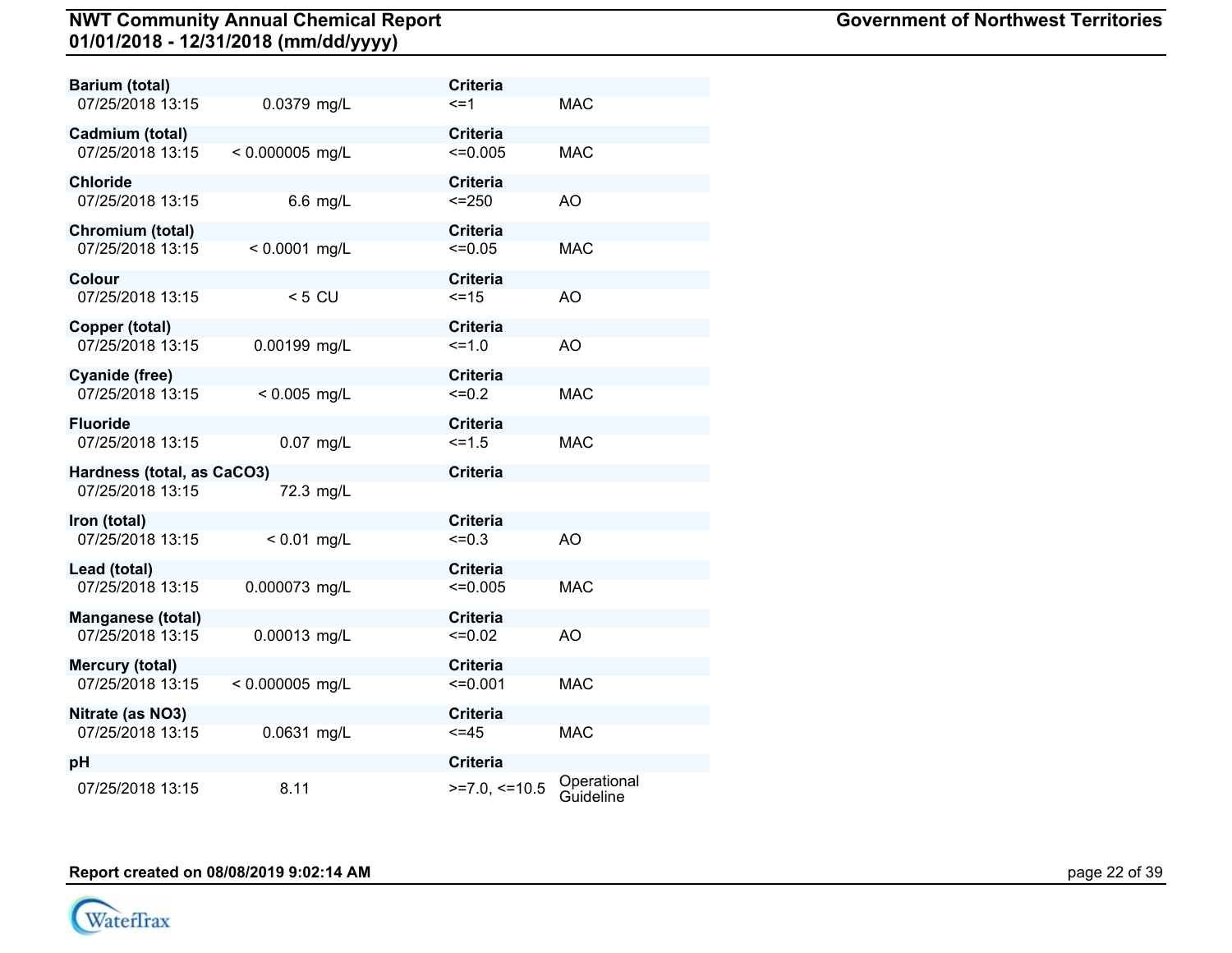| Selenium (total)                    |                    |            | <b>Criteria</b>                     |                               |
|-------------------------------------|--------------------|------------|-------------------------------------|-------------------------------|
| 07/25/2018 13:15                    | 0.000173 mg/L      |            | $\leq 0.05$                         | <b>MAC</b>                    |
| Sodium (total)                      |                    |            | <b>Criteria</b>                     |                               |
| 07/25/2018 13:15                    |                    | 6.56 mg/L  | $=200$                              | AO                            |
| <b>Sulphate</b>                     |                    |            | <b>Criteria</b>                     |                               |
| 07/25/2018 13:15                    |                    | 16.9 mg/L  | $= 500$                             | AO                            |
| <b>Total Dissolved Solids / TDS</b> |                    |            | <b>Criteria</b>                     |                               |
| 07/25/2018 13:15                    |                    | 111 mg/L   | $= 500$                             | AO                            |
| <b>Total Organic Carbon / TOC</b>   |                    |            | <b>Criteria</b>                     |                               |
| 07/25/2018 13:15                    |                    | 18.6 mg/L  |                                     |                               |
| <b>Total Suspended Solids / TSS</b> |                    |            | <b>Criteria</b>                     |                               |
| 07/25/2018 13:15                    |                    | $<$ 3 mg/L |                                     |                               |
| <b>Total Trihalomethanes / TTHM</b> |                    |            | <b>Criteria</b>                     |                               |
| 07/25/2018 13:15                    | 0.0102 mg/L        |            | $=0.100$                            | <b>MAC</b>                    |
| Uranium (total)                     |                    |            | <b>Criteria</b>                     |                               |
| 07/25/2018 13:15                    | 0.000372 mg/L      |            | $=0.02$                             | <b>MAC</b>                    |
| Zinc (total)                        |                    |            | <b>Criteria</b>                     |                               |
| 07/25/2018 13:15                    | $< 0.003$ mg/L     |            | $\leq$ =5                           | AO                            |
| <b>Water System:</b>                |                    |            | Nahanni Butte Water Treatment Plant |                               |
|                                     |                    |            |                                     |                               |
| Alkalinity (total, as CaCO3)        |                    |            | <b>Criteria</b>                     |                               |
| 11/29/2018 13:45                    |                    | 381 ug/L   |                                     |                               |
| Aluminum (total)                    |                    |            | <b>Criteria</b>                     |                               |
| 11/29/2018 13:45                    | 0.0038 mg/L        |            | $=0.1$                              | Operational -<br>Conventional |
| Arsenic (total)                     |                    |            | <b>Criteria</b>                     |                               |
| 11/29/2018 13:45                    | 0.00230 mg/L       |            | $=0.010$                            | <b>MAC</b>                    |
| Barium (total)                      |                    |            | <b>Criteria</b>                     |                               |
| 11/29/2018 13:45                    | $0.115$ mg/L       |            | $\leq$ =1                           | <b>MAC</b>                    |
| Cadmium (total)                     |                    |            | <b>Criteria</b>                     |                               |
| 11/29/2018 13:45                    | $< 0.0000050$ mg/L |            | $\leq 0.005$                        | <b>MAC</b>                    |

**Report created on 08/08/2019 9:02:14 AM** page 23 of 39

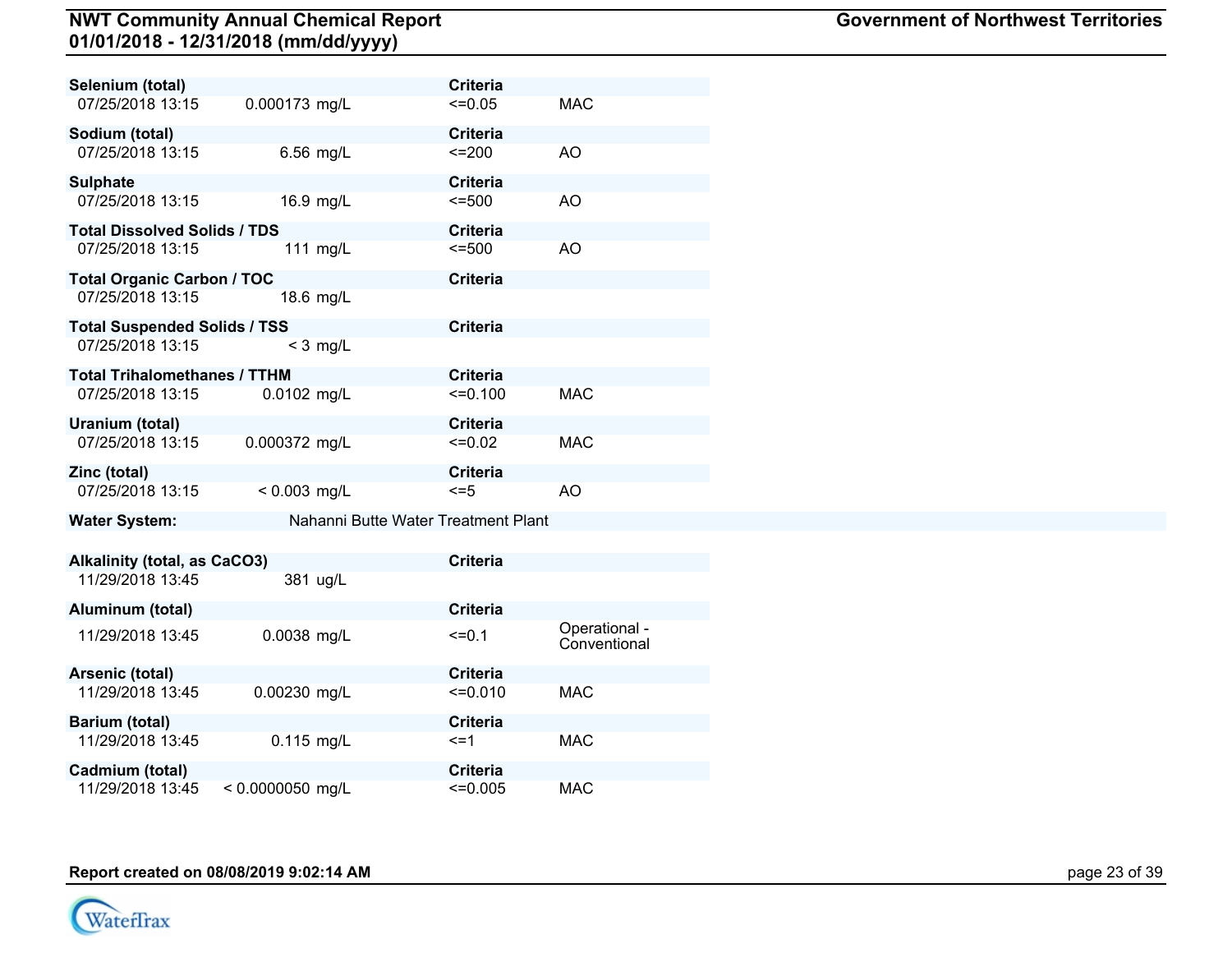| Chloride                           |                    |             | <b>Criteria</b>           |                          |
|------------------------------------|--------------------|-------------|---------------------------|--------------------------|
| 11/29/2018 13:45                   |                    | 44.3 mg/L   | $= 250$                   | AO                       |
| Chromium (total)                   |                    |             | <b>Criteria</b>           |                          |
| 11/29/2018 13:45                   | 0.00429 mg/L       |             | $\leq 0.05$               | <b>MAC</b>               |
| Colour                             |                    |             | Criteria                  |                          |
| 11/29/2018 13:45                   |                    | $< 5$ CU    | $=15$                     | AO                       |
| Copper (total)<br>11/29/2018 13:45 | 0.0698 mg/L        |             | <b>Criteria</b><br>$=1.0$ | AO                       |
|                                    |                    |             |                           |                          |
| Cyanide (free)                     |                    |             | <b>Criteria</b>           |                          |
| 11/29/2018 13:45                   | $< 0.0050$ mg/L    |             | $=0.2$                    | <b>MAC</b>               |
| <b>Fluoride</b>                    |                    |             | <b>Criteria</b>           |                          |
| 11/29/2018 13:45                   |                    | $0.14$ mg/L | $5 = 1.5$                 | <b>MAC</b>               |
| Hardness (total, as CaCO3)         |                    |             | <b>Criteria</b>           |                          |
| 11/29/2018 13:45                   |                    | 59.8 mg/L   |                           |                          |
| Iron (total)                       |                    |             | <b>Criteria</b>           |                          |
| 11/29/2018 13:45                   | 0.087 mg/L         |             | $=0.3$                    | AO                       |
| Lead (total)                       |                    |             | <b>Criteria</b>           |                          |
| 11/29/2018 13:45                   | 0.000478 mg/L      |             | $<=0.005$                 | <b>MAC</b>               |
| <b>Manganese (total)</b>           |                    |             | <b>Criteria</b>           |                          |
| * 11/29/2018<br>13:45              | $0.0453$ mg/L      |             | $=0.02$                   | <b>AO</b>                |
| Mercury (total)                    |                    |             | <b>Criteria</b>           |                          |
| 11/29/2018 13:45                   | $< 0.0000050$ mg/L |             | $=0.001$                  | <b>MAC</b>               |
| Nitrate (as NO3)                   |                    |             | <b>Criteria</b>           |                          |
| 11/29/2018 13:45                   | 0.130 mg/L         |             | $< = 45$                  | <b>MAC</b>               |
| рH                                 |                    |             | <b>Criteria</b>           |                          |
| 11/29/2018 13:45                   | 8.13               |             | $>=7.0,<=10.5$            | Operational<br>Guideline |
| Selenium (total)                   |                    |             | <b>Criteria</b>           |                          |
| 11/29/2018 13:45                   | $< 0.000050$ mg/L  |             | $=0.05$                   | <b>MAC</b>               |
| Sodium (total)                     |                    |             | <b>Criteria</b>           |                          |
| 11/29/2018 13:45                   |                    | 5.51 mg/L   | $=200$                    | AO                       |

**Report created on 08/08/2019 9:02:14 AM** page 24 of 39

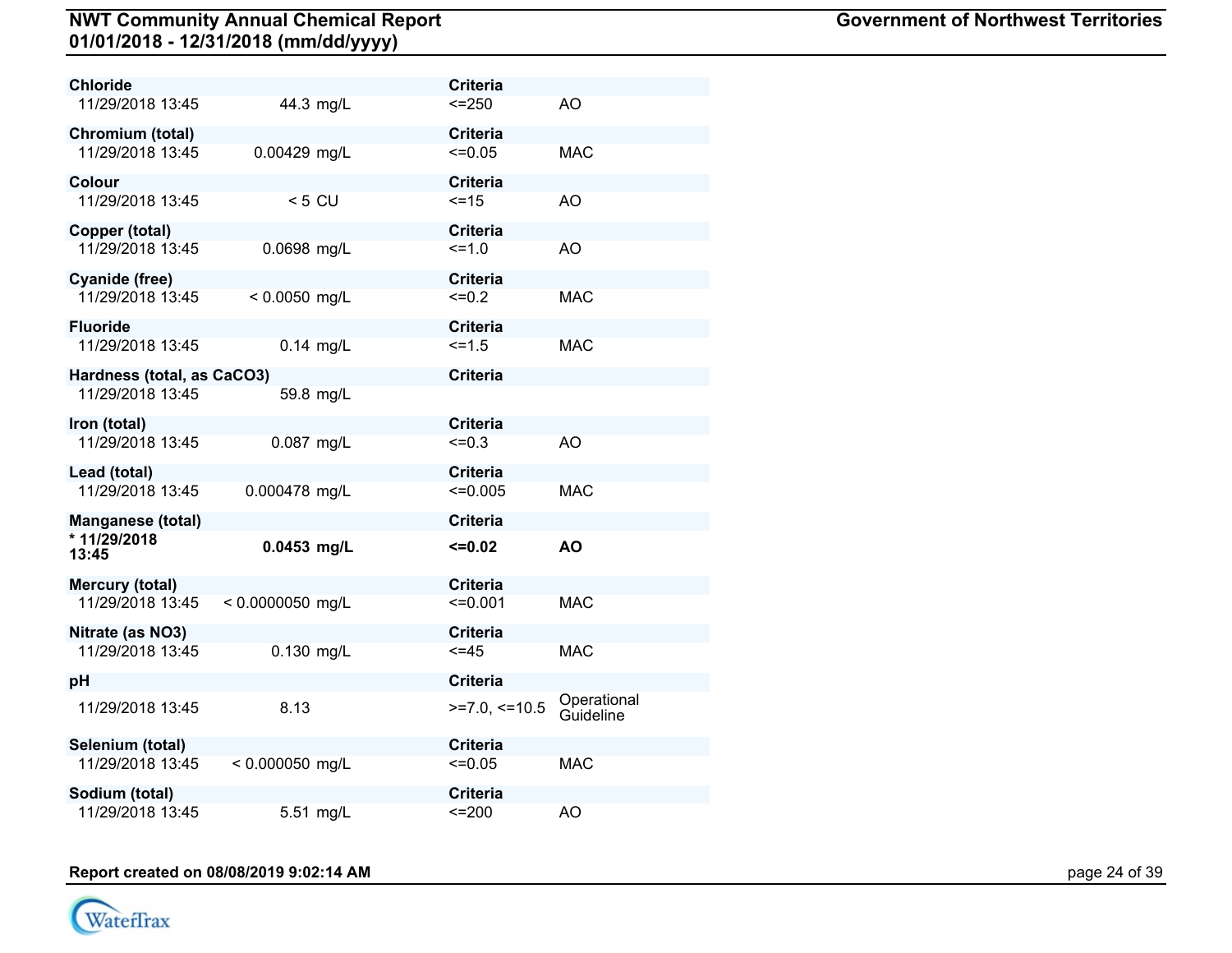| <b>Sulphate</b>                     |                  |                                    | <b>Criteria</b> |                               |
|-------------------------------------|------------------|------------------------------------|-----------------|-------------------------------|
| 11/29/2018 13:45                    |                  | 4.4 mg/L                           | $\le$ =500      | AO                            |
| <b>Total Dissolved Solids / TDS</b> |                  |                                    | <b>Criteria</b> |                               |
| * 11/29/2018<br>13:45               |                  | 649 mg/L                           | <=500           | <b>AO</b>                     |
| <b>Total Organic Carbon / TOC</b>   |                  |                                    | <b>Criteria</b> |                               |
| 11/29/2018 13:45                    |                  | 3.39 mg/L                          |                 |                               |
| <b>Total Suspended Solids / TSS</b> |                  |                                    | <b>Criteria</b> |                               |
| 11/29/2018 13:45                    |                  | $<$ 3 mg/L                         |                 |                               |
| <b>Total Trihalomethanes / TTHM</b> |                  |                                    | <b>Criteria</b> |                               |
| 11/29/2018 13:45                    | 0.0397 mg/L      |                                    | $=0.100$        | <b>MAC</b>                    |
| Uranium (total)                     |                  |                                    | <b>Criteria</b> |                               |
| 11/29/2018 13:45                    | 0.00203 mg/L     |                                    | $=0.02$         | <b>MAC</b>                    |
| Zinc (total)                        |                  |                                    | <b>Criteria</b> |                               |
| 11/29/2018 13:45                    | 0.0142 mg/L      |                                    | <=5             | AO                            |
| <b>Water System:</b>                |                  | Norman Wells Water Treatment Plant |                 |                               |
|                                     |                  |                                    |                 |                               |
| <b>Alkalinity (total, as CaCO3)</b> |                  |                                    | <b>Criteria</b> |                               |
| 12/18/2018                          |                  | 66.1 mg/L                          |                 |                               |
| Aluminum (total)                    |                  |                                    | <b>Criteria</b> |                               |
| 12/18/2018                          | 0.0372 mg/L      |                                    | $=0.1$          | Operational -<br>Conventional |
| Arsenic (total)                     |                  |                                    | <b>Criteria</b> |                               |
| 12/18/2018                          | $< 0.0002$ mg/L  |                                    | $=0.010$        | <b>MAC</b>                    |
| <b>Barium (total)</b>               |                  |                                    | <b>Criteria</b> |                               |
| 12/18/2018                          | 0.032 mg/L       |                                    | $\leq$ =1       | <b>MAC</b>                    |
| Cadmium (total)                     |                  |                                    | <b>Criteria</b> |                               |
| 12/18/2018                          | $< 0.00004$ mg/L |                                    | $\leq 0.005$    | <b>MAC</b>                    |
| <b>Chloride</b>                     |                  |                                    | Criteria        |                               |
| 12/18/2018                          |                  | 13.1 mg/L                          | $= 250$         | AO.                           |
| Chromium (total)                    |                  |                                    | <b>Criteria</b> |                               |
| 12/18/2018                          | $< 0.0001$ mg/L  |                                    | $=0.05$         | <b>MAC</b>                    |

# **Report created on 08/08/2019 9:02:14 AM** page 25 of 39

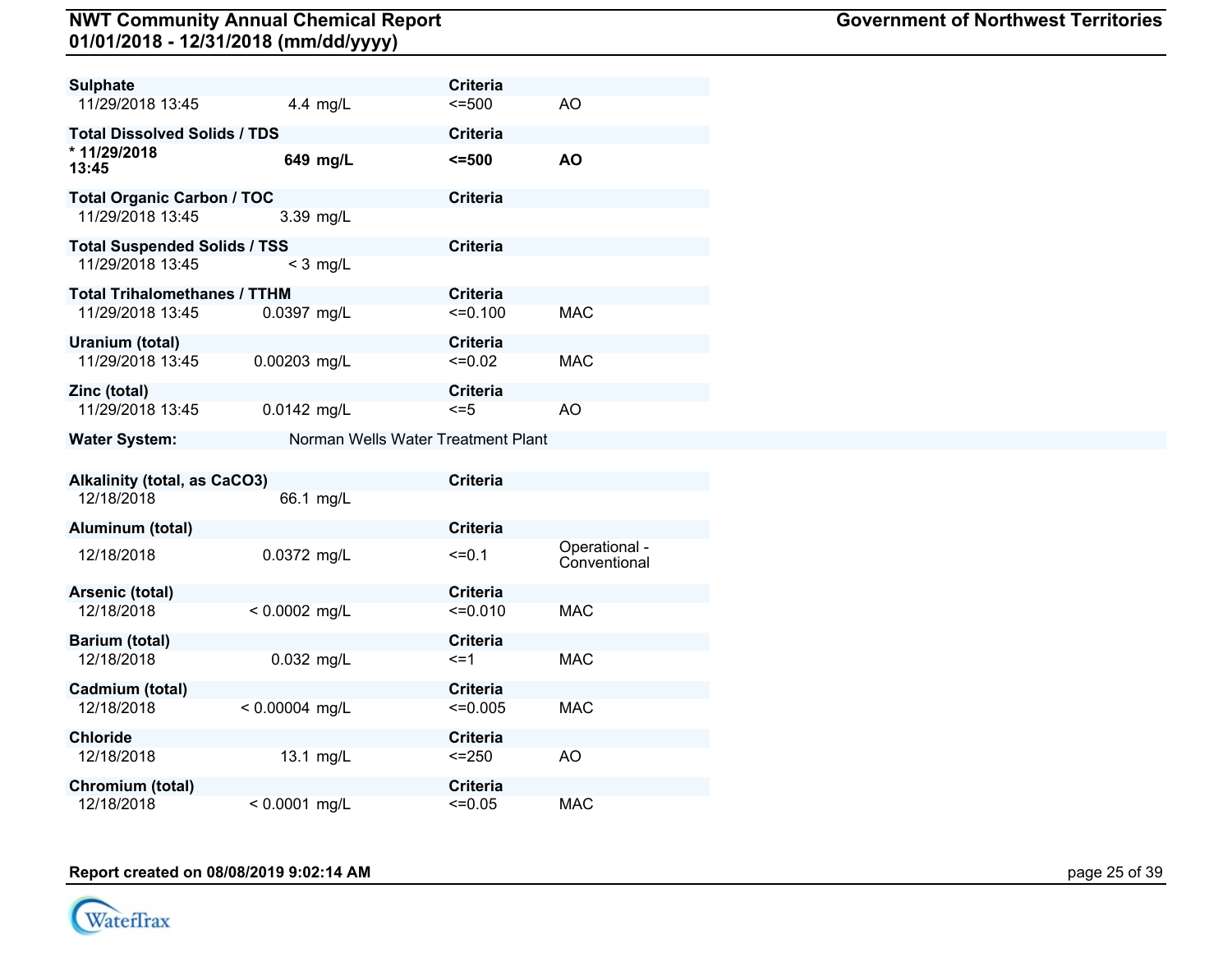| Colour                              |                  | <b>Criteria</b>   |                          |
|-------------------------------------|------------------|-------------------|--------------------------|
| 12/18/2018                          | $< 5$ CU         | $=15$             | AO                       |
| Copper (total)                      |                  | <b>Criteria</b>   |                          |
| 12/18/2018                          | 0.0132 mg/L      | $=1.0$            | AO                       |
| Cyanide (free)                      |                  | <b>Criteria</b>   |                          |
| 12/18/2018                          | $< 0.0050$ mg/L  | $=0.2$            | <b>MAC</b>               |
| <b>Fluoride</b>                     |                  | <b>Criteria</b>   |                          |
| 12/18/2018                          | $< 0.1$ mg/L     | $=1.5$            | <b>MAC</b>               |
| Hardness (total, as CaCO3)          |                  | <b>Criteria</b>   |                          |
| 12/18/2018                          | 96.0 mg/L        |                   |                          |
| Iron (total)                        |                  | <b>Criteria</b>   |                          |
| 12/18/2018                          | 0.006 mg/L       | $=0.3$            | AO                       |
| Lead (total)                        |                  | <b>Criteria</b>   |                          |
| 12/18/2018                          | $< 0.0001$ mg/L  | $=0.005$          | <b>MAC</b>               |
| Manganese (total)                   |                  | <b>Criteria</b>   |                          |
| 12/18/2018                          | 0.0009 mg/L      | $=0.02$           | AO                       |
| Mercury (total)                     |                  | <b>Criteria</b>   |                          |
| 12/18/2018                          | $< 0.00001$ mg/L | $=0.001$          | <b>MAC</b>               |
| Nitrate (as NO3)                    |                  | <b>Criteria</b>   |                          |
| 12/18/2018                          | $0.74$ mg/L      | $=45$             | <b>MAC</b>               |
| рH                                  |                  | <b>Criteria</b>   |                          |
| 12/18/2018                          | 7.56             | $>=7.0, \le 10.5$ | Operational<br>Guideline |
| Selenium (total)                    |                  | <b>Criteria</b>   |                          |
| 12/18/2018                          | 0.0004 mg/L      | $=0.05$           | <b>MAC</b>               |
| Sodium (total)                      |                  | <b>Criteria</b>   |                          |
| 12/18/2018                          | 10.8 mg/L        | $=200$            | AO                       |
| <b>Sulphate</b>                     |                  | <b>Criteria</b>   |                          |
| 12/18/2018                          | NT mg/L          | $= 500$           | AO                       |
| <b>Total Dissolved Solids / TDS</b> |                  | <b>Criteria</b>   |                          |
| 12/18/2018                          | 118 mg/L         | $= 500$           | AO                       |

**Report created on 08/08/2019 9:02:14 AM** page 26 of 39

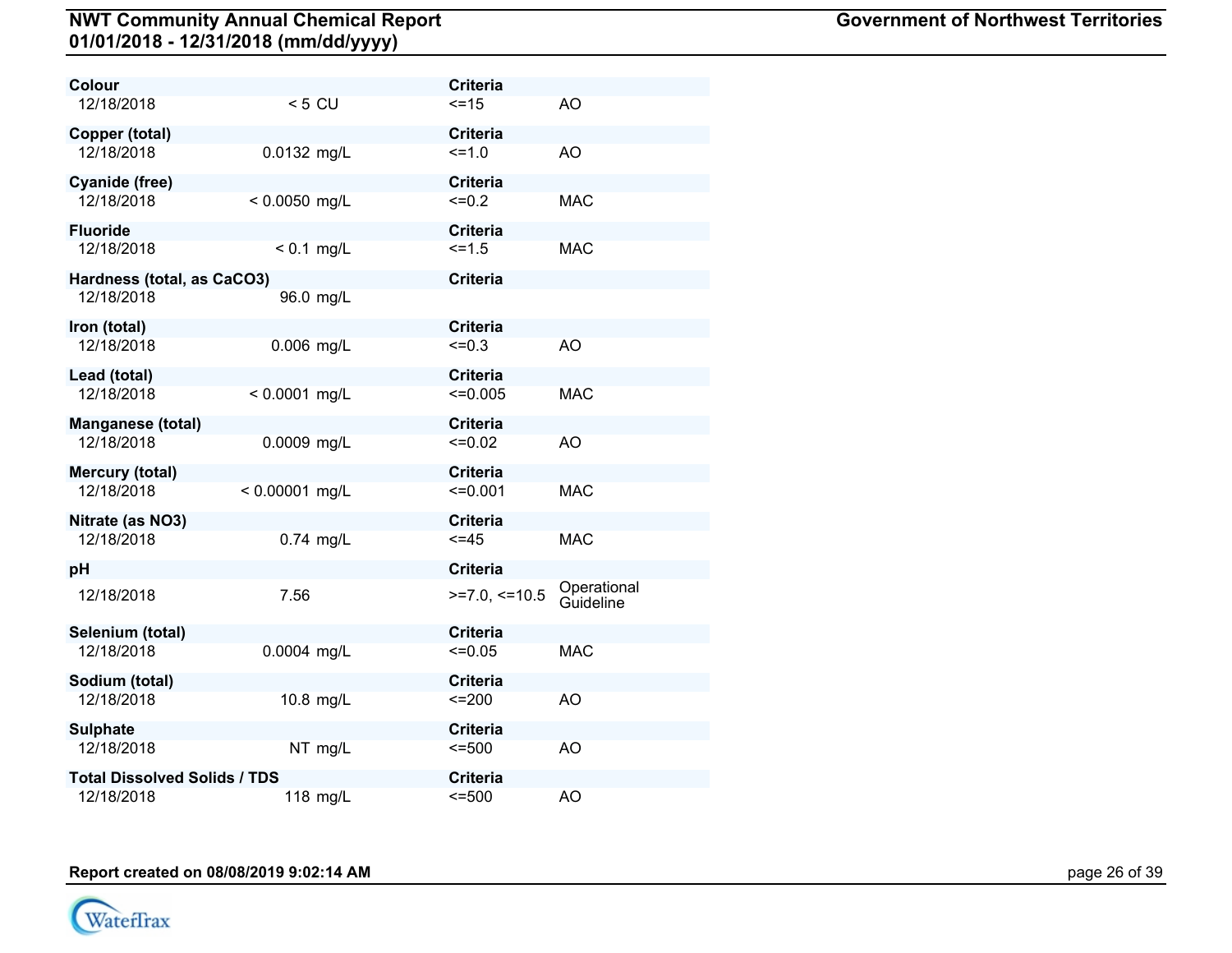| <b>Total Organic Carbon / TOC</b>   |                   | <b>Criteria</b>                      |                               |  |
|-------------------------------------|-------------------|--------------------------------------|-------------------------------|--|
| 12/18/2018                          | $2.1$ mg/L        |                                      |                               |  |
| <b>Total Suspended Solids / TSS</b> |                   | <b>Criteria</b>                      |                               |  |
| 12/18/2018                          | $<$ 3 mg/L        |                                      |                               |  |
| <b>Total Trihalomethanes / TTHM</b> |                   | <b>Criteria</b>                      |                               |  |
| 12/18/2018                          | 0.028 mg/L        | $=0.100$                             | <b>MAC</b>                    |  |
| Uranium (total)                     |                   | <b>Criteria</b>                      |                               |  |
| 12/18/2018                          | 0.0001 mg/L       | $=0.02$                              | <b>MAC</b>                    |  |
| Zinc (total)                        |                   | <b>Criteria</b>                      |                               |  |
| 12/18/2018                          | 0.0025 mg/L       | $\leq$ =5                            | AO                            |  |
| <b>Water System:</b>                |                   | <b>Paulatuk Water Treament Plant</b> |                               |  |
|                                     |                   |                                      |                               |  |
| <b>Alkalinity (total, as CaCO3)</b> |                   | <b>Criteria</b>                      |                               |  |
| 09/05/2018 14:30                    | 150 mg/L          |                                      |                               |  |
| Aluminum (total)                    |                   | <b>Criteria</b>                      |                               |  |
| 09/05/2018 14:30                    | $< 0.003$ mg/L    | $=0.1$                               | Operational -<br>Conventional |  |
| Arsenic (total)                     |                   | <b>Criteria</b>                      |                               |  |
| 09/05/2018 14:30                    | 0.0003 mg/L       | $=0.010$                             | <b>MAC</b>                    |  |
| Barium (total)                      |                   | <b>Criteria</b>                      |                               |  |
| 09/05/2018 14:30                    | 0.0479 mg/L       | $\leq$ =1                            | <b>MAC</b>                    |  |
| Cadmium (total)                     |                   | <b>Criteria</b>                      |                               |  |
| 09/05/2018 14:30                    | $< 0.000005$ mg/L | $<=0.005$                            | <b>MAC</b>                    |  |
| <b>Chloride</b>                     |                   | <b>Criteria</b>                      |                               |  |
| 09/05/2018 14:30                    | 7.75 mg/L         | $= 250$                              | AO                            |  |
| Chromium (total)                    |                   | <b>Criteria</b>                      |                               |  |
| 09/05/2018 14:30                    | $< 0.0001$ mg/L   | $=0.05$                              | <b>MAC</b>                    |  |
| Colour                              |                   | <b>Criteria</b>                      |                               |  |
| 09/05/2018 14:30                    | $< 5$ CU          | $=15$                                | AO                            |  |
| Copper (total)                      |                   | <b>Criteria</b>                      |                               |  |
| 09/05/2018 14:30                    | $0.131$ mg/L      | $=1.0$                               | AO                            |  |

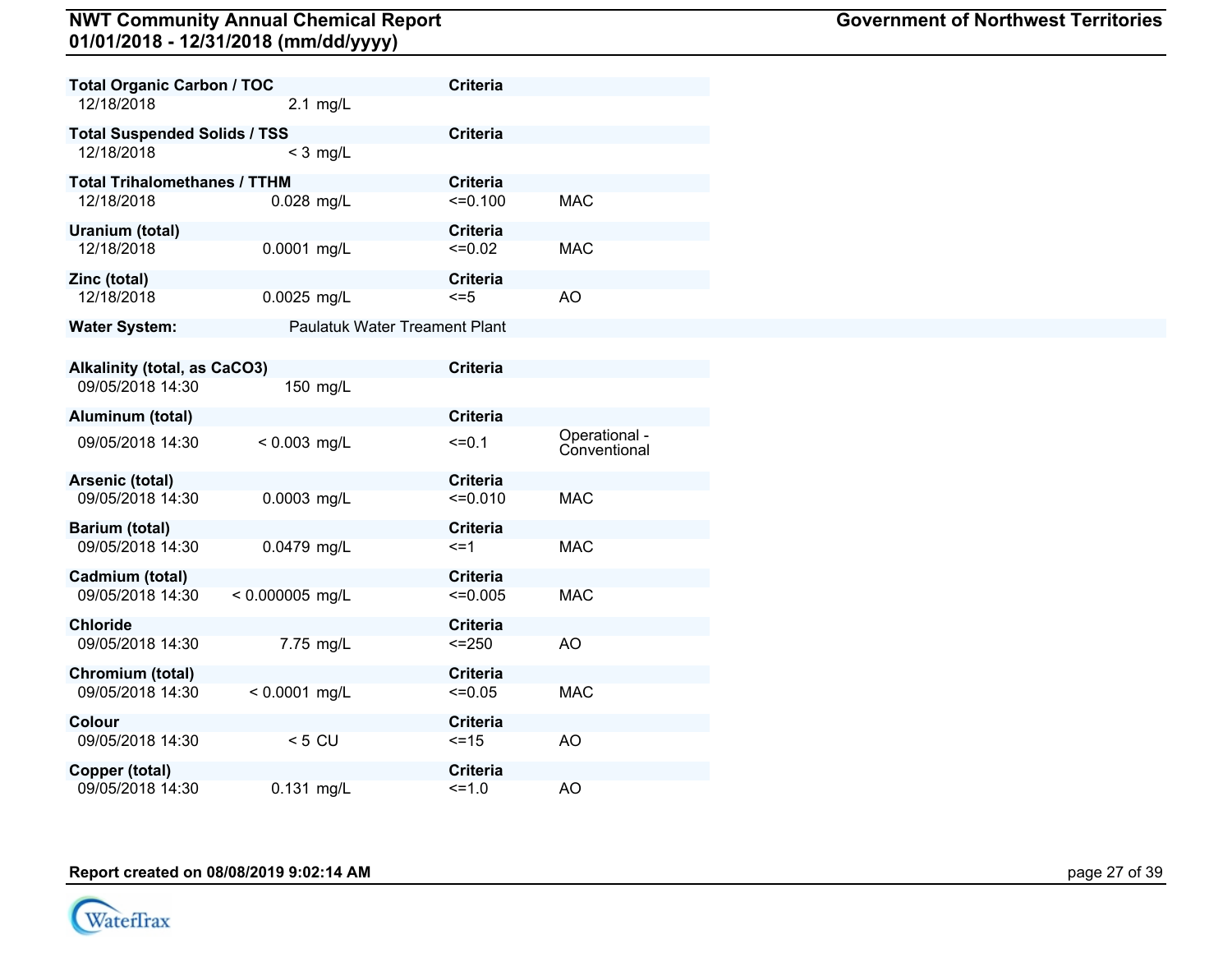| Cyanide (free)                      |                   |            | <b>Criteria</b> |                          |
|-------------------------------------|-------------------|------------|-----------------|--------------------------|
| 09/05/2018 14:30                    | $< 0.1$ mg/L      |            | $=0.2$          | <b>MAC</b>               |
| <b>Fluoride</b>                     |                   |            | <b>Criteria</b> |                          |
| 09/05/2018 14:30                    | 0.041 mg/L        |            | $5 = 1.5$       | <b>MAC</b>               |
| Hardness (total, as CaCO3)          |                   |            | <b>Criteria</b> |                          |
| 09/05/2018 14:30                    |                   | 266 mg/L   |                 |                          |
| Iron (total)                        |                   |            | <b>Criteria</b> |                          |
| 09/05/2018 14:30                    | $0.024$ mg/L      |            | $=0.3$          | <b>AO</b>                |
| Lead (total)                        |                   |            | <b>Criteria</b> |                          |
| 09/05/2018 14:30                    | 0.00104 mg/L      |            | $<=0.005$       | <b>MAC</b>               |
| <b>Manganese (total)</b>            |                   |            | <b>Criteria</b> |                          |
| 09/05/2018 14:30                    | 0.0065 mg/L       |            | $=0.02$         | AO                       |
| Mercury (total)                     |                   |            | <b>Criteria</b> |                          |
| 09/05/2018 14:30                    | $< 0.000005$ mg/L |            | $=0.001$        | <b>MAC</b>               |
| Nitrate (as NO3)                    |                   |            | <b>Criteria</b> |                          |
| 06/25/2018                          |                   | NR mg/L    | <=45            | <b>MAC</b>               |
| 09/05/2018 14:30                    | 0.0336 mg/L       |            | $\leq$ =45      | <b>MAC</b>               |
| pН                                  |                   |            | <b>Criteria</b> |                          |
| 09/05/2018 14:30                    | 8.37              |            | $>=7.0,<=10.5$  | Operational<br>Guideline |
| Selenium (total)                    |                   |            | <b>Criteria</b> |                          |
| 09/05/2018 14:30                    | $< 0.00005$ mg/L  |            | $\leq 0.05$     | <b>MAC</b>               |
| Sodium (total)                      |                   |            | <b>Criteria</b> |                          |
| 09/05/2018 14:30                    |                   | 4.67 mg/L  | $=200$          | AO                       |
| <b>Sulphate</b>                     |                   |            | Criteria        |                          |
| 09/05/2018 14:30                    |                   | 123 mg/L   | $= 500$         | AO                       |
| <b>Total Dissolved Solids / TDS</b> |                   |            | <b>Criteria</b> |                          |
| 09/05/2018 14:30                    |                   | 370 mg/L   | $= 500$         | AO                       |
| <b>Total Organic Carbon / TOC</b>   |                   |            | <b>Criteria</b> |                          |
| 09/05/2018 14:30                    |                   | 2.85 mg/L  |                 |                          |
| <b>Total Suspended Solids / TSS</b> |                   |            | <b>Criteria</b> |                          |
| 09/05/2018 14:30                    |                   | $<$ 3 mg/L |                 |                          |

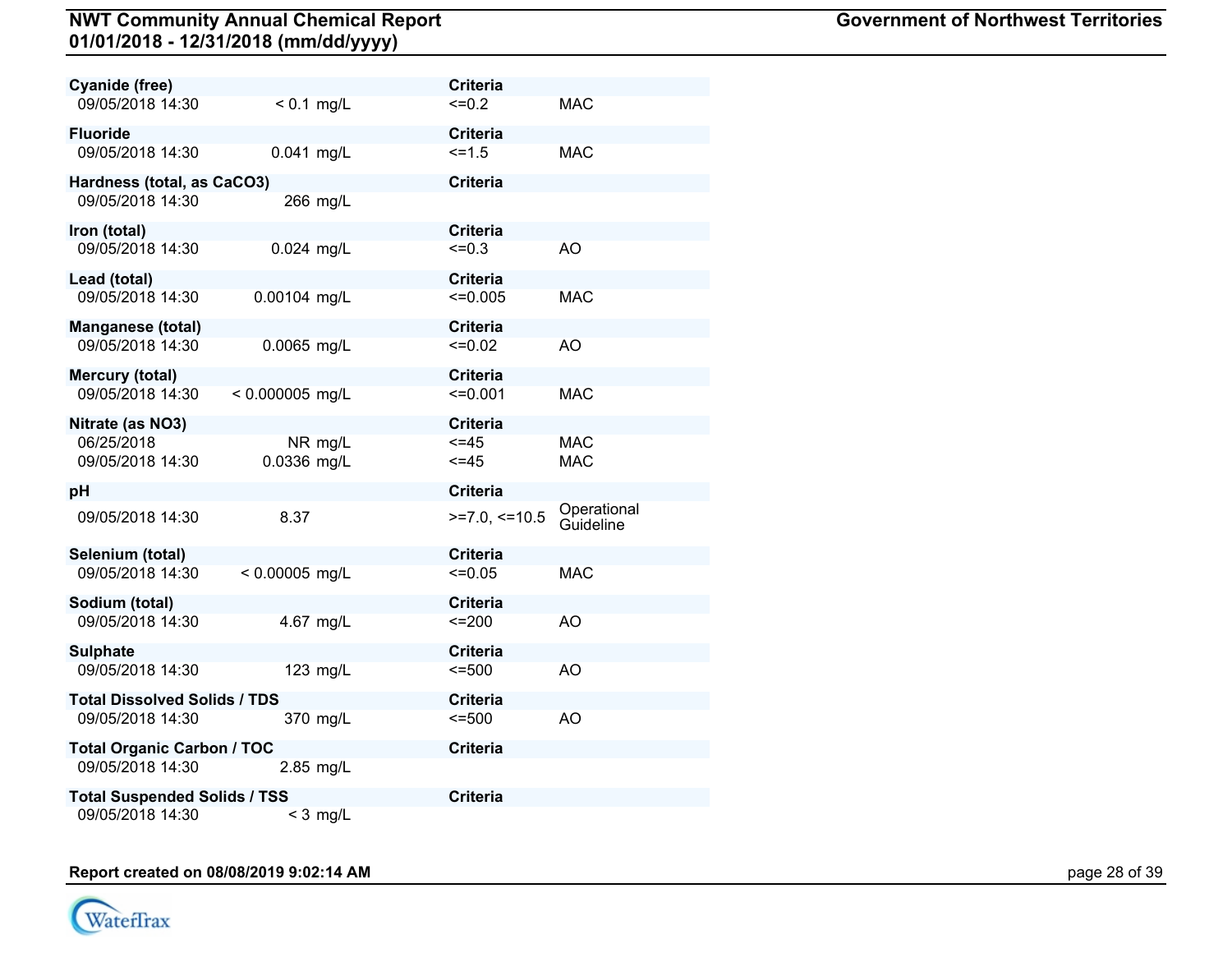| <b>Total Trihalomethanes / TTHM</b> |                 | <b>Criteria</b>                     |                               |
|-------------------------------------|-----------------|-------------------------------------|-------------------------------|
| 09/05/2018 14:30                    | 0.0097 mg/L     | $=0.100$                            | <b>MAC</b>                    |
| Uranium (total)                     |                 | <b>Criteria</b>                     |                               |
| 09/05/2018 14:30                    | 0.000067 mg/L   | $=0.02$                             | <b>MAC</b>                    |
| Zinc (total)                        |                 | <b>Criteria</b>                     |                               |
| 09/05/2018 14:30                    | 0.0155 mg/L     | $\leq$ =5                           | AO                            |
| <b>Water System:</b>                |                 | Sachs Harbour Water Treatment Plant |                               |
|                                     |                 |                                     |                               |
| <b>Alkalinity (total, as CaCO3)</b> |                 | <b>Criteria</b>                     |                               |
| 06/14/2018 10:45                    | 205 mg/L        |                                     |                               |
| Aluminum (total)                    |                 | <b>Criteria</b>                     |                               |
| 06/14/2018 10:45                    | 0.0676 mg/L     | $=0.1$                              | Operational -<br>Conventional |
| Arsenic (total)                     |                 | <b>Criteria</b>                     |                               |
| 06/14/2018 10:45                    | 0.00057 mg/L    | $=0.010$                            | <b>MAC</b>                    |
| Barium (total)                      |                 | <b>Criteria</b>                     |                               |
| 06/14/2018 10:45                    | 0.107 mg/L      | $\leq$ =1                           | <b>MAC</b>                    |
| Cadmium (total)                     |                 | <b>Criteria</b>                     |                               |
| 06/14/2018 10:45                    | 0.0000337 mg/L  | $=0.005$                            | <b>MAC</b>                    |
| <b>Chloride</b>                     |                 | <b>Criteria</b>                     |                               |
| 06/14/2018 10:45                    | 151 mg/L        | $= 250$                             | AO                            |
| Chromium (total)                    |                 | <b>Criteria</b>                     |                               |
| 06/14/2018 10:45                    | $< 0.0001$ mg/L | $=0.05$                             | <b>MAC</b>                    |
| Colour                              |                 | <b>Criteria</b>                     |                               |
| 06/14/2018 10:45                    | $< 5$ CU        | $=15$                               | <b>AO</b>                     |
| Copper (total)                      |                 | <b>Criteria</b>                     |                               |
| 06/14/2018 10:45                    | 0.311 mg/L      | $=1.0$                              | <b>AO</b>                     |
| Cyanide (free)                      |                 | <b>Criteria</b>                     |                               |
| 06/14/2018 10:45                    | $< 0.005$ mg/L  | $<=0.2$                             | <b>MAC</b>                    |
| <b>Fluoride</b>                     |                 | <b>Criteria</b>                     |                               |
| 06/14/2018 10:45                    | $< 0.1$ mg/L    | $=1.5$                              | <b>MAC</b>                    |

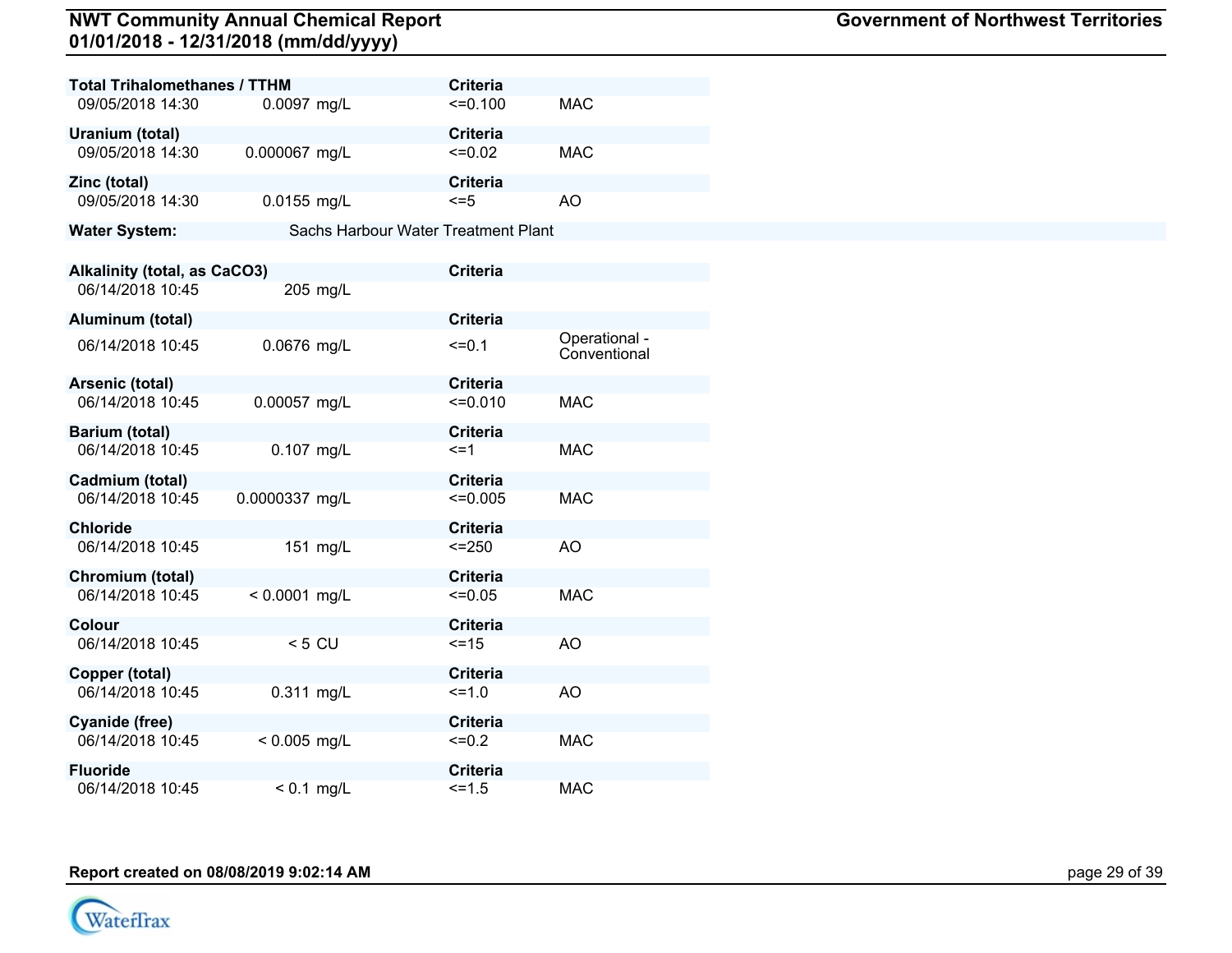| Hardness (total, as CaCO3)          |                   | <b>Criteria</b> |                          |
|-------------------------------------|-------------------|-----------------|--------------------------|
| 06/14/2018 10:45                    | 425 mg/L          |                 |                          |
| Iron (total)                        |                   | <b>Criteria</b> |                          |
| 06/14/2018 10:45                    | $0.048$ mg/L      | $=0.3$          | AO                       |
| Lead (total)                        |                   | Criteria        |                          |
| 06/14/2018 10:45                    | 0.00295 mg/L      | $\leq 0.005$    | MAC.                     |
| Manganese (total)                   |                   | <b>Criteria</b> |                          |
| 06/14/2018 10:45                    | 0.00589 mg/L      | $=0.02$         | AO                       |
| Mercury (total)                     |                   | <b>Criteria</b> |                          |
| 06/14/2018 10:45                    | $< 0.000005$ mg/L | $=0.001$        | <b>MAC</b>               |
| Nitrate (as NO3)                    |                   | <b>Criteria</b> |                          |
| 06/14/2018 10:45                    | 0.068 mg/L        | $< = 45$        | <b>MAC</b>               |
| pН                                  |                   | <b>Criteria</b> |                          |
| 06/14/2018 10:45                    | 8.43              | $>=7.0,<=10.5$  | Operational<br>Guideline |
| Selenium (total)                    |                   | <b>Criteria</b> |                          |
| 06/14/2018 10:45                    | 0.000057 mg/L     | $\leq 0.05$     | <b>MAC</b>               |
| Sodium (total)                      |                   | Criteria        |                          |
| 06/14/2018 10:45                    | 24.8 mg/L         | $=200$          | AO                       |
| <b>Sulphate</b>                     |                   | <b>Criteria</b> |                          |
| 06/14/2018 10:45                    | 91.3 mg/L         | $= 500$         | AO                       |
| <b>Total Dissolved Solids / TDS</b> |                   | <b>Criteria</b> |                          |
| * 06/14/2018<br>10:45               | 632 mg/L          | 5500            | <b>AO</b>                |
| <b>Total Organic Carbon / TOC</b>   |                   | <b>Criteria</b> |                          |
| 06/14/2018 10:45                    | 3.76 mg/L         |                 |                          |
| <b>Total Suspended Solids / TSS</b> |                   | <b>Criteria</b> |                          |
| 06/14/2018 10:45                    | $<$ 3 mg/L        |                 |                          |
| <b>Total Trihalomethanes / TTHM</b> |                   | <b>Criteria</b> |                          |
| 06/14/2018 10:45                    | 0.0065 mg/L       | $=0.100$        | <b>MAC</b>               |
| Uranium (total)                     |                   | <b>Criteria</b> |                          |
| 06/14/2018 10:45                    | 0.000607 mg/L     | $=0.02$         | <b>MAC</b>               |

# **Report created on 08/08/2019 9:02:14 AM** page 30 of 39

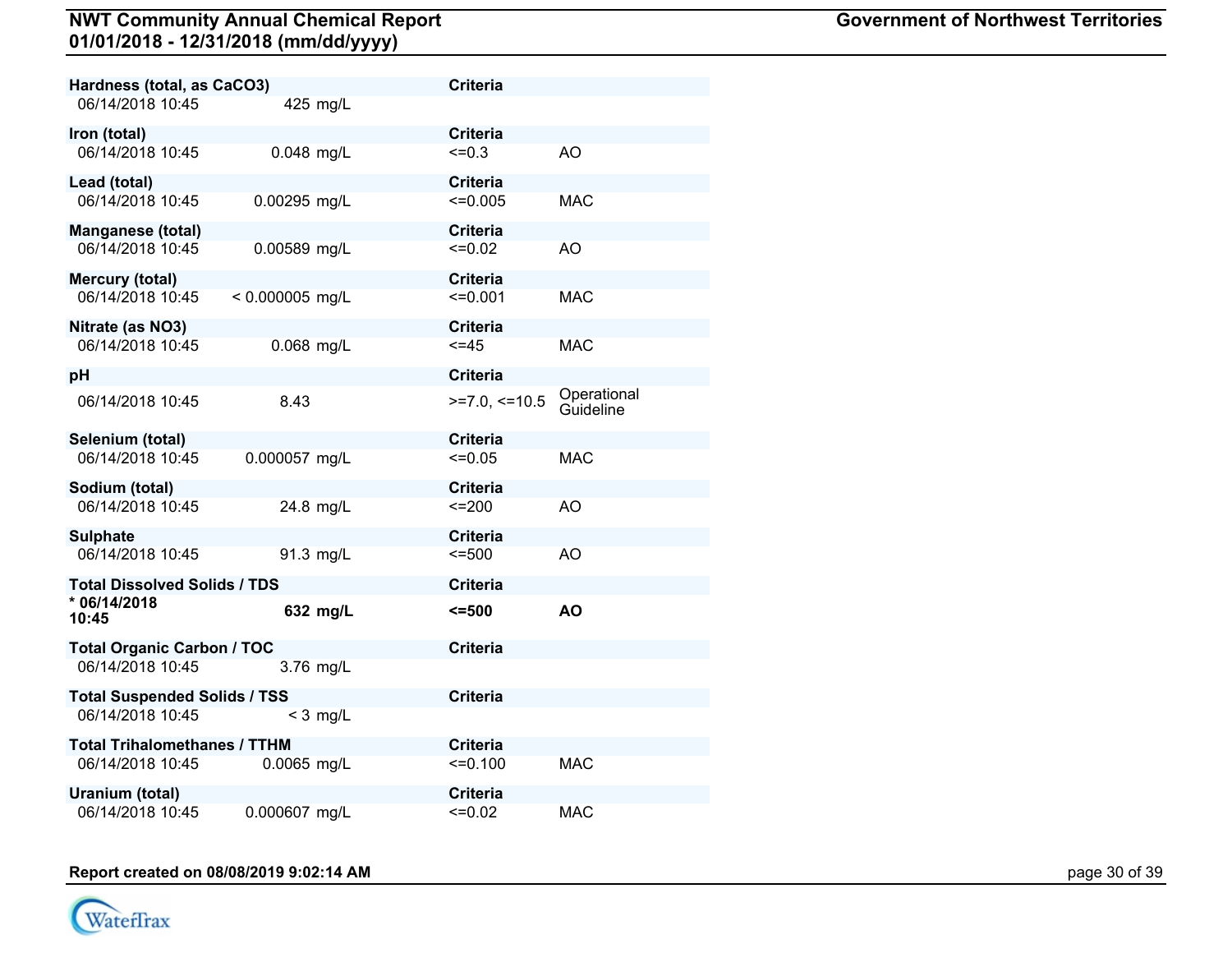| Zinc (total)                        |                   | <b>Criteria</b>                    |                               |
|-------------------------------------|-------------------|------------------------------------|-------------------------------|
| 06/14/2018 10:45                    | 0.0392 mg/L       | $\leq$ =5                          | <b>AO</b>                     |
| <b>Water System:</b>                |                   | Tsiigehtchic Water Treatment Plant |                               |
|                                     |                   |                                    |                               |
| <b>Alkalinity (total, as CaCO3)</b> |                   | <b>Criteria</b>                    |                               |
| 09/13/2018 08:44                    | 39.9 mg/L         |                                    |                               |
| Aluminum (total)                    |                   | <b>Criteria</b>                    |                               |
| 09/13/2018 08:44                    | $< 0.003$ mg/L    | $=0.1$                             | Operational -<br>Conventional |
| Arsenic (total)                     |                   | <b>Criteria</b>                    |                               |
| 09/13/2018 08:44                    | 0.00015 mg/L      | $=0.010$                           | <b>MAC</b>                    |
| Barium (total)                      |                   | <b>Criteria</b>                    |                               |
| 09/13/2018 08:44                    | 0.0135 mg/L       | $\leq$ =1                          | <b>MAC</b>                    |
| Cadmium (total)                     |                   | <b>Criteria</b>                    |                               |
| 09/13/2018 08:44                    | $< 0.000005$ mg/L | $\leq 0.005$                       | <b>MAC</b>                    |
|                                     |                   |                                    |                               |
| <b>Chloride</b><br>09/13/2018 08:44 | 2.43 mg/L         | <b>Criteria</b><br>$<=250$         | <b>AO</b>                     |
|                                     |                   |                                    |                               |
| Chromium (total)                    |                   | <b>Criteria</b>                    |                               |
| 09/13/2018 08:44                    | $< 0.0001$ mg/L   | $<=0.05$                           | <b>MAC</b>                    |
| Colour                              |                   | <b>Criteria</b>                    |                               |
| 09/13/2018 08:44                    | $< 5$ CU          | $=15$                              | <b>AO</b>                     |
| Copper (total)                      |                   | <b>Criteria</b>                    |                               |
| 09/13/2018 08:44                    | 0.0932 mg/L       | $=1.0$                             | <b>AO</b>                     |
| Cyanide (free)                      |                   | <b>Criteria</b>                    |                               |
| 09/13/2018 08:44                    | $< 0.005$ mg/L    | $=0.2$                             | <b>MAC</b>                    |
| <b>Fluoride</b>                     |                   | <b>Criteria</b>                    |                               |
| 09/13/2018 08:44                    | 0.04 mg/L         | $=1.5$                             | <b>MAC</b>                    |
|                                     |                   |                                    |                               |
| Hardness (total, as CaCO3)          |                   | <b>Criteria</b>                    |                               |
| 09/13/2018 08:44                    | 39.1 mg/L         |                                    |                               |
| Iron (total)                        |                   | <b>Criteria</b>                    |                               |
| 09/13/2018 08:44                    | $0.105$ mg/L      | $=0.3$                             | <b>AO</b>                     |

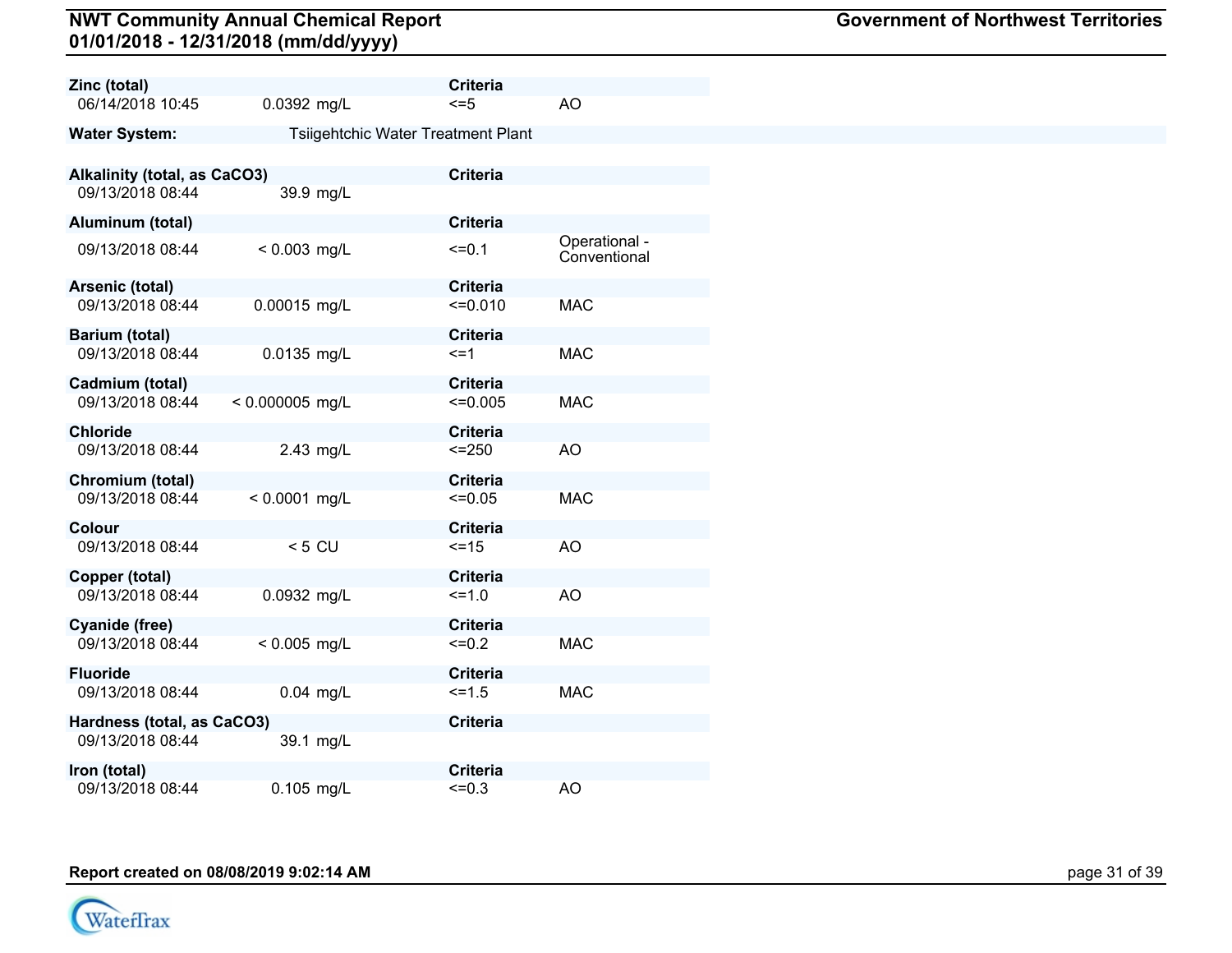| Lead (total)                        |                   |                                          | <b>Criteria</b> |                          |
|-------------------------------------|-------------------|------------------------------------------|-----------------|--------------------------|
| 09/13/2018 08:44                    | 0.000987 mg/L     |                                          | $\leq 0.005$    | <b>MAC</b>               |
| Manganese (total)                   |                   |                                          | <b>Criteria</b> |                          |
| 09/13/2018 08:44                    | 0.00287 mg/L      |                                          | $\leq 0.02$     | AO                       |
| Mercury (total)                     |                   |                                          | <b>Criteria</b> |                          |
| 09/13/2018 08:44                    | $< 0.000005$ mg/L |                                          | $\leq 0.001$    | <b>MAC</b>               |
| Nitrate (as NO3)                    |                   |                                          | <b>Criteria</b> |                          |
| 09/13/2018 08:44                    | $< 0.005$ mg/L    |                                          | $\leq$ =45      | MAC                      |
| рH                                  |                   |                                          | <b>Criteria</b> |                          |
| 09/13/2018 08:44                    | 7.77              |                                          | $>=7.0,<=10.5$  | Operational<br>Guideline |
| Selenium (total)                    |                   |                                          | <b>Criteria</b> |                          |
| 09/13/2018 08:44                    | $< 0.00005$ mg/L  |                                          | $=0.05$         | <b>MAC</b>               |
| Sodium (total)                      |                   |                                          | <b>Criteria</b> |                          |
| 09/13/2018 08:44                    | 2.19 mg/L         |                                          | $=200$          | AO                       |
| <b>Sulphate</b>                     |                   |                                          | <b>Criteria</b> |                          |
| 09/13/2018 08:44                    | 0.64 mg/L         |                                          | 5500            | AO                       |
| <b>Total Dissolved Solids / TDS</b> |                   |                                          | <b>Criteria</b> |                          |
| 09/13/2018 08:44                    |                   | 50 mg/L                                  | $= 500$         | AO                       |
| <b>Total Organic Carbon / TOC</b>   |                   |                                          | <b>Criteria</b> |                          |
| 09/13/2018 08:44                    | $1.8$ mg/L        |                                          |                 |                          |
| <b>Total Suspended Solids / TSS</b> |                   |                                          | <b>Criteria</b> |                          |
| 09/13/2018 08:44                    | $<$ 3.0 mg/L      |                                          |                 |                          |
| <b>Total Trihalomethanes / TTHM</b> |                   |                                          | <b>Criteria</b> |                          |
| 09/13/2018 08:44                    | 0.0603 mg/L       |                                          | $=0.100$        | <b>MAC</b>               |
| Uranium (total)                     |                   |                                          | <b>Criteria</b> |                          |
| 09/13/2018 08:44                    | $< 0.00001$ mg/L  |                                          | $=0.02$         | <b>MAC</b>               |
| Zinc (total)                        |                   |                                          | <b>Criteria</b> |                          |
| 09/13/2018 08:44                    | 0.0157 mg/L       |                                          | $\leq$ =5       | AO                       |
| <b>Water System:</b>                |                   | <b>Tuktoyaktuk Water Treatment Plant</b> |                 |                          |

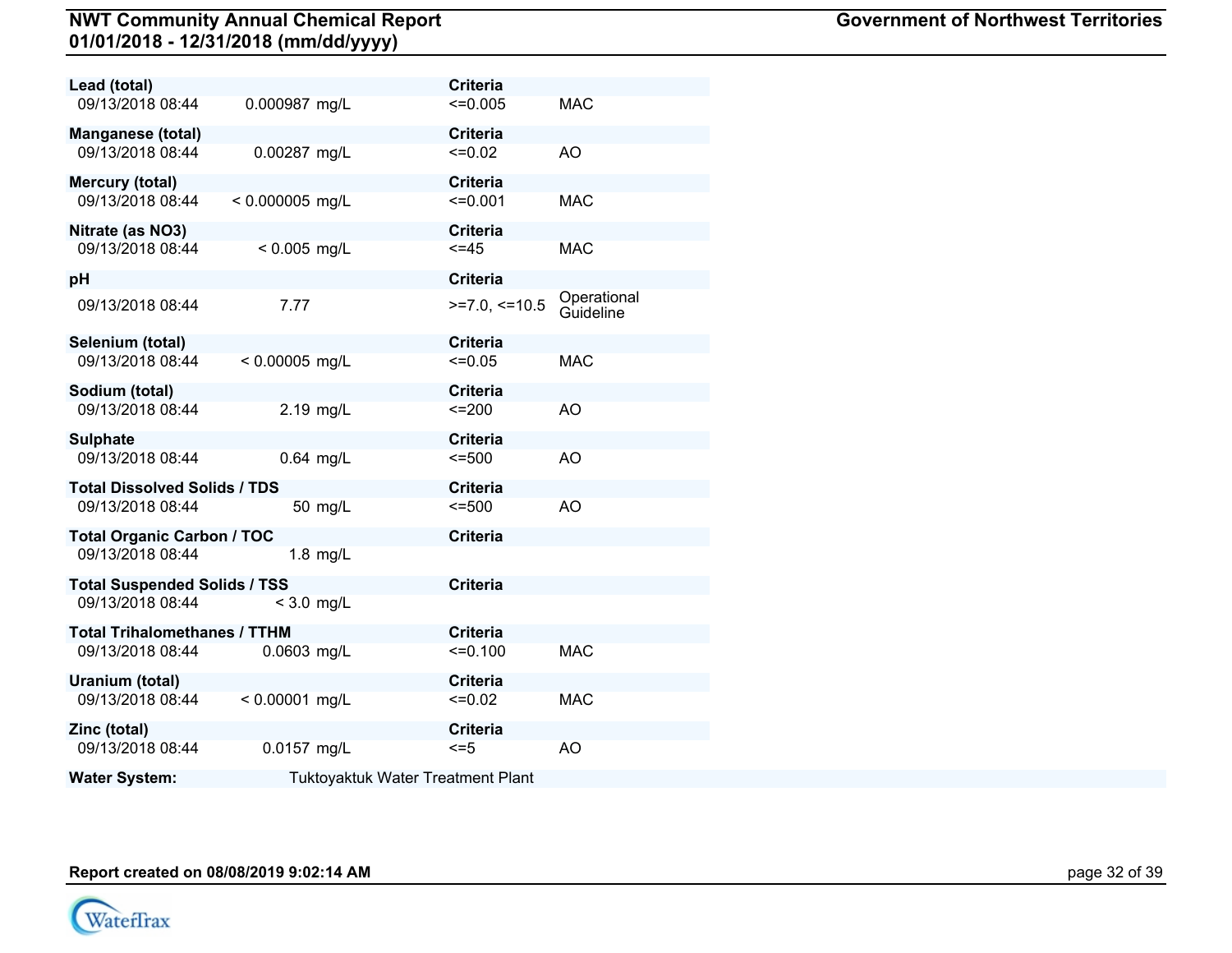| Alkalinity (total, as CaCO3)     |                                      | <b>Criteria</b>          |                               |
|----------------------------------|--------------------------------------|--------------------------|-------------------------------|
| 01/09/2018<br>01/09/2018 09:25   | 87.6 mg/L<br>87.6 mg/L               |                          |                               |
| Aluminum (total)                 |                                      | <b>Criteria</b>          |                               |
| 01/09/2018                       | 0.0078 mg/L                          | $= 0.1$                  | Operational -<br>Conventional |
| 01/09/2018 09:25                 | 0.0078 mg/L                          | $=0.1$                   | Operational -<br>Conventional |
| Arsenic (total)                  |                                      | <b>Criteria</b>          |                               |
| 01/09/2018<br>01/09/2018 09:25   | 0.0007 mg/L<br>0.0007 mg/L           | $=0.010$<br>$=0.010$     | <b>MAC</b><br><b>MAC</b>      |
| Barium (total)                   |                                      | Criteria                 |                               |
| 01/09/2018 09:25<br>06/27/2018   | NT mg/L<br>NT mg/L                   | $=1$<br><=1              | <b>MAC</b><br><b>MAC</b>      |
| Cadmium (total)                  |                                      | <b>Criteria</b>          |                               |
| 01/09/2018<br>01/09/2018 09:25   | $< 0.00004$ mg/L<br>$< 0.00004$ mg/L | $=0.005$<br>$\leq 0.005$ | <b>MAC</b><br><b>MAC</b>      |
| <b>Chloride</b>                  |                                      | <b>Criteria</b>          |                               |
| 01/09/2018<br>01/09/2018 09:25   | 25.5 mg/L<br>25.5 mg/L               | $= 250$<br>$= 250$       | AO<br>AO                      |
| Chromium (total)                 |                                      | <b>Criteria</b>          |                               |
| 01/09/2018<br>01/09/2018 09:25   | $< 0.0001$ mg/L<br>$< 0.0001$ mg/L   | $=0.05$<br>$=0.05$       | <b>MAC</b><br><b>MAC</b>      |
| Colour                           |                                      | <b>Criteria</b>          |                               |
| * 01/09/2018<br>01/09/2018 09:25 | <b>37 CU</b><br>NT CU                | $5 = 15$<br>$=15$        | <b>AO</b><br><b>AO</b>        |
| Copper (total)                   |                                      | <b>Criteria</b>          |                               |
| 01/09/2018<br>01/09/2018 09:25   | 0.011 mg/L<br>0.011 mg/L             | $=1.0$<br>$=1.0$         | AO<br>AO.                     |
| Cyanide (free)                   |                                      | <b>Criteria</b>          |                               |
| 01/09/2018<br>01/09/2018 09:25   | 0.0011 mg/L<br>0.0011 mg/L           | $=0.2$<br>$=0.2$         | <b>MAC</b><br><b>MAC</b>      |
| Fluoride                         |                                      | <b>Criteria</b>          |                               |
| 01/09/2018<br>01/09/2018 09:25   | $0.1$ mg/L<br>$0.1$ mg/L             | $=1.5$<br>$=1.5$         | <b>MAC</b><br><b>MAC</b>      |

# **Report created on 08/08/2019 9:02:14 AM** page 13 of 39

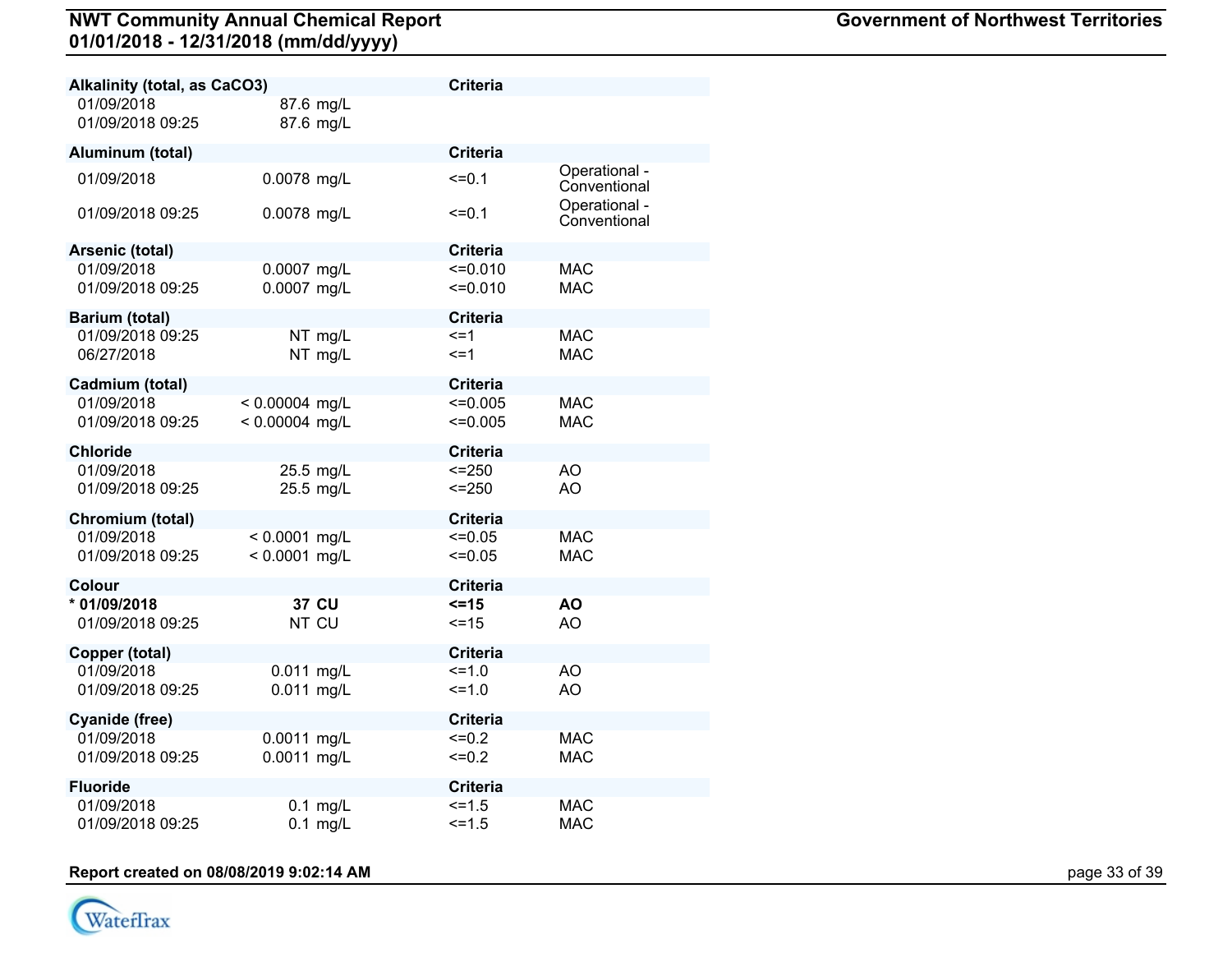| Hardness (total, as CaCO3)          |                            | <b>Criteria</b>              |                          |
|-------------------------------------|----------------------------|------------------------------|--------------------------|
| 01/09/2018<br>01/09/2018 09:25      | 97.0 mg/L<br>97.0 mg/L     |                              |                          |
| Iron (total)                        |                            | <b>Criteria</b>              |                          |
| 01/09/2018<br>01/09/2018 09:25      | $0.21$ mg/L<br>$0.21$ mg/L | $=0.3$<br>$\leq 0.3$         | AO<br>AO                 |
| Lead (total)                        |                            | <b>Criteria</b>              |                          |
| 01/09/2018<br>01/09/2018 09:25      | 0.0004 mg/L<br>0.0004 mg/L | $\leq 0.005$<br>$\leq 0.005$ | <b>MAC</b><br><b>MAC</b> |
| <b>Manganese (total)</b>            |                            | <b>Criteria</b>              |                          |
| * 01/09/2018                        | 0.198 mg/L                 | $\leq 0.02$                  | <b>AO</b>                |
| * 01/09/2018<br>09:25               | 0.198 mg/L                 | $\leq 0.02$                  | AO                       |
| <b>Mercury (total)</b>              |                            | <b>Criteria</b>              |                          |
| 01/09/2018                          | $< 0.00001$ mg/L           | $=0.001$                     | <b>MAC</b>               |
| 01/09/2018 09:25                    | $< 0.00001$ mg/L           | $=0.001$                     | <b>MAC</b>               |
| Nitrate (as NO3)                    |                            | <b>Criteria</b>              |                          |
| 01/09/2018                          | $0.38$ mg/L                | $=45$                        | <b>MAC</b>               |
| 01/09/2018 09:25                    | $0.38$ mg/L                | $< = 45$                     | <b>MAC</b>               |
| рH                                  |                            | <b>Criteria</b>              |                          |
| 01/09/2018                          | 7.40                       | $>=7.0,<=10.5$               | Operational<br>Guideline |
| 01/09/2018 09:25                    | 7.40                       | $>=7.0,<=10.5$               | Operational<br>Guideline |
| Selenium (total)                    |                            | <b>Criteria</b>              |                          |
| 01/09/2018                          | < 0.0003 mg/L              | $=0.05$                      | <b>MAC</b>               |
| 01/09/2018 09:25                    | $< 0.0003$ mg/L            | $=0.05$                      | <b>MAC</b>               |
| Sodium (total)                      |                            | <b>Criteria</b>              |                          |
| 01/09/2018                          | 15.9 mg/L                  | $=200$                       | AO.                      |
| 01/09/2018 09:25                    | 15.9 mg/L                  | $=200$                       | AO                       |
| <b>Sulphate</b>                     |                            | <b>Criteria</b>              |                          |
| 01/09/2018                          | 12 mg/L                    | $= 500$                      | AO                       |
| 01/09/2018 09:25                    | 12 mg/L                    | $= 500$                      | AO                       |
| <b>Total Dissolved Solids / TDS</b> |                            | <b>Criteria</b>              |                          |
| 01/09/2018                          | 161 mg/L                   | $= 500$                      | AO                       |

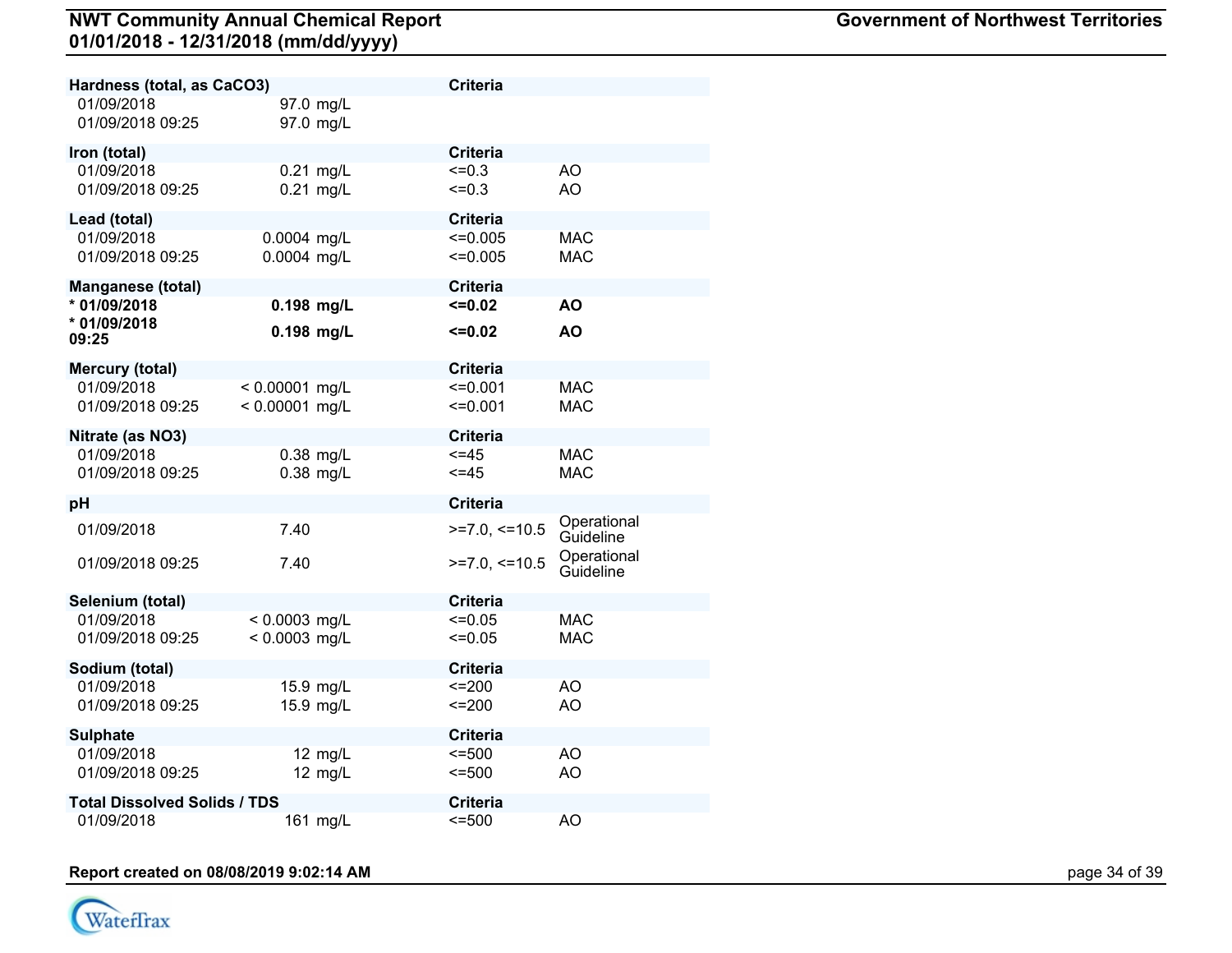| <b>Total Dissolved Solids / TDS</b> |                                     | <b>Criteria</b> |                               |
|-------------------------------------|-------------------------------------|-----------------|-------------------------------|
| 01/09/2018 09:25                    | 161 mg/L                            | 5500            | AO                            |
| <b>Total Organic Carbon / TOC</b>   |                                     | <b>Criteria</b> |                               |
| 01/09/2018                          | 10.9 mg/L                           |                 |                               |
| 01/09/2018 09:25                    | 10.9 mg/L                           |                 |                               |
| <b>Total Suspended Solids / TSS</b> |                                     | <b>Criteria</b> |                               |
| 01/09/2018                          | $<$ 3 mg/L                          |                 |                               |
| 01/09/2018 09:25                    | $<$ 3 mg/L                          |                 |                               |
| <b>Total Trihalomethanes / TTHM</b> |                                     | <b>Criteria</b> |                               |
| 01/09/2018                          | NT mg/L                             | $=0.100$        | <b>MAC</b>                    |
| 01/09/2018 09:25                    | NT mg/L                             | $=0.100$        | <b>MAC</b>                    |
| Uranium (total)                     |                                     | <b>Criteria</b> |                               |
| 01/09/2018                          | 0.0001 mg/L                         | $=0.02$         | <b>MAC</b>                    |
| 01/09/2018 09:25                    | 0.0001 mg/L                         | $\leq 0.02$     | <b>MAC</b>                    |
| Zinc (total)                        |                                     | <b>Criteria</b> |                               |
| 01/09/2018                          | 0.0106 mg/L                         | $\leq$ =5       | <b>AO</b>                     |
| 01/09/2018 09:25                    | 0.0106 mg/L                         | $\leq$ =5       | AO                            |
| <b>Water System:</b>                | <b>Tulita Water Treatment Plant</b> |                 |                               |
|                                     |                                     |                 |                               |
| <b>Alkalinity (total, as CaCO3)</b> |                                     | <b>Criteria</b> |                               |
| 04/10/2018                          | 63.2 mg/L                           |                 |                               |
| 04/10/2018                          | 63.2 mg/L                           |                 |                               |
| Aluminum (total)                    |                                     | <b>Criteria</b> |                               |
| 04/10/2018                          | $< 0.003$ mg/L                      | $=0.1$          | Operational -<br>Conventional |
| Arsenic (total)                     |                                     | <b>Criteria</b> |                               |
| 04/10/2018                          | 0.00017 mg/L                        | $=0.010$        | <b>MAC</b>                    |
| Barium (total)                      |                                     | <b>Criteria</b> |                               |
| 04/10/2018                          | 0.0238 mg/L                         | $\leq$ =1       | <b>MAC</b>                    |
| Cadmium (total)                     |                                     | <b>Criteria</b> |                               |
| 04/10/2018                          | 0.0000113 mg/L                      | $\leq 0.005$    | <b>MAC</b>                    |
| <b>Chloride</b>                     |                                     | <b>Criteria</b> |                               |
| 04/10/2018                          | 6.54 mg/L                           | $<=250$         | AO                            |

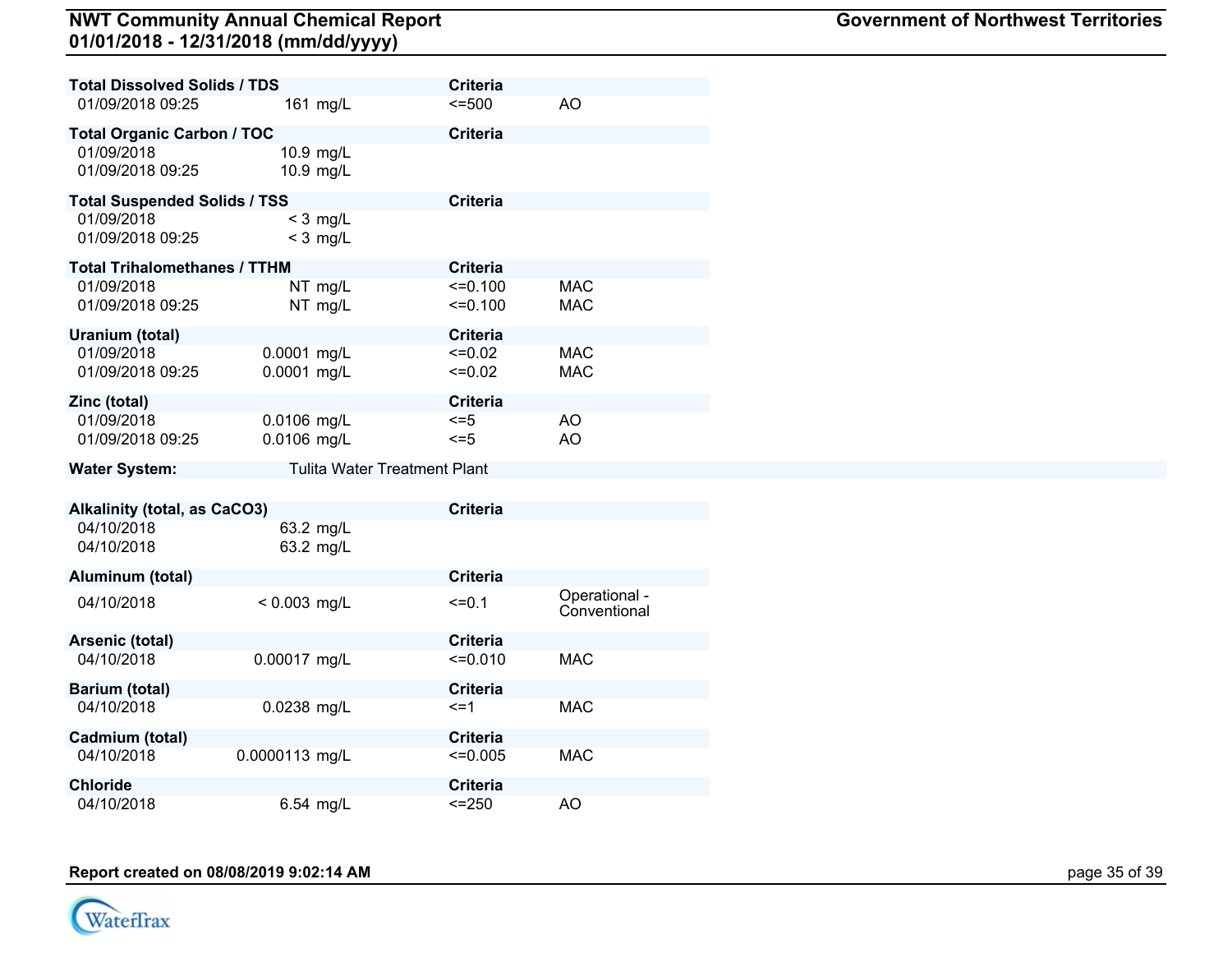|                   | <b>Criteria</b>                                                                                                 |                                                                                                                                                                                                               |
|-------------------|-----------------------------------------------------------------------------------------------------------------|---------------------------------------------------------------------------------------------------------------------------------------------------------------------------------------------------------------|
| $< 0.0001$ mg/L   | $=0.05$                                                                                                         | <b>MAC</b>                                                                                                                                                                                                    |
|                   | <b>Criteria</b>                                                                                                 |                                                                                                                                                                                                               |
| $< 5$ CU          | $=15$                                                                                                           | <b>AO</b>                                                                                                                                                                                                     |
|                   | <b>Criteria</b>                                                                                                 |                                                                                                                                                                                                               |
| $0.114$ mg/L      | $=1.0$                                                                                                          | AO                                                                                                                                                                                                            |
|                   |                                                                                                                 |                                                                                                                                                                                                               |
| $< 0.005$ mg/L    | $=0.2$                                                                                                          | <b>MAC</b>                                                                                                                                                                                                    |
|                   |                                                                                                                 |                                                                                                                                                                                                               |
| 0.097 mg/L        | $=1.5$                                                                                                          | <b>MAC</b>                                                                                                                                                                                                    |
|                   |                                                                                                                 |                                                                                                                                                                                                               |
|                   |                                                                                                                 |                                                                                                                                                                                                               |
|                   |                                                                                                                 |                                                                                                                                                                                                               |
|                   |                                                                                                                 | AO                                                                                                                                                                                                            |
|                   |                                                                                                                 | AO                                                                                                                                                                                                            |
|                   |                                                                                                                 |                                                                                                                                                                                                               |
|                   |                                                                                                                 |                                                                                                                                                                                                               |
|                   |                                                                                                                 | <b>MAC</b>                                                                                                                                                                                                    |
|                   | <b>Criteria</b>                                                                                                 |                                                                                                                                                                                                               |
| 0.00041 mg/L      |                                                                                                                 | AO                                                                                                                                                                                                            |
|                   | <b>Criteria</b>                                                                                                 |                                                                                                                                                                                                               |
| $< 0.000005$ mg/L | $=0.001$                                                                                                        | <b>MAC</b>                                                                                                                                                                                                    |
|                   | <b>Criteria</b>                                                                                                 |                                                                                                                                                                                                               |
| 0.168 mg/L        | $<=45$                                                                                                          | <b>MAC</b>                                                                                                                                                                                                    |
|                   |                                                                                                                 |                                                                                                                                                                                                               |
|                   |                                                                                                                 | Operational                                                                                                                                                                                                   |
|                   |                                                                                                                 | Guideline                                                                                                                                                                                                     |
|                   | <b>Criteria</b>                                                                                                 |                                                                                                                                                                                                               |
| 0.000067 mg/L     | $\leq 0.05$                                                                                                     | <b>MAC</b>                                                                                                                                                                                                    |
|                   | <b>Criteria</b>                                                                                                 |                                                                                                                                                                                                               |
| 5.46 mg/L         | $=200$                                                                                                          | AO                                                                                                                                                                                                            |
|                   |                                                                                                                 |                                                                                                                                                                                                               |
|                   |                                                                                                                 | AO                                                                                                                                                                                                            |
|                   | Hardness (total, as CaCO3)<br>73.7 mg/L<br>$< 0.01$ mg/L<br>$< 0.01$ mg/L<br>0.000497 mg/L<br>7.87<br>16.1 mg/L | <b>Criteria</b><br><b>Criteria</b><br><b>Criteria</b><br><b>Criteria</b><br>$=0.3$<br>$=0.3$<br><b>Criteria</b><br>$\leq 0.005$<br>$=0.02$<br><b>Criteria</b><br>$>=7.0,<=10.5$<br><b>Criteria</b><br>$= 500$ |

# **Report created on 08/08/2019 9:02:14 AM** page 36 of 39

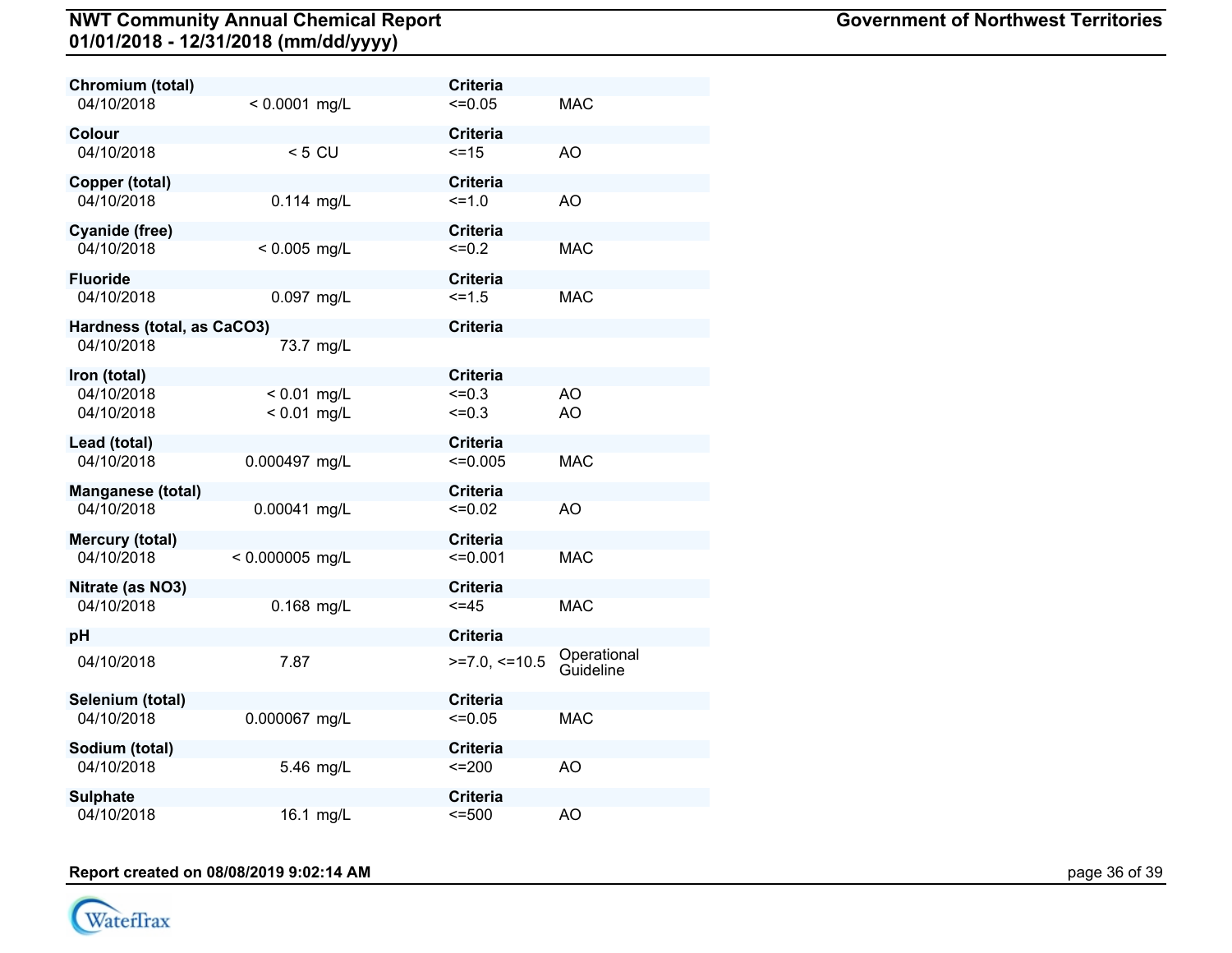| <b>Total Dissolved Solids / TDS</b> |                                | <b>Criteria</b> |                               |
|-------------------------------------|--------------------------------|-----------------|-------------------------------|
| 04/10/2018                          | 100 mg/L                       | $= 500$         | AO                            |
| <b>Total Organic Carbon / TOC</b>   |                                | <b>Criteria</b> |                               |
| 04/10/2018                          | 1.89 mg/L                      |                 |                               |
| <b>Total Suspended Solids / TSS</b> |                                | <b>Criteria</b> |                               |
| 04/10/2018                          | $<$ 3 mg/L                     |                 |                               |
| <b>Total Trihalomethanes / TTHM</b> |                                | <b>Criteria</b> |                               |
| 04/10/2018                          | 0.0193 mg/L                    | $=0.100$        | <b>MAC</b>                    |
| Uranium (total)                     |                                | <b>Criteria</b> |                               |
| 04/10/2018                          | 0.000301 mg/L                  | $\leq 0.02$     | <b>MAC</b>                    |
| Zinc (total)                        |                                | <b>Criteria</b> |                               |
| 04/10/2018                          | 0.0198 mg/L                    | $= 5$           | AO                            |
| <b>Water System:</b>                | Wekweeti Water Treatment Plant |                 |                               |
|                                     |                                |                 |                               |
| <b>Alkalinity (total, as CaCO3)</b> |                                | <b>Criteria</b> |                               |
| 11/02/2018 12:20                    | 8.2 mg/L                       |                 |                               |
| Aluminum (total)                    |                                | <b>Criteria</b> |                               |
| 11/02/2018 12:20                    | 0.0105 mg/L                    | $=0.1$          | Operational -<br>Conventional |
| Arsenic (total)                     |                                | <b>Criteria</b> |                               |
| 11/02/2018 12:20                    | 0.00028 mg/L                   | $=0.010$        | <b>MAC</b>                    |
| <b>Barium (total)</b>               |                                | <b>Criteria</b> |                               |
| 11/02/2018 12:20                    | 0.00193 mg/L                   | $\leq$ =1       | <b>MAC</b>                    |
| Cadmium (total)                     |                                | <b>Criteria</b> |                               |
| 11/02/2018 12:20                    | $< 0.0000050$ mg/L             | $\leq 0.005$    | <b>MAC</b>                    |
| <b>Chloride</b>                     |                                | <b>Criteria</b> |                               |
| 11/02/2018 12:20                    | 2.16 mg/L                      | $= 250$         | AO                            |
| Chromium (total)                    |                                | <b>Criteria</b> |                               |
| 11/02/2018 12:20                    | 0.00017 mg/L                   | $=0.05$         | <b>MAC</b>                    |
| Colour                              |                                | <b>Criteria</b> |                               |
| 11/02/2018 12:20                    | 6.0 CU                         | $=15$           | AO.                           |

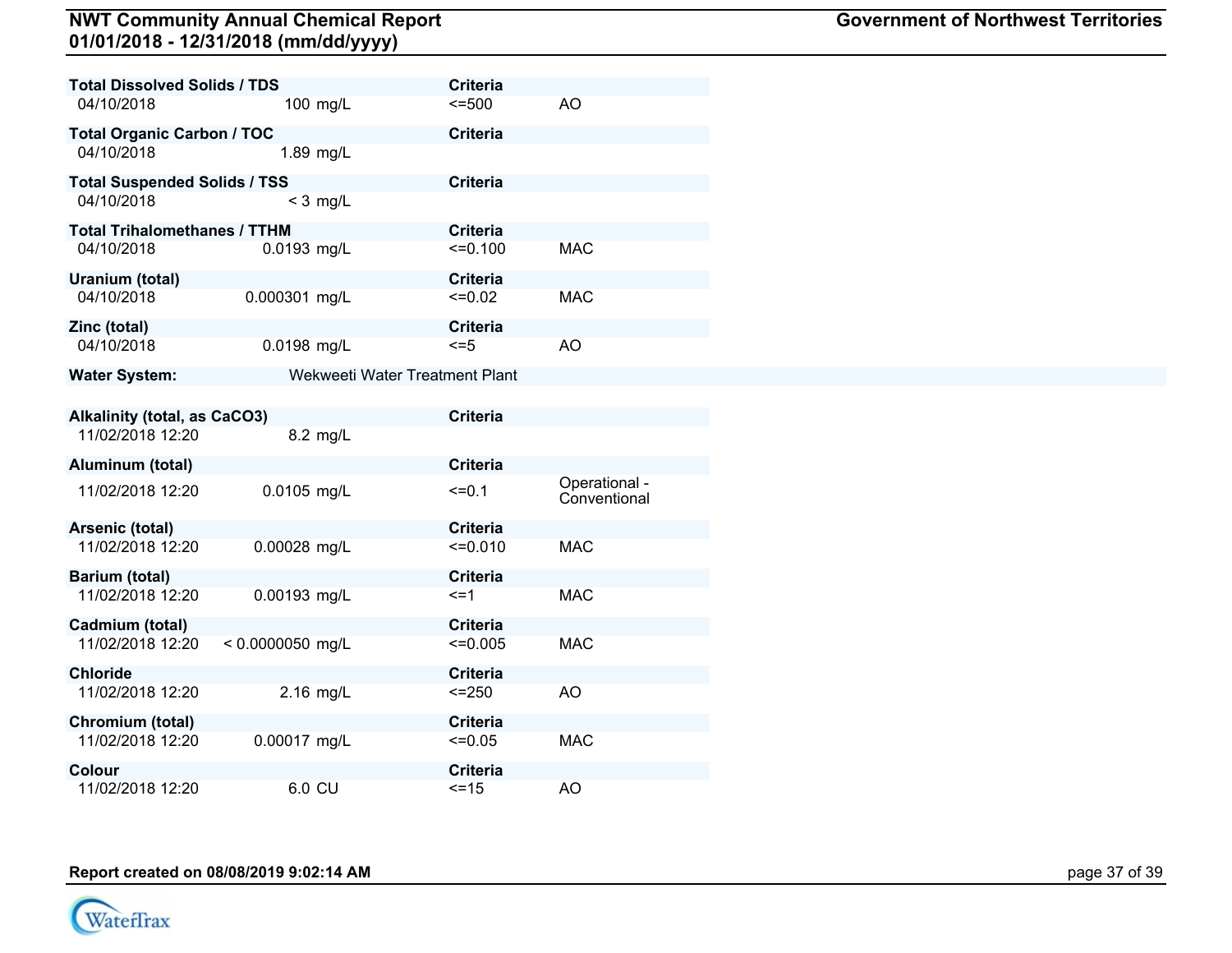| Copper (total)                       |                   |                 | <b>Criteria</b>             |                          |
|--------------------------------------|-------------------|-----------------|-----------------------------|--------------------------|
| 11/02/2018 12:20                     | 0.00819 mg/L      |                 | $=1.0$                      | AO                       |
| <b>Cyanide (free)</b>                |                   |                 | <b>Criteria</b>             |                          |
| 11/02/2018 12:20                     | $< 0.0050$ mg/L   |                 | $=0.2$                      | <b>MAC</b>               |
| <b>Fluoride</b>                      |                   |                 | <b>Criteria</b>             |                          |
| 11/02/2018 12:20                     | 0.028 mg/L        |                 | $5 = 1.5$                   | <b>MAC</b>               |
| Hardness (total, as CaCO3)           |                   | <b>Criteria</b> |                             |                          |
| 11/02/2018 12:20                     |                   | 8.68 mg/L       |                             |                          |
| Iron (total)                         |                   |                 | <b>Criteria</b>             |                          |
| 11/02/2018 12:20                     | 0.017 mg/L        |                 | $=0.3$                      | AO                       |
| Lead (total)                         |                   |                 | <b>Criteria</b>             |                          |
| 11/02/2018 12:20                     | $< 0.000050$ mg/L |                 | $\leq 0.005$                | <b>MAC</b>               |
| <b>Manganese (total)</b>             |                   |                 | <b>Criteria</b>             |                          |
| 11/02/2018 12:20                     | 0.00207 mg/L      |                 | $=0.02$                     | AO                       |
| Mercury (total)                      |                   |                 | <b>Criteria</b>             |                          |
| 11/02/2018 12:20                     | < 0.0000050 mg/L  |                 | $=0.001$                    | <b>MAC</b>               |
| Nitrate (as NO3)<br>11/02/2018 12:20 | $< 0.0050$ mg/L   |                 | <b>Criteria</b><br>$< = 45$ | <b>MAC</b>               |
|                                      |                   |                 |                             |                          |
| pH                                   |                   |                 | <b>Criteria</b>             |                          |
| 11/02/2018 12:20                     | 7.11              |                 | $>=7.0,<=10.5$              | Operational<br>Guideline |
| Selenium (total)                     |                   |                 | <b>Criteria</b>             |                          |
| 11/02/2018 12:20                     | < 0.000050 mg/L   |                 | $=0.05$                     | <b>MAC</b>               |
| Sodium (total)                       |                   |                 | <b>Criteria</b>             |                          |
| 11/02/2018 12:20                     |                   | 2.20 mg/L       | $=200$                      | AO                       |
| <b>Sulphate</b>                      |                   |                 | <b>Criteria</b>             |                          |
| 11/02/2018 12:20                     |                   | 1.61 mg/L       | $= 500$                     | AO                       |
| <b>Total Dissolved Solids / TDS</b>  |                   |                 | <b>Criteria</b>             |                          |
| 11/02/2018 12:20                     |                   | 28 mg/L         | $= 500$                     | AO                       |
| <b>Total Organic Carbon / TOC</b>    |                   |                 | <b>Criteria</b>             |                          |
| 11/02/2018 12:20                     |                   | 5.57 mg/L       |                             |                          |

**Report created on 08/08/2019 9:02:14 AM** page 18 of 39